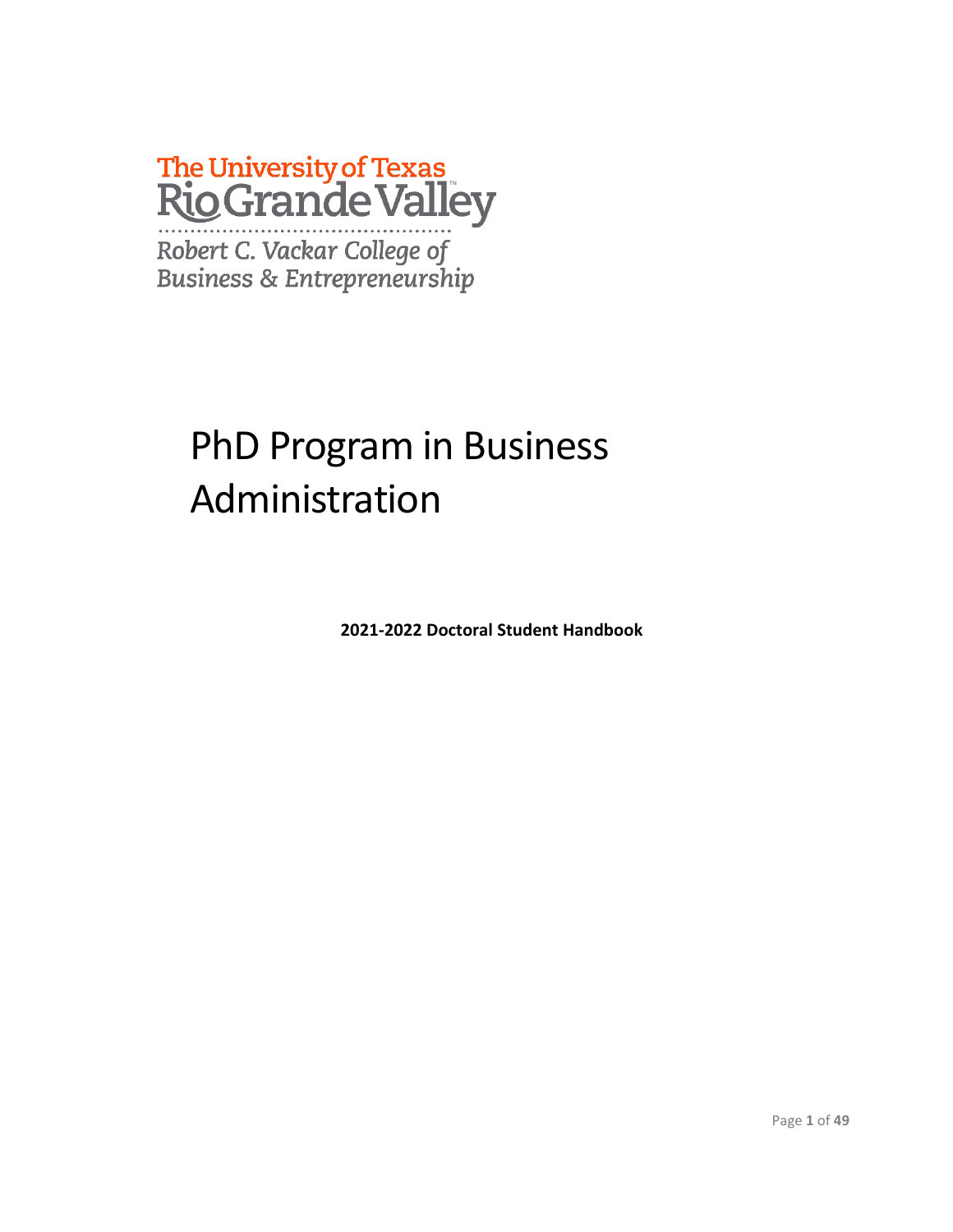#### **VCOBE PhD program mission**

The Robert C. Vackar College of Business and Entrepreneurship (VCOBE) PhD Program in Business Administration is designed to prepare students of diverse backgrounds to become productive teachers and researchers at the university level by providing academically rigorous training in business administration. The program seeks to create an intellectual climate that embraces scholarship, diversity, and global awareness. Drawing from its strategic location as a "Gateway to the Americas" and the strength of the University of Texas System, the program trains students to impact the business community through the creation and dissemination of knowledge.

#### **VCOBE PhD program objectives**

- To provide students with an intellectual environment conducive to the development of analytical and problem-solving skills;
- To provide students with wide array of theoretical and methodological tools required for conducting high quality research that leads to discovery and application of knowledge among business organizations;
- To provide students, through a process of continuous review, a rigorous and relevant curriculum that fosters critical thinking, ethical decision making, and an understanding ofthe relationship between business and the global society;
- To cultivate a learning environment that promotes scholarly inquiry, exchange of ideas, and the development of excellent research skills;
- To provide students with opportunities to utilize the bicultural environment in which the University of Texas Rio Grande Valley (UTRGV) is located to study diverse global business practices, interrelationships and interdependencies.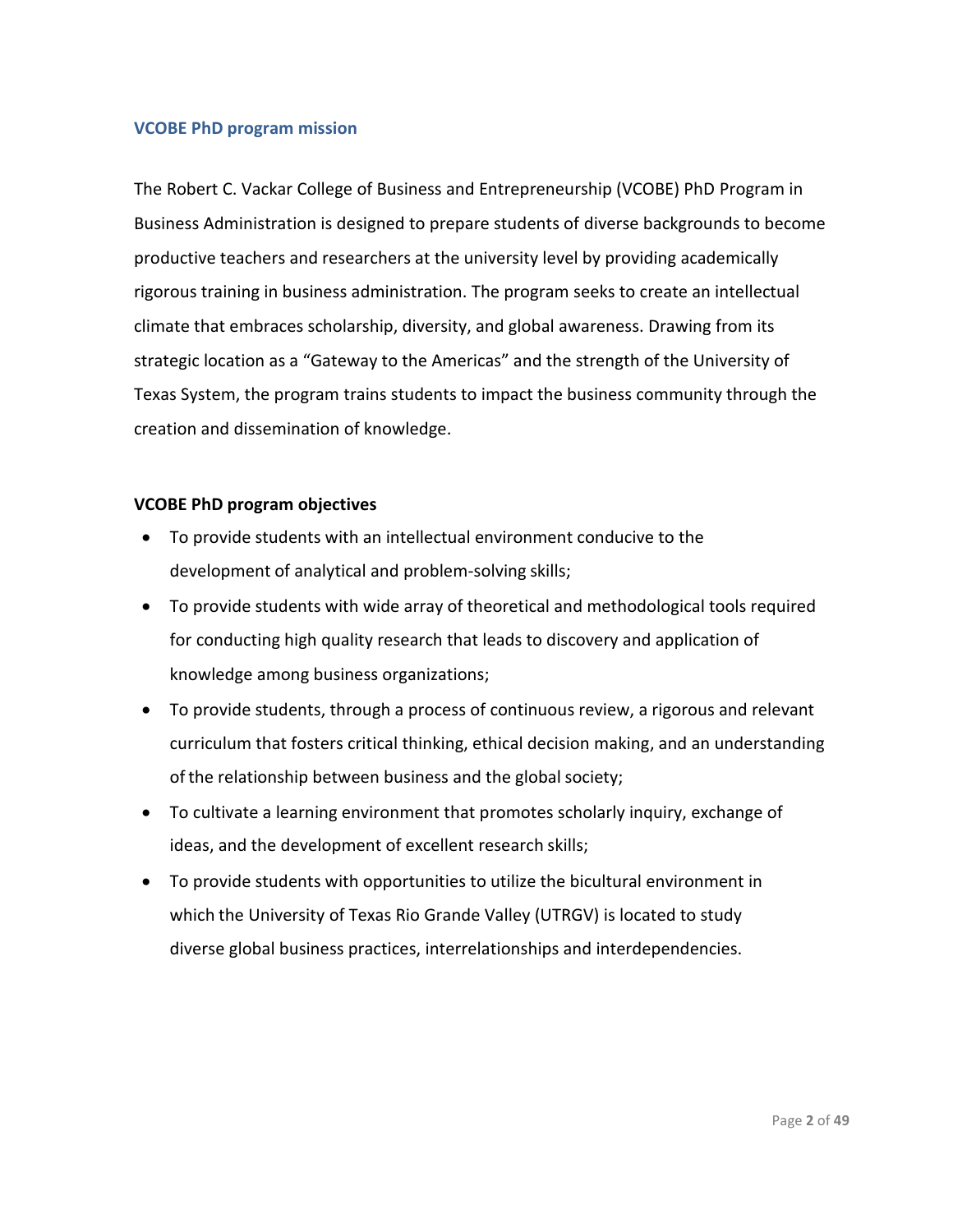#### **Available concentrations**

#### **Accounting**

In January 2019, UTRGV admitted students into the new Accounting Concentration of the PhD in Business Administration. The Accounting concentration equips students with strong research skills that allow them to produce high quality research pertaining to the valuation and stewardship role of accounting information for organizations. Students specializing in this area conduct high quality research on topics such as capital markets, auditing, and corporate governance among others. Area faculty have published in top accounting journals including *Auditing-A Journal of Practice and Theory*, *Accounting and Finance*, *Journal of Accounting*, *Auditing and Finance*, *Journal of International Accounting Research*, and *Journal of Management Accounting Research*, among others.

#### **Finance**

The Finance concentration provides students with advanced training in theory and research methods to equip them with strong skills to produce high quality research in a broad range of fields in finance. Students specializing in this area will be able to conduct research in the fields of *corporate finance, financial econometrics, financial economics, financial markets and institutions, international finance, investments*, and related fields. Area faculty publish in quality academic and professional journals including *Energy Economics, Financial Management, Journal of Accounting & Economics, Journal of Banking & Finance, Journal of Corporate Finance, Journal of Financial and Quantitative Analysis, The Journal of Fixed Income, The Journal of Investing*, *Management Science,* and *Review of Finance* among others.

#### **Information systems**

The Information Systems concentration provides students with strong research skills that allow them to produce high quality research pertaining to theoretical and empirical developments in the areas of information systems and emerging information technologies. Students specializing in this area conduct high quality research on topics such as *business analytics*, *social media, information privacy and security, and health information systems*. Area faculty have published in high quality information systems journals such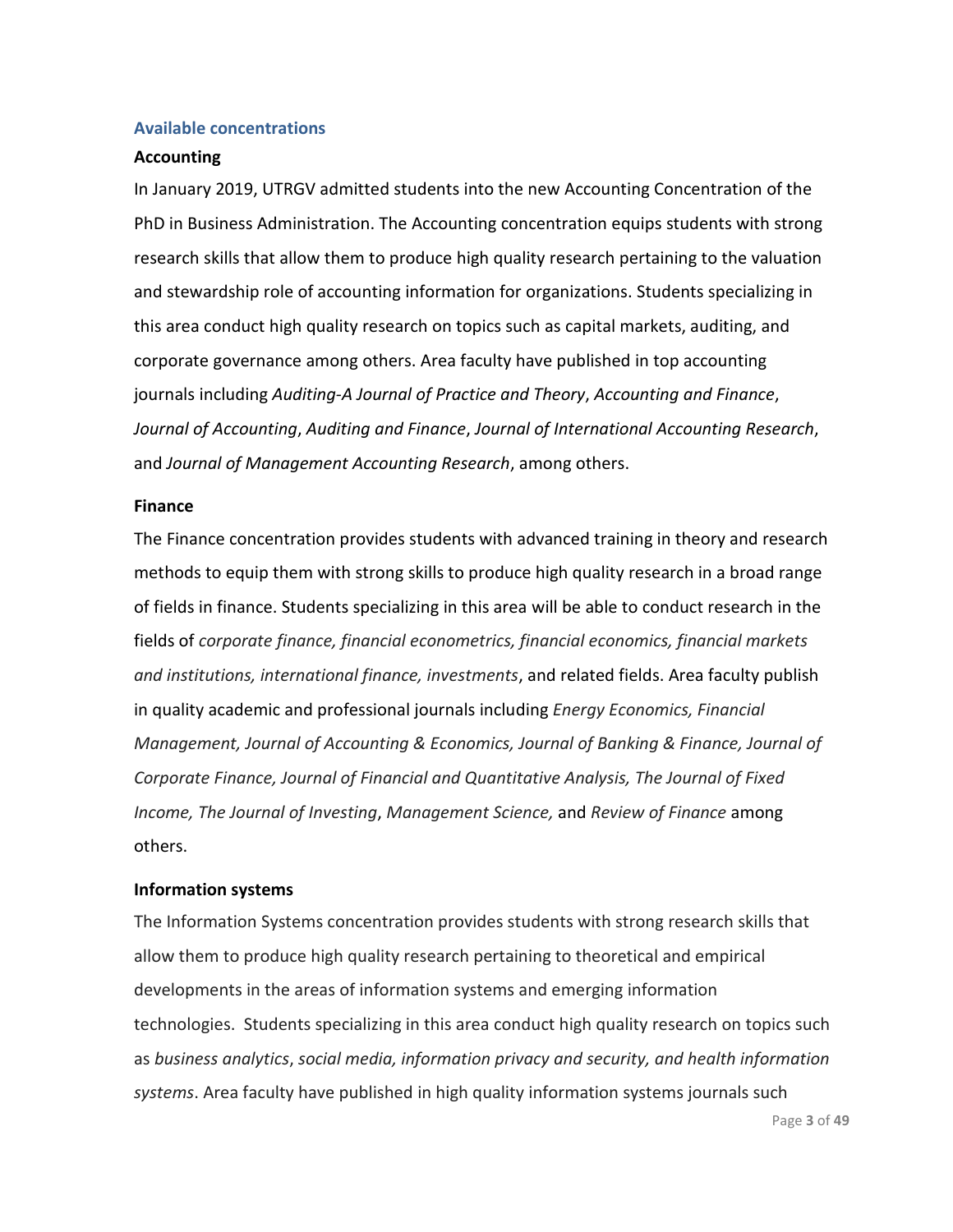as *Information Systems Research*, *Journal of Management Information Systems, Decision Sciences, Journal of the Association for Information Science and Technology*, *European Journal of Information Systems, Information and Management, and Decision Support Systems,* among others.

#### **Management**

The PhD Program in Business Administration with a Management concentration is designed primarily to prepare students for careers in management research and teaching. The Management concentration equips students with strong research skills that allow them to produce high quality research pertaining to organizations and management. Students specializing in this area conduct high quality research on topics such as human resources management, organizational behavior, international management, strategic management, operations management/sustainable supply chains as well as entrepreneurship. Area faculty have published in top management journals including *Academy of Management Journal, Journal of Applied Psychology, Personnel Psychology*, *Journal of Management*, *Journal of Operations Management,* and *Journal of Management Studies,* among others.

#### **Marketing**

The Marketing concentration provides students with strong research skills that allow them to produce high quality scholarly/academic research pertaining to the various facets of marketing theory and practice. Students specializing in this area will be able to conduct high quality research that can produce theoretical contributions on varied marketing topics, such as *marketing strategy*, *consumer behavior*, *social media*, *channels of distribution (regional and international)*, *globalization*, *services marketing* as well as *cultural consumption*. Area faculty have published in high quality marketing journals including *Journal of Marketing*, *Journal Marketing Research, Journal of Consumer Research*, *Journal of the Academy of Marketing Science*, *Journal of Service Research*, *European Journal of Marketing*, *Journal of Consumer Culture*, *Journal of Business Research*, and *Marketing Theory* among others.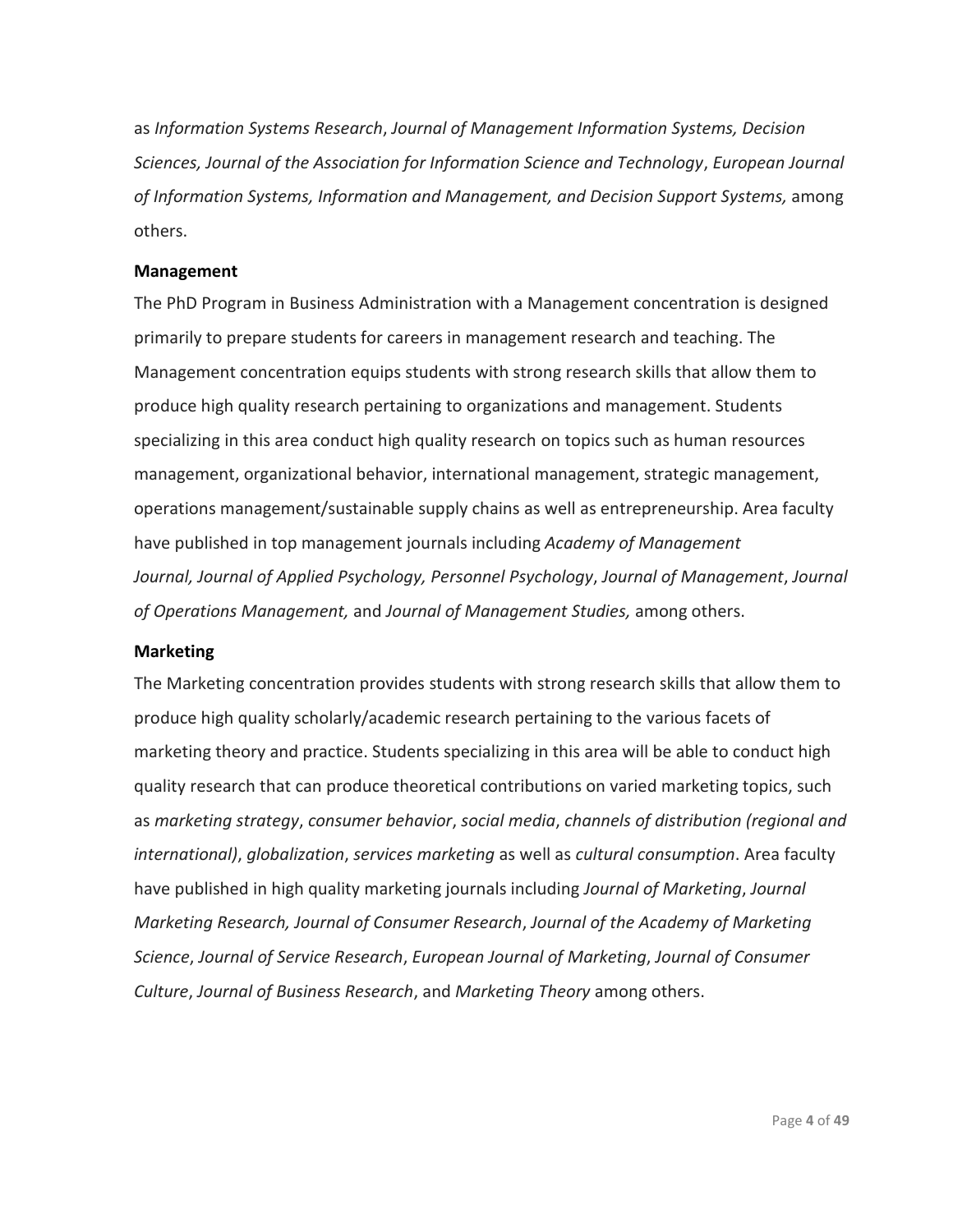#### Admission requirements

To be admitted to the PhD Program in Business Administration, prospective candidates must first meet the following requirements for graduate admission to UTRGV.

The minimum admissions criteria for this program are:

❖ Online application [\(www.utrgv.edu/gradapply\)](http://www.utrgv.edu/gradapply). The university application fee of \$85 (\$100 for International Applicants) can be paid online by credit card or electronic check (in the online application). All application fees are non-refundable.

- ❖ Earned baccalaureate degree from a regionally accredited institution in the United States or a recognized international equivalent in a similar or related field
- ❖ Cumulative GPA of at least 3.0
- ❖ Official transcripts from each institution attended (must be submitted directly to UTRGV)
- ❖ GMAT or GRE General Test with scores submitted by February 1st for admission the following fall semester
- ❖ Submission of thee (3) letters of recommendation from academic or professional sources
- ❖ Submission of a personal statement describing goals, experiences, scholarly accomplishments, reasons for obtaining the degree, and possible research questions or topics of interest
- ❖ Submission of resume or curriculum vitae

Admission decisions for the doctoral program are made by the VCOBE PhD Committee in consultation with the respective doctoral faculty in each area of concentration. Once a list of finalists has been compiled, the area admission committee will conduct a mandatory face-to-face, Skype or other video/audio technology meeting with short-listed applicants. The applicant should provide materials that will be helpful in making this decision. Applications are for entrance to the PhD Program in the fall semester. For fall semester admission, all documents should be received by February 1st preceding the fall of the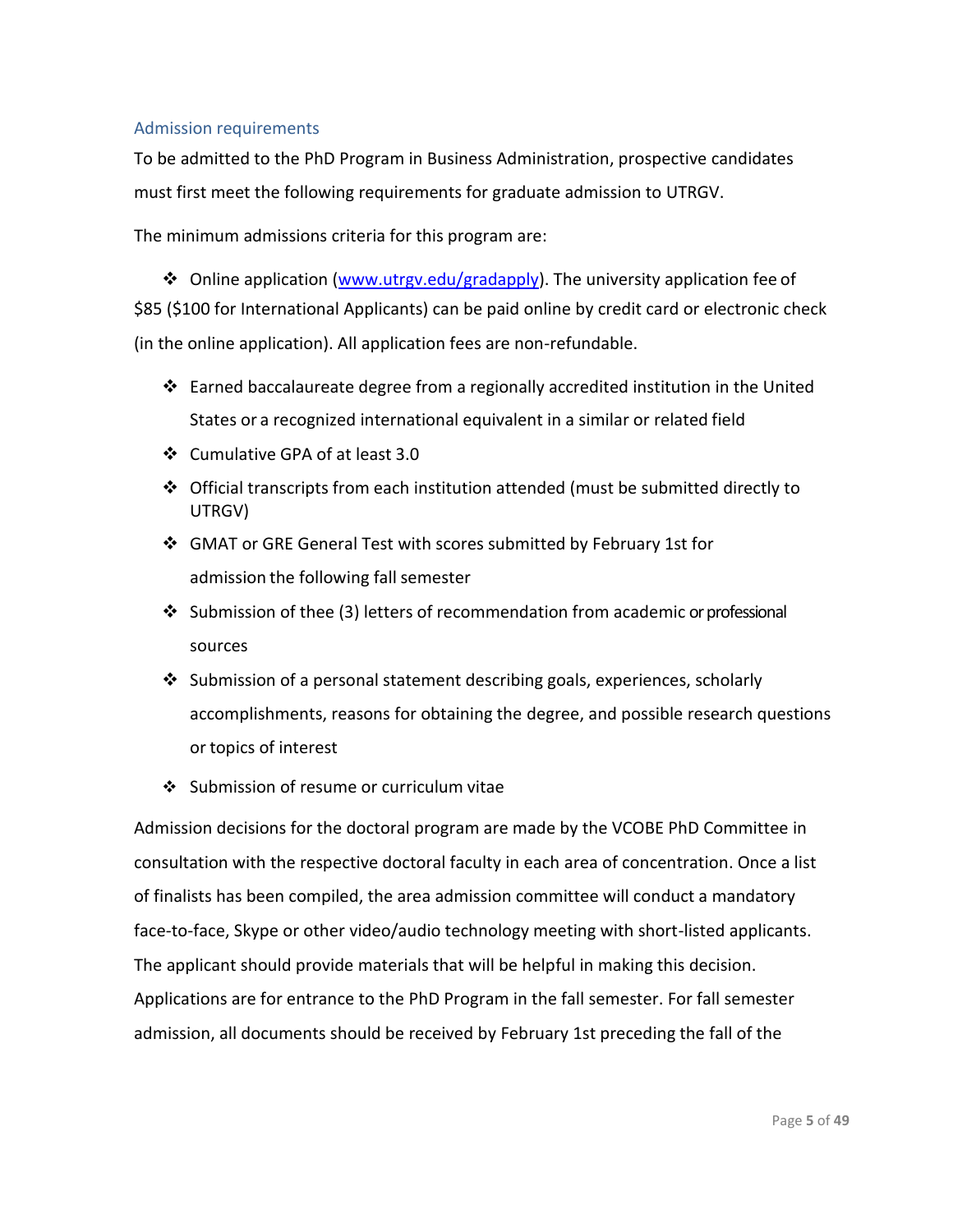desired admission year. No students are admitted to begin in spring or summer. Part-time admissions to the program are not allowed.

#### **Program overview**

The VCOBE PhD in Business Administration comprises 63 academic hours. Admitted students select a concentration from accounting, finance, information systems, management, or marketing. Each student develops a customized degree plan in consultation with an advisor. All students are expected to complete quantitative methods and major field courses designed to provide a strong foundation for conducting highquality research in business administration. Students can take three credit hours of master's coursework as electives with the approval of their faculty advisor and another three credit hours of master's coursework with the approval of the PhD Committee. No MBA foundation courses that count as PhD leveling courses are allowed as PhD electives. Students complete core course work requirements within the first two years of their training. After the first year of coursework, students sit in a preliminary exam. After the second year of core coursework is completed (excluding BADM 9313 Academic Research and Teaching Career Preparation and Planning), students take comprehensive examinations followed by the writing and defending of the dissertation. Each dissertation is expected to make a significant contribution to the field of knowledge. Table 1 presents a summary of the program requirements. Figure 1 presents an overview of the pathway through the program.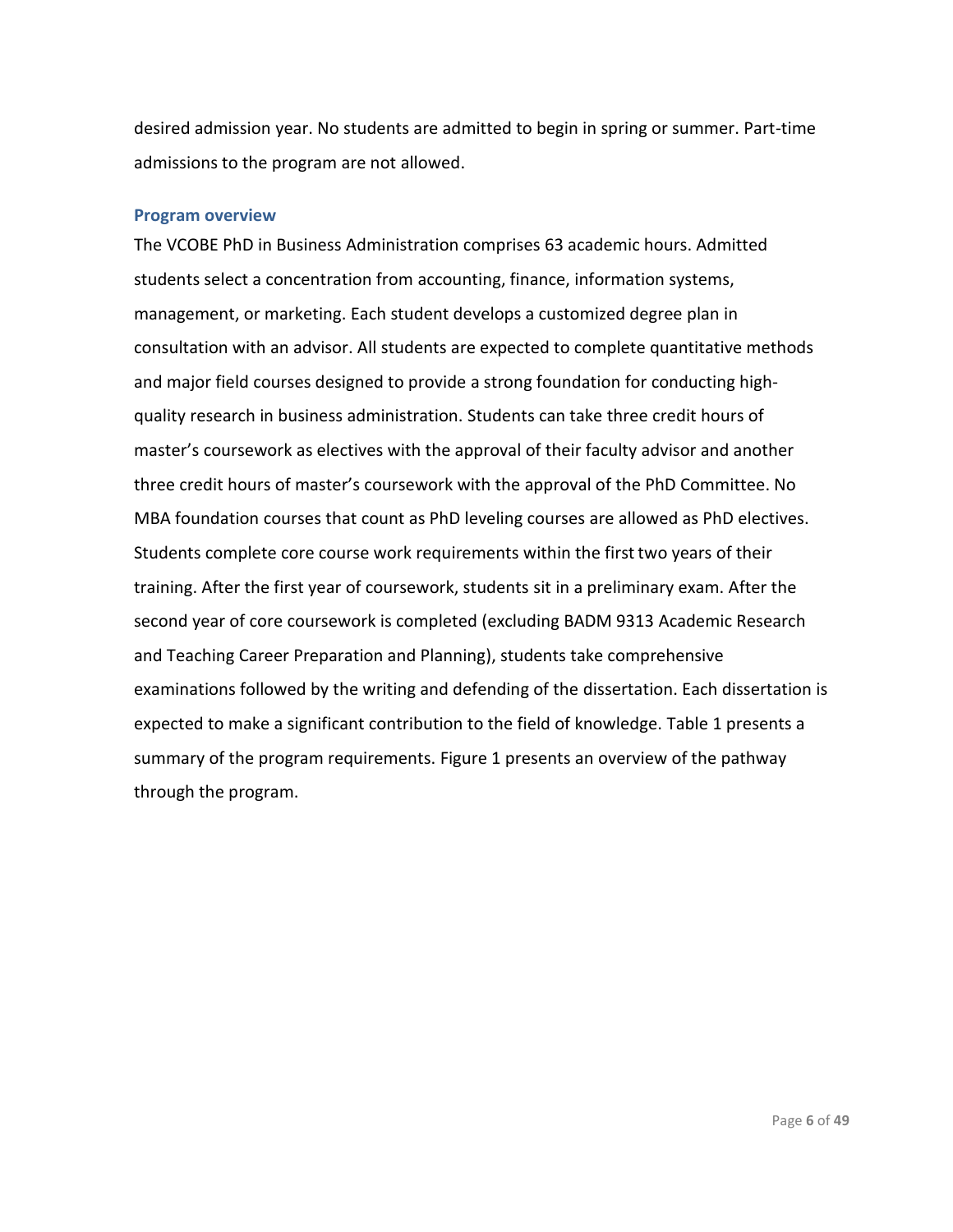#### **Table 1: VCOBE PhD Program requirements**

| <b>Course details</b>                           | <b>Number of hours required</b> |
|-------------------------------------------------|---------------------------------|
| Core courses                                    | 21                              |
| Research Method Courses                         | 15                              |
| Electives                                       | 12                              |
| <b>Capstone Requirement:</b>                    |                                 |
| BADM 9690: Dissertation Residency (taken twice) | 12                              |
| <b>BADM 9391: Dissertation Extension</b>        | 3                               |
| Total graduate hours for degree                 | 63 Hou                          |



#### **Figure 1: PhD program pathway**

#### **Statistical foundation coursework**

To assess competency in statistics, all incoming students will be required to complete an online non-credit statistics training prior to registering for fall classes. This online non-credit statistics training requirement is equivalent to the standard of completing the QUMT 6303 Statistical Foundations course. Students who fail this initial online non-credit statistical training requirement will be required to take QUMT 6303 Statistical Foundations in the fall semester on entry to the program.

Levelling coursework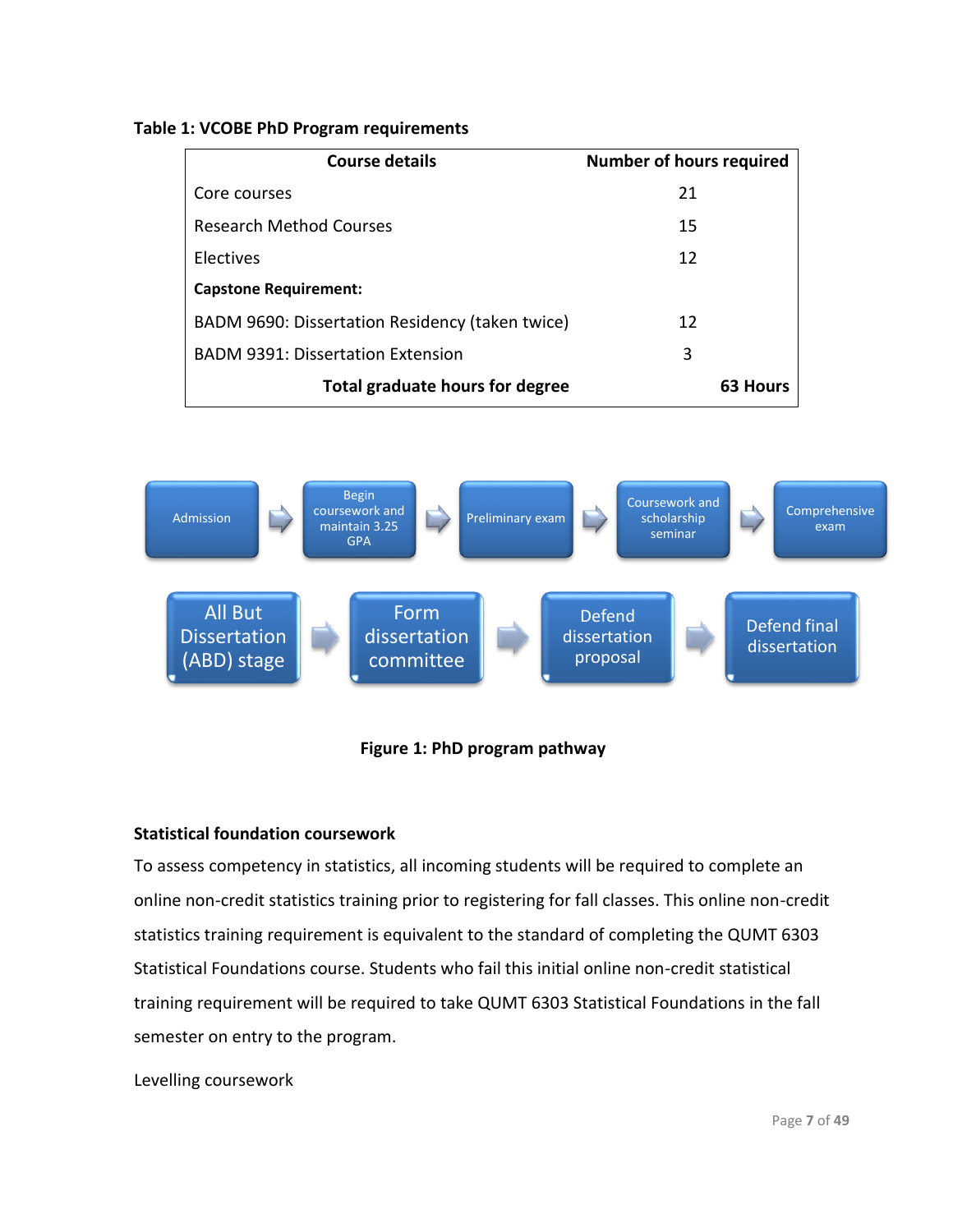Students entering the Ph.D. Program in each of the five concentrations (i.e. accounting, finance, information systems, management, and marketing) without a graduate degree in business are required to complete a minimum of nine (9) hours of graduate levelling courses. Students who pass the online non-credit statistical training course can use it to substitute for QUMT 6303 Statistical Foundations.

The nine hours levelling course policy is only a minimum requirement. Applicants to the program are encouraged to work closely with their advisors to develop a personalized list of leveling courses that can better prepare them for the doctoral program. Depending on the individual student's academic background, more than nine hours of levelling coursework may be recommended. The student will work with his/her area PhD program representative in determining the list of levelling courses he/she needs to take to complete the requirement. The PhD program representative will consult the area doctoral faculty before finalizing the recommended levelling courses for the student. Table 2 summarizes minimum required levelling coursework.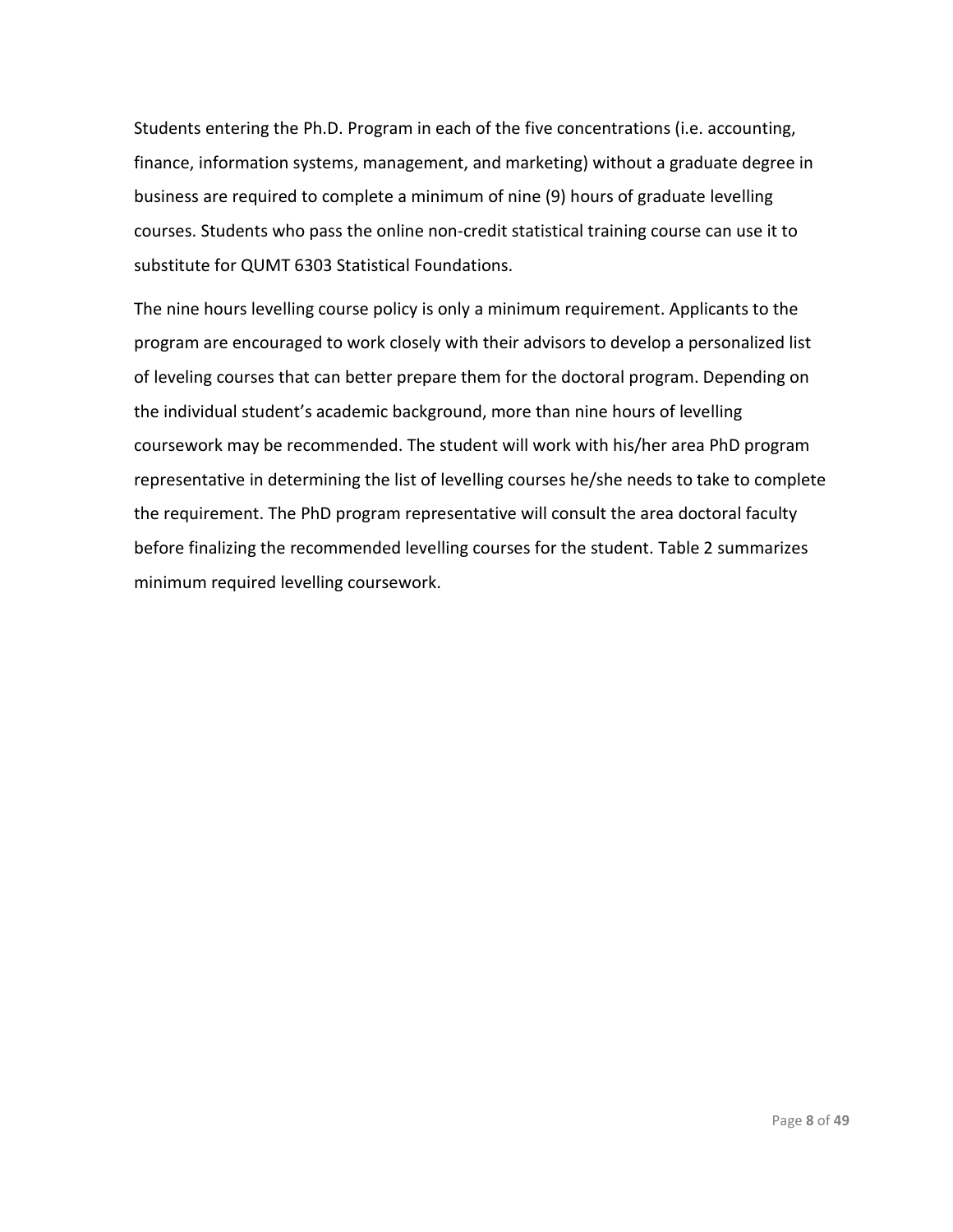| Concentration | <b>Course code</b> | <b>Course title</b>                                          |
|---------------|--------------------|--------------------------------------------------------------|
| Accounting    | <b>QUMT 6303</b>   | <b>Statistical Foundations (Mandatory)</b>                   |
|               | <b>ACCT 6301</b>   | <b>Accounting for Managers</b>                               |
|               | <b>ACCT 6320</b>   | <b>Accounting and Financial Analysis</b>                     |
| Finance       | <b>QUMT 6303</b>   | <b>Statistical Foundations (Mandatory)</b>                   |
|               | <b>ECON 6350</b>   | <b>Managerial Economics</b>                                  |
|               | <b>FINA 6303</b>   | <b>Introduction for Finance</b>                              |
| Information   | <b>QUMT 6303</b>   | <b>Statistical Foundations (Mandatory)</b>                   |
| Systems       | <b>INFS 6330</b>   | <b>Information Systems for Managers</b>                      |
|               | <b>ECON 6350</b>   | <b>Managerial Economics</b>                                  |
| Management    | <b>QUMT 6303</b>   | <b>Statistical Foundations (Mandatory)</b>                   |
|               |                    | Select two from the following depending on student interest: |
|               | <b>MGMT 6330</b>   | Organizational Behavior                                      |
|               | <b>MGMT 6360</b>   | <b>Production &amp; Operations Management</b>                |
|               | <b>MGMT 6390</b>   | <b>Strategic Management</b>                                  |
| Marketing     | <b>QUMT 6303</b>   | <b>Statistical Foundations (Mandatory)</b>                   |
|               | <b>MARK 6310</b>   | <b>Marketing Strategy</b>                                    |
|               | <b>MARK 6320</b>   | <b>Consumer Behavior</b>                                     |

**Table 2: Levelling coursework required for each area of concentration**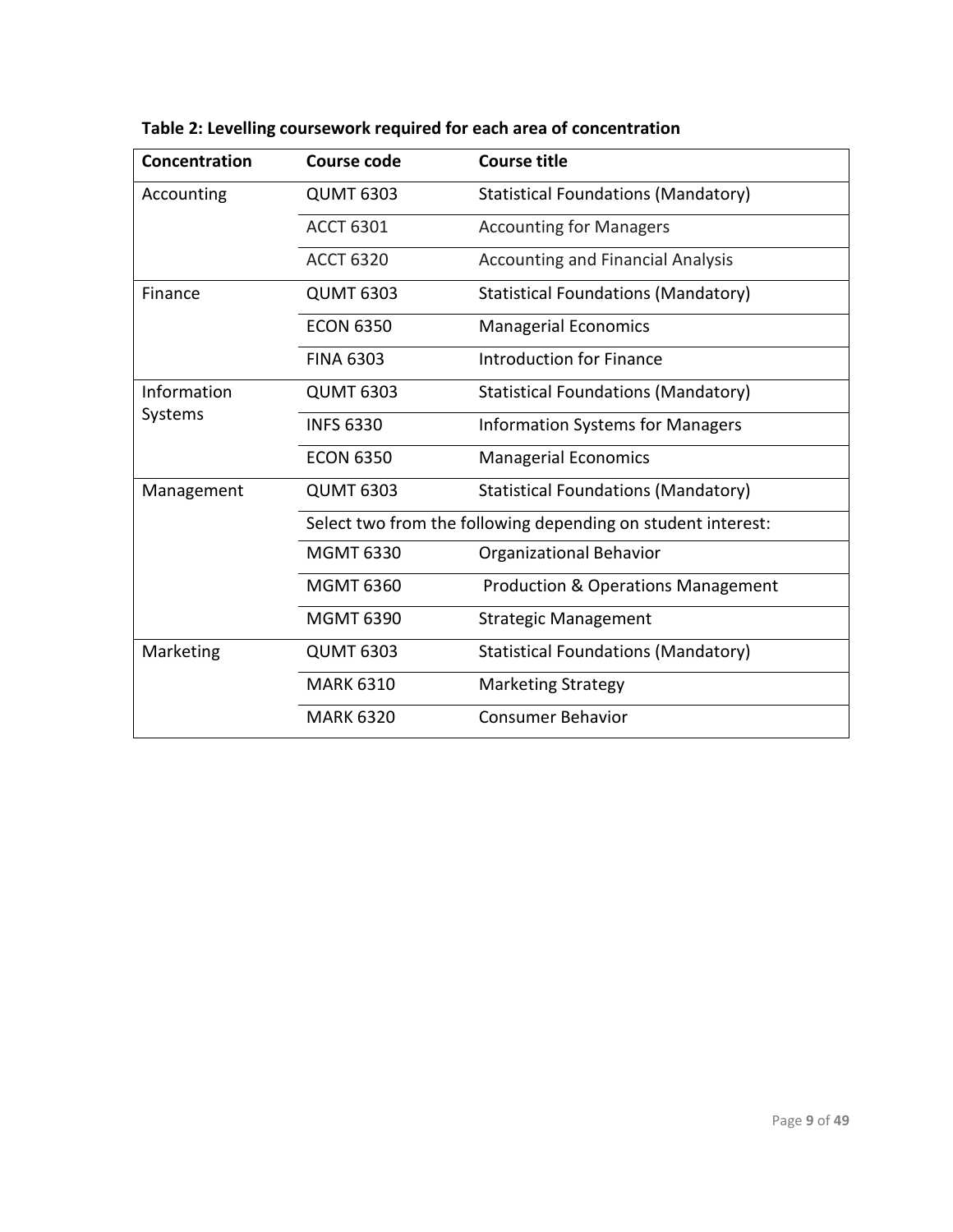#### **Preliminary examination**

Beginning PhD students are required to pass a preliminary examination at the end of their first year. The preliminary exam is administered in the month of June and will cover both theoretical and methodological topics. The format and contents of the exam is determined by doctoral faculty in the respective concentration areas. The exam will have a pass/fail grade as determined by area faculty. A student who fails the June preliminary exam will have the opportunity to retake the exam before the beginning of the fall semester. A student who fails the retake exam will be dismissed from the Program. If a student presents a valid reason for delaying a scheduled preliminary exam, his/her request will be presented to the PhD Committee for approval. If approved, the student will be allowed to take the exam in the following January. A valid reason includes, but is not limited to, medical emergencies, leave of absences, or academic suspensions in the semester preceding the summer exam.

The area representative on the PhD committee will coordinate the exam administration. The coordinator will solicit exam contents from doctoral faculty members within the respective area. The exam coordinator from each respective area will then form a committee of doctoral faculty from that concentration area who will have the responsibility of formulating and grading the exam for that area.

All communication to the student regarding the preliminary exam results must be in writing with a copy to be filed in the student's folder in the PhD Program Office. The student may, within ten (10) business days of receiving official notice, appeal failing grades to the College level PhD committee. This committee is composed of doctoral faculty from various disciplines in the college. Should the student's appeal be denied by the PhD committee, the student may, within ten (10) business days of receiving official notice, appeal to the Dean of the Robert C. Vackar College of Business and Entrepreneurship. The Dean's decision is final.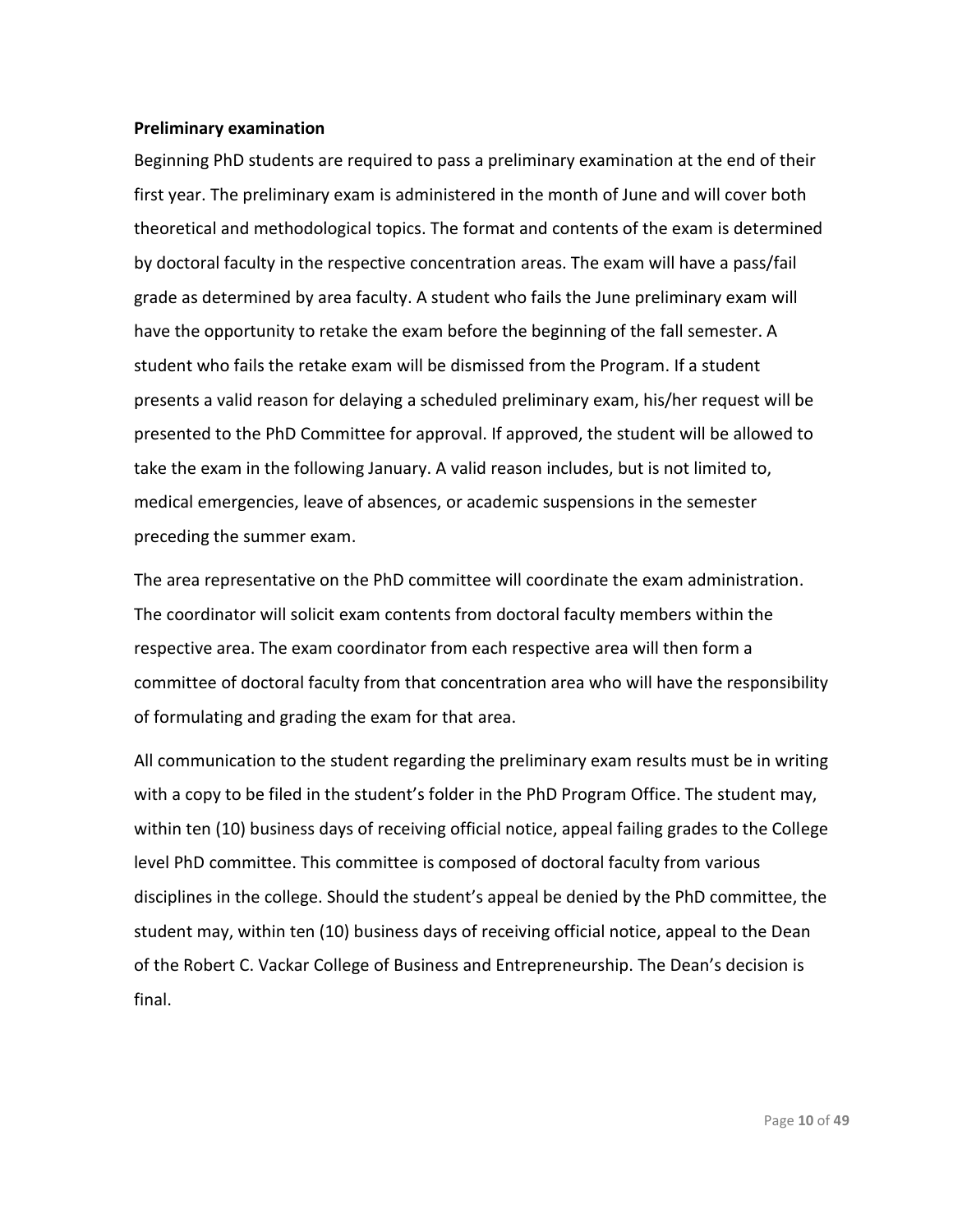#### **Scholarship seminar**

Upon completing the first two semesters in their first year, students are required to begin working on their scholarship seminar research project. The purpose of this seminar is to prepare a high-quality publishable paper under faculty member guidance and thereby improve students' research competency. The student will work with a faculty member of their choice starting the summer following the second regular semester (fall and spring semesters). The student will make an oral presentation of his/her scholarship seminar paper in his/her field during the student's third regular (fall) semester to area/department doctoral faculty. This will usually take place in the departmental brown bag seminars or similar research forums. This presentation allows students to get developmental feedback on the paper from area faculty. The student then registers for a three (3) credit hour Scholarship Seminar course in the fourth regular (spring) semester and continues to work on and revise the scholarship seminar paper with his/her advisor. However, depending on progress, the area doctoral faculty (and supervisor) may ask the student to present the revised work again in the spring semester. At the end of the spring semester, the student will submit the final scholarship seminar paper to his/her advisor, who will determine, in consultation with area doctoral faculty as necessary, the student's final grade of "Credit" or "No Credit".

#### **Comprehensive examination**

Each PhD student must take and pass a comprehensive examination, in their area of concentration, prior to advancing to the dissertation stage of the program. Students must take the written comprehensive exam as soon as they have completed the core (required) coursework prescribed for the degree. If a student has a "C" grade in any of the core courses, he/she will not be able to take the comprehensive examination until he/she improves this grade to "B" or higher by retaking the course.

The written comprehensive exam will be scheduled in the month of June, immediately following the student's fourth semester in the program. The contents of the written exam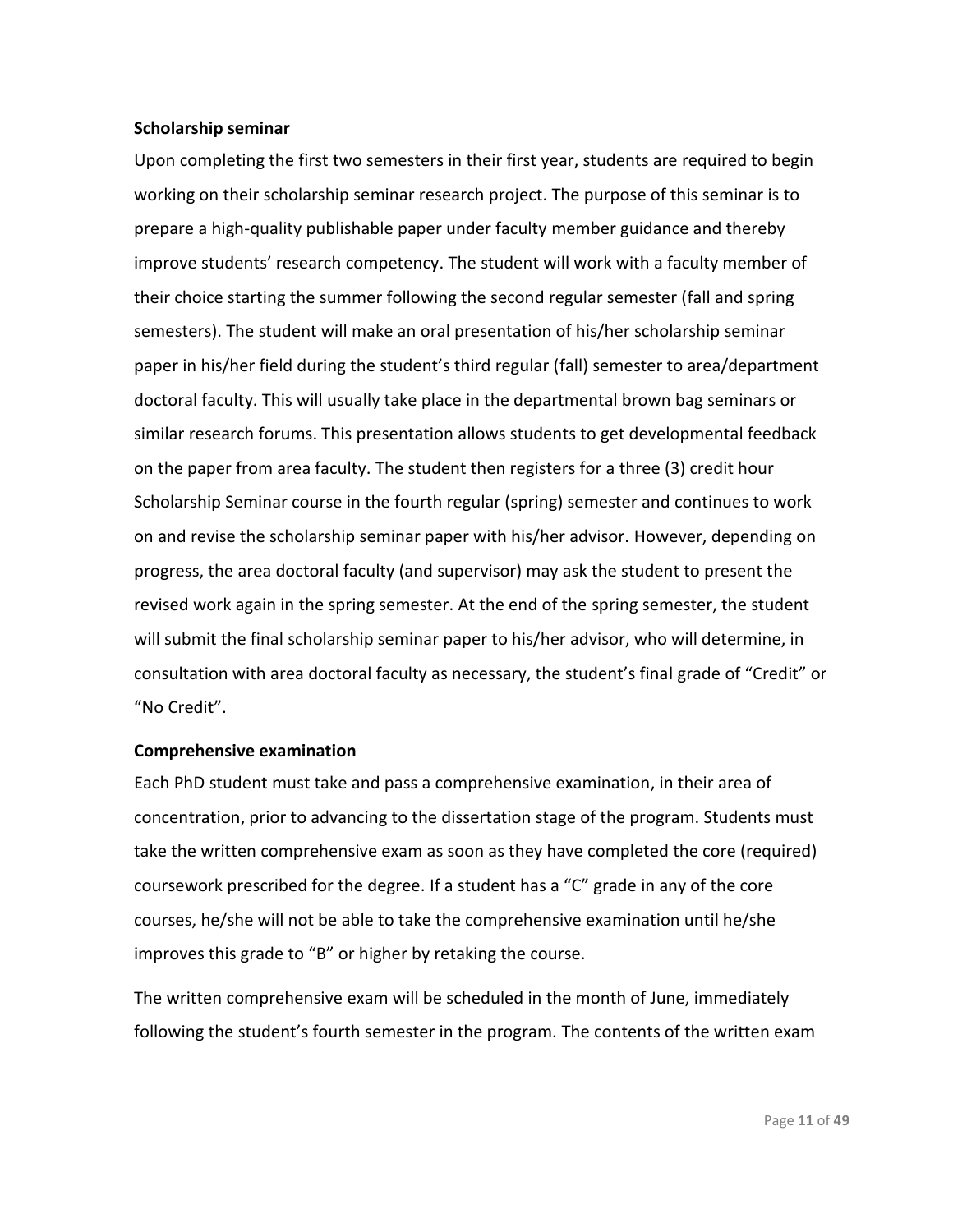will be decided by the area doctoral faculty in cooperation with faculty teaching statistics and research methodology.

Students must take the comprehensive exam after finishing core coursework (excluding BADM 9313 Teaching Preparedness and Professional Development) unless there is a valid reason to postpone. If a student presents a valid reason for delaying a scheduled comprehensive exam, his/her request will be presented to the PhD Committee for approval. If approved, the student will be allowed to take the exam in the following January. A valid reason includes, but is not limited to, medical emergencies, leave of absences, academic suspensions in the semester preceding the summer comprehensive exams.

Successful completion of the exam is required before the student enrolls in dissertation hours. The comprehensive examination will take place over two consecutive days for a total of twelve (12) hours. The first day of the exam will cover the major field exam questions in the candidate's area for a period of eight (8) hours. The second day will cover the statistical analysis and research methods questions for a period of four (4) hours. An oral examination may be required if the student's performance on the written exam is marginal and will be scheduled within three weeks after the written exam. If a student does not pass the written and/or oral exam in June, the student may retake another comprehensive exam in the following January. This scheduling is designed to give the student sufficient time to adequately prepare for the second written exam. If the student fails the second attempt exam in January, he/she will be dismissed from the Program. There will not be an oral exam following the second written exam. Students are required to complete the comprehensive examination within three years of starting the program.

#### **Comprehensive exam procedures**

Prior to each administration of the comprehensive exam, a comprehensive exam faculty coordinator will be elected by the respective area administering the comprehensive exam. Four weeks prior to the exam date, if a coordinator is not elected by each area, the default will be the area representative on the PhD committee. The coordinator will solicit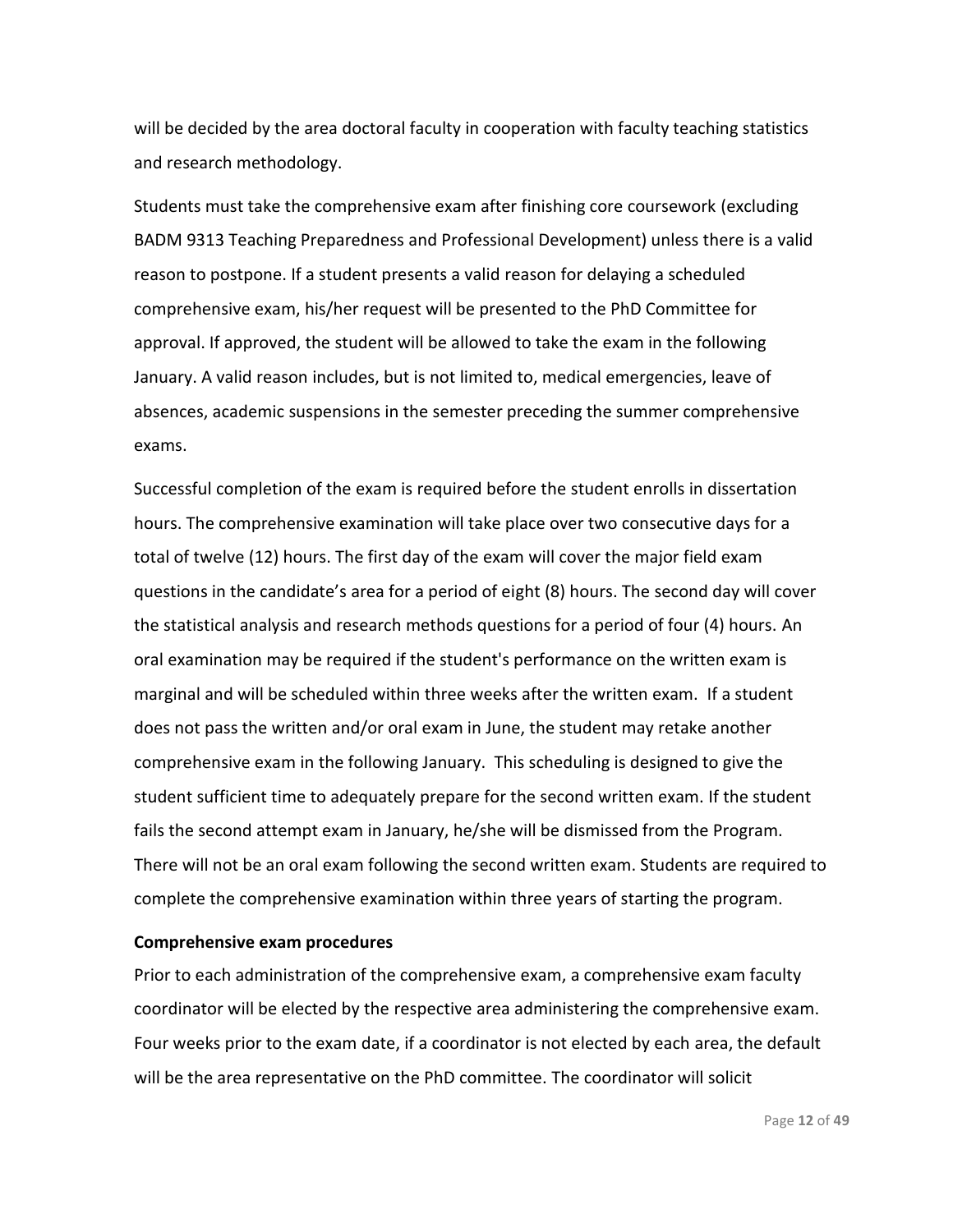questions from doctoral faculty members within the respective area. These questions will serve as input into developing a standard exam covering the relevant materials within the area of concentration, which will also include discipline-based research methodology. The comprehensive exam coordinator from each respective area will then form a committee of doctoral faculty from that area of concentration who will have the responsibility of formulating and grading the comprehensive exam for that area.

The comprehensive exam will be administered by the PhD Program Office. Each student will use a laptop with no Internet access, provided by the PhD Program Office. The PhD Program Office will also provide a flash drive to each student so he/she can save the responses to exam questions to it, as well as save to the desktop on the laptop, which will be returned to the PhD Program Office at the end of the exam period. Students may also use a notebook to record their answers. Students may not use any outside materials and may not use any other resources except a calculator. Students must complete the exam within the prescribed time. Student responses to exam questions will be de-identified through the use of a key code to ensure student privacy is protected and potential bias minimized. Successful completion of the exam will be determined by the respective area committee using the evaluations from the graders.

In terms of grading, each answer will be graded by at least two members of the doctoral faculty who are knowledgeable in the subject matter covered by the question. Comprehensive examinations will be evaluated as "pass", "marginal pass" or "fail". Students who received a "marginal pass" will be required to pass a follow up oral exam. Students who received a "fail" grade must retake the exam. If a student fails the exam a second time, s/he will be dismissed from the PhD Program. The committee that produced the exam will determine the process by which students who receive a marginal pass will be tested in an oral examination. Successful completion of the oral exam and progression to the dissertation stage of the PhD program will be decided by the respective area committee and reported accordingly to the PhD Program Office.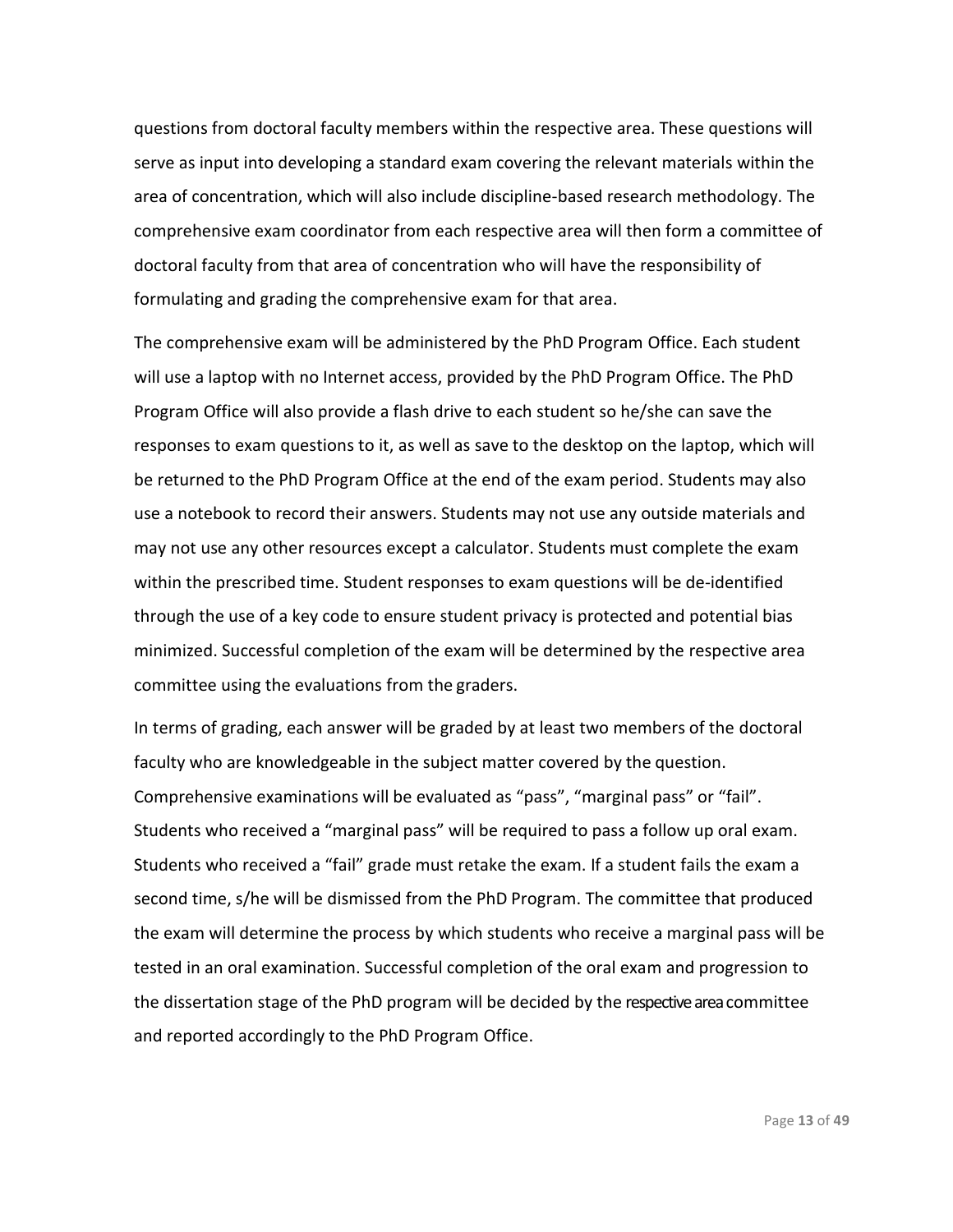All communication to the student regarding comprehensive exam results must be in writing with a copy to be filed in the student's folder in the PhD Program Office. The student may, within ten (10) business days of receiving official notice, appeal failing grades to the College level PhD committee. This committee is composed of doctoral faculty from various disciplines in the college. Should the student's appeal be denied by the PhD committee, the student may, within ten (10) business days of receiving official notice, appeal to the Dean of the Robert C. Vackar College of Business and Entrepreneurship. The Dean's decision is final.

#### **Oral examination procedures**

For students receiving a marginal pass on the written comprehensive exam, an oral exam will be scheduled within three (3) weeks after completion of the written exam unless an exceptional situation occurs. The examination committee from the student's area of concentration conducts the examination, with research methodology examination committee if needed, and one of the members chairs the oral examination session. VCOBE faculty are invited to be at the oral comprehensive examination. The results of the oral exam will be communicated to the student in writing with a copy to be filed in the student's folder in the PhD Program Office. The student may, within ten (10) business days of receiving official notice, appeal to the PhD Committee. Should the student's appeal be denied by the PhD Committee, the student may, within ten (10) business days of receiving official notice, appeal to the Dean of the Robert C. Vackar College of Business and Entrepreneurship. The Dean's decision is the final decision.

#### **Dissertation**

The dissertation is a report of original research that is a contribution to knowledge in the selected field. The writing and defense of the dissertation signifies the student's ability to independently undertake a research project. The student must enroll for a minimum of twelve (12) hours of dissertation residency and three (3) hours of dissertation extension courses as needed over a period of time that will allow the student to complete the final defense of the dissertation. Beyond twelve (12) dissertation residency hours, the student must enroll in a minimum of three (3) hours of dissertation extension in each semester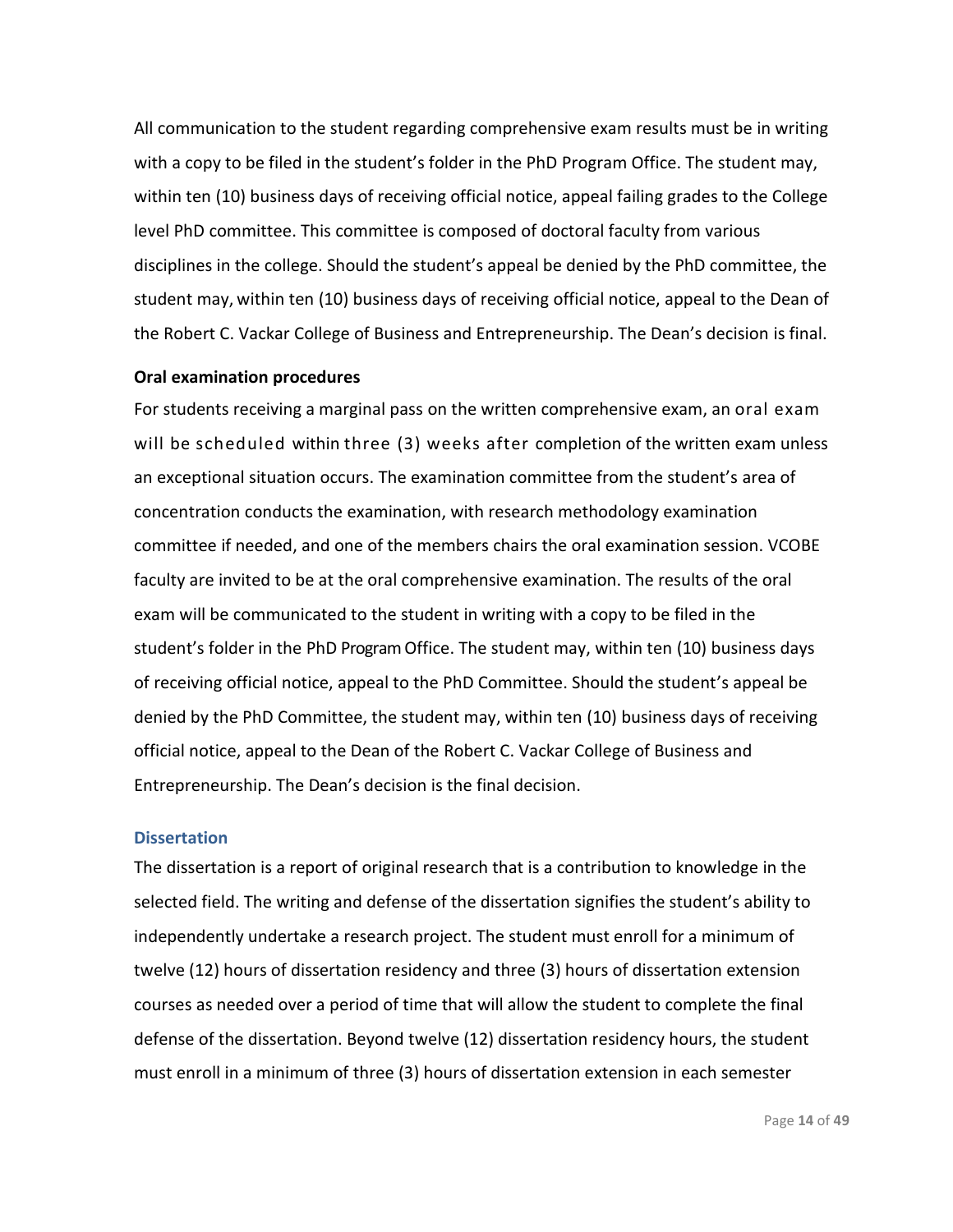until the dissertation is completed and defended or the student leaves the program, or the student is suspended or dismissed.

#### **Dissertation committee**

Upon the successful completion of the comprehensive examination, the student will first identify a Dissertation Chair and subsequently form a Doctoral Dissertation Committee in consultation with the Dissertation Chair. At least four (4) doctoral faculty members constitute the Dissertation Committee. The Chair and at least one other member shall be from the student's area of concentration/department/school. A third member shall be a VCOBE faculty whose research area/discipline falls into the student's dissertation topic (within or outside of the student's department/school). The fourth member must be from outside of the student's department/school. External faculty members from outside of VCOBE or other universities can be members of the Dissertation Committee if the Dissertation Chair deems their expertise relevant to the dissertation topic. However, external faculty must receive a Special Doctoral Faculty status in order to serve on a VCOBE Dissertation Committee. The student in consultation with the Dissertation Chair shall therefore provide a justification statement to be presented to the VCOBE PhD committee in order to obtain approval.

#### **Proposal defense**

The proposal defense process will be completed within two (2) years of successful completion of the comprehensive exams. There are no extensions to the two (2) year limit outside of a formal medical leave of absence that a doctoral student may take through regular procedures. If a doctoral candidate does not defend his/her dissertation proposal within two (2) years of passing the comprehensive exam, he/she will be required to re-take and pass the comprehensive exam in order to continue his/her candidacy in the PhD Program. Students seeking to defend their dissertation proposal must notify the PhD Program Office at least two (2) weeks before the planned date of defense.

The content and format of the proposal are determined by the Dissertation Chair and Committee. Each year the Dissertation Chair will evaluate the progress of the candidate's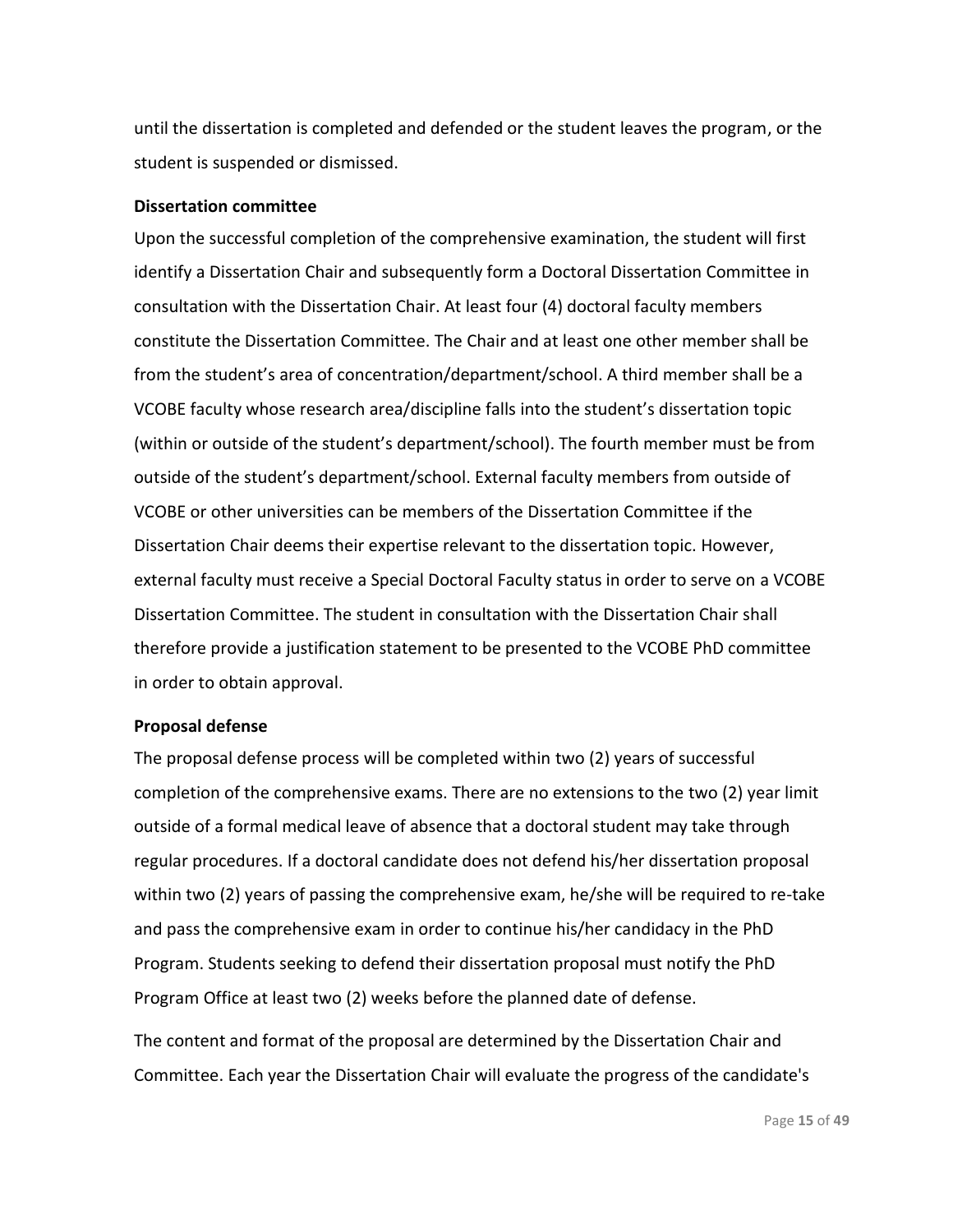progress. Upon judgment by the Dissertation Chair and Committee that the dissertation is ready for defense, a public forum for the defense will be scheduled to which all doctoral faculty and doctoral students are invited. A copy of the complete proposal must be prepared for each Dissertation Committee member. As well, a reading copy will be made available at both Edinburg and Brownsville campuses (located in Dean's office) where faculty and students will have access for review prior to the defense. Accordingly, a copy of the complete proposal must be submitted to the PhD Program Office at least two (2) weeks prior to the defense.

At the defense and following the student's presentation, the Dissertation Chair will first invite questions from the Dissertation Committee then the audience. The Dissertation Committee evaluates the defense of the proposal as "satisfactory," "satisfactory-with minor revisions," or "unsatisfactory." When the Dissertation Chair finds the revisions satisfactory, the student will then proceed to complete the dissertation. No defense of minor revisions is necessary. For proposals judged "satisfactory-with minor revisions," the Dissertation Chair will provide suggestions for revisions. When a defense is judged "unsatisfactory," the Dissertation Chair will provide the student with an analysis of the concerns to be addressed via a written statement. When the Dissertation Chair judges the concerns to have been addressed, then a defense of the modified proposal, following the procedures for scheduling a proposal defense, will be scheduled. In no case will the student be permitted more than three attempts to defend a dissertation proposal. An "unsatisfactory" evaluation of the third defense carries with it immediate dismissal from the program. In all circumstances, the Dissertation Chair will advise the PhD Program Office in writing of the results.

#### **Final dissertation defense**

Satisfactory defense of the proposal will authorize the student to proceed to data collection and analysis for the final dissertation. Each year the Dissertation Chair will monitor and evaluate candidate progress. Candidates judged not to be making satisfactory progress toward completion of the dissertation will be suspended from the program. Upon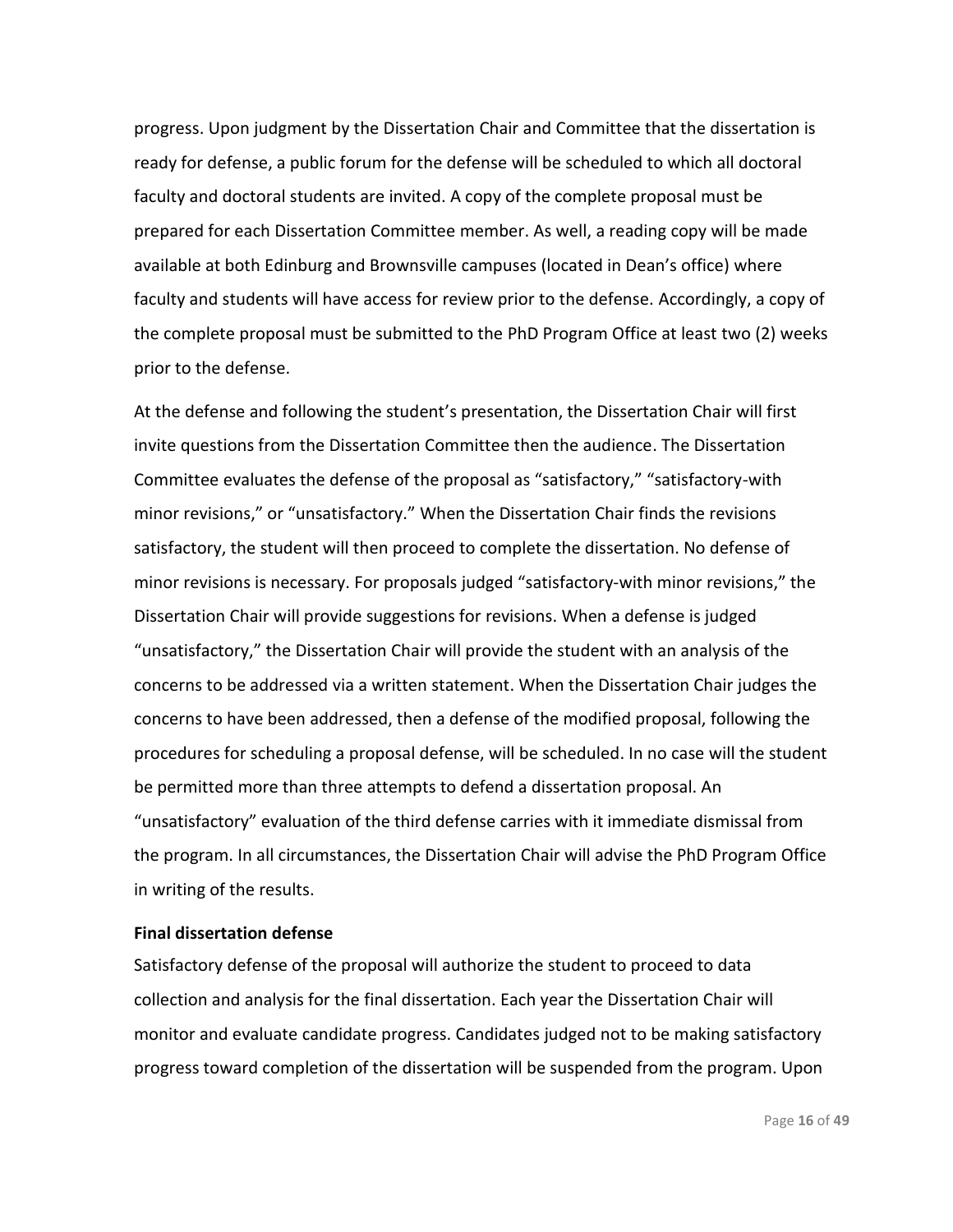judgment by the Dissertation Committee that the dissertation is complete and ready for defense, the PhD Program Office will schedule a public forum for the defense to which doctoral faculty and doctoral students are invited. Students seeking to defend their dissertation must notify the PhD Program Office at least two (2) weeks before the planned date of defense. The PhD Program Office will announce to faculty and students the date, time, and place of the defense.

A complete copy of the dissertation must be submitted to the PhD Program Office two (2) weeks prior to the defense. A reading copy will be made available at both Edinburg and Brownsville campuses (located in Dean's office) where faculty and students will have access for review prior to the defense. Students are also required to submit a copy of their final dissertation to the Graduate College through [ProQuest ETD Administrator](https://www.etdadmin.com/cgi-bin/school?siteId=743) and pay the required fees in order for the document to be processed. Students are also advised to be very familiar with dissertation processes required by Graduate College as stated in the [Graduate College Dissertation manual.](https://www.utrgv.edu/graduate/_files/documents/dissertation_manual_updated%20jun182.pdf)

At the defense presentation, the Dissertation Chair is responsible for conducting the defense. Dissertation Committee members are responsible for primary questioning, although any faculty member in attendance may initiate discussion points in the dissertation. Students are not allowed to ask questions unless permitted by the Dissertation Chair.

The Dean of the Graduate College retains the responsibility for evaluating the defense of the dissertation as "satisfactory," "satisfactory-with minor revisions," or "unsatisfactory." No "conditional" evaluations can be made. The Dissertation Chair will provide suggestions for revisions for any dissertation defense judged "satisfactory-with minor revisions." When the Dissertation Chair finds the revisions satisfactory, then the PhD Program Director will be advised of the satisfactory completion of the dissertation defense. No defense of minor revisions is necessary. When a defense is judged "unsatisfactory," the Dissertation Chair will provide the student with a summary of the concerns to be addressed. When the Dissertation Chair judges the concerns to have been addressed, then a defense of the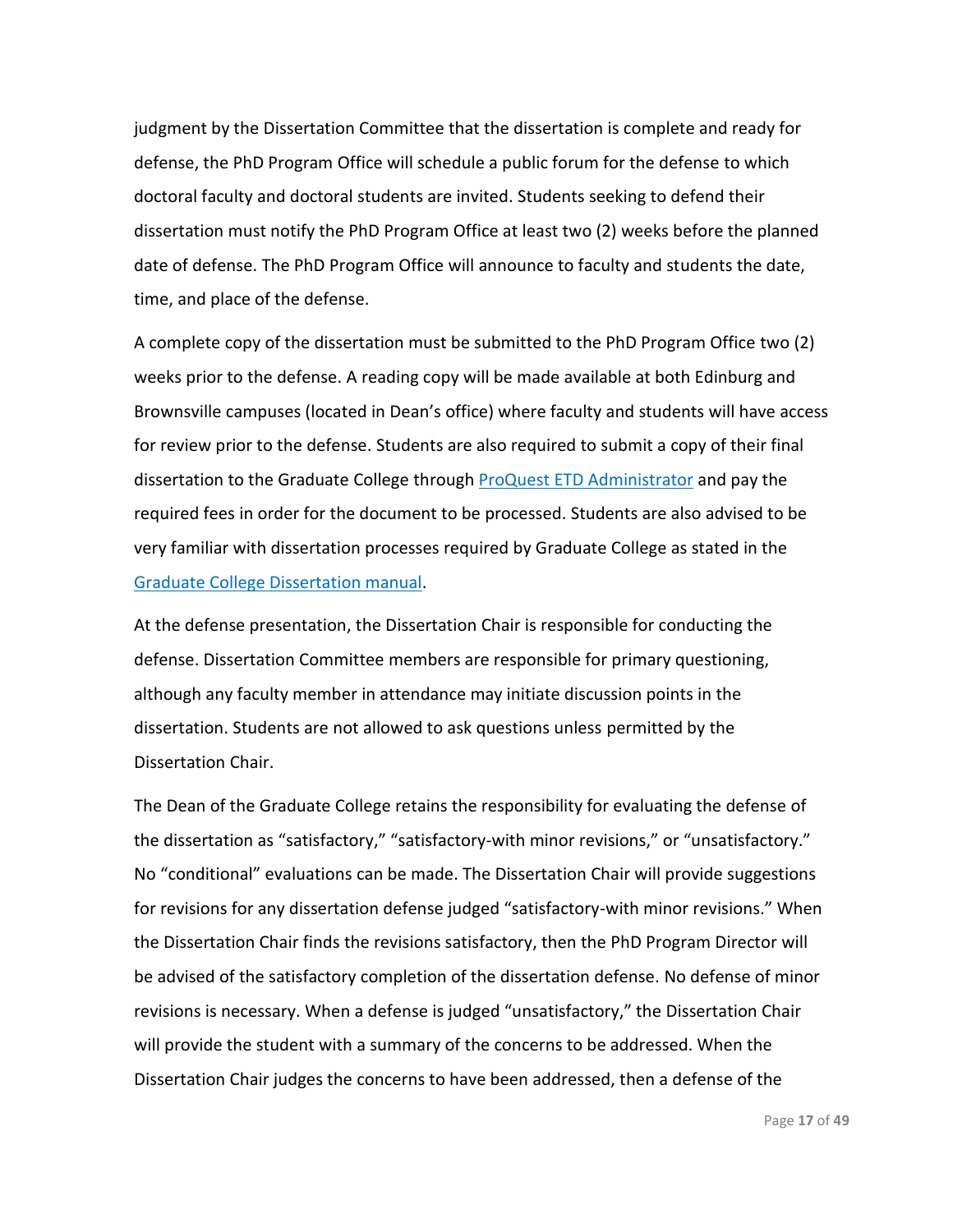modified dissertation, following the procedures for scheduling a dissertation defense, will be conducted. Under no circumstances will the student be permitted more than one (1) additional attempt to defend a dissertation. An "unsatisfactory" evaluation of the second defense carries with it immediate dismissal from the program. In all circumstances, the Dissertation Chair will advise the PhD Program Director in writing of the results.

#### **Timely completion of dissertation**

If a doctoral candidate does not defend his/her dissertation proposal within two years of passing the comprehensive exam, he/she will be required to re-take and pass the comprehensive exam in order to continue his/her candidacy in the PhD Program. The candidate will re-take the comprehensive exam at the end of the two years after the date he/she first passed the exam. If the candidate fails the comprehensive exam after the two attempts stipulated in the comprehensive exam policy or fails to re-take the comprehensive exam as scheduled by the PhD Program Office, he/she will be dismissed from the Program. There will be exceptions for students with an approved formal medical leave of absence and others with extenuating circumstances as judged by the PhD Committee and PhD Program Director. Following his/her successful dissertation proposal defense, a doctoral candidate is required to meet with his/her Dissertation Chair and Committee regularly to discuss his/her progress. In addition, the candidate is required to provide a one-page (single-spaced) summary of his/her progress every semester to the Dissertation Committee and the PhD Program Office.

#### **Student academic progress**

The student is expected to make consistent, satisfactory progresstoward completion of the degree. The PhD Program Director is responsible, in consultation with the VCOBE PhD Committee, for monitoring student progress toward the creation of a Dissertation Committee and completion of the comprehensive examinations. The Dissertation Chair will be responsible for monitoring progress on the dissertation and counseling the student to ensure satisfactory progress is made toward completing the dissertation. A consistent unsatisfactory evaluation of academic progress may cause for dismissal from the program.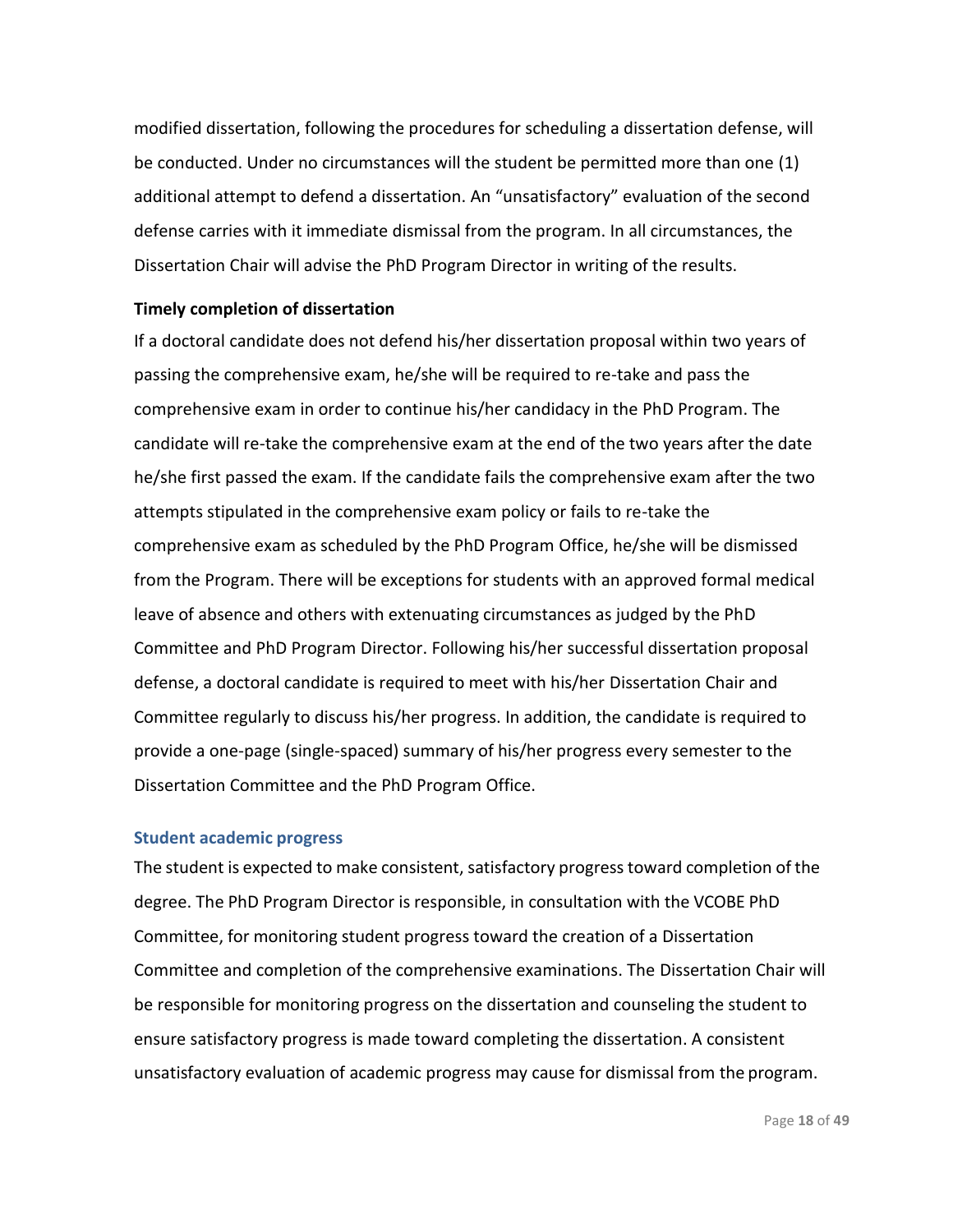Incoming first year PhD students will have an area advisor (area PhD Committee member) who will be responsible for advising and mentoring on course work, research, and other related academic issues. The advisor shall be a doctoral faculty in VCOBE. Second year doctoral students will be advised by the respective scholarship seminar supervising faculty member. In the third year or above of student work, the student will be advised by the Dissertation Chair.

#### **Satisfactory academic progress and annual review**

As a general guideline, doctoral students are expected to make satisfactory academic progress in the area of course work or dissertation, scholarly activities (conference presentations and publications) as well as research assistantship duties. The UTRGV Graduate College requires that doctoral students maintain a minimum GPA of 3.25 in order to be on good academic standing.

Table 3 outlines annual performance expectations for each of five years, by which time the student is expected to have graduated or be close to graduation stage.

|  | Table 3: Annual expectations in progressing through PhD |  |  |
|--|---------------------------------------------------------|--|--|
|--|---------------------------------------------------------|--|--|

| By end of | <b>Stated expectation</b>                                                                                                                                                                                                  |  |  |
|-----------|----------------------------------------------------------------------------------------------------------------------------------------------------------------------------------------------------------------------------|--|--|
| Year 1    | successfully completed first semester coursework with acceptable academic<br>٠<br>performance with a B grade or higher                                                                                                     |  |  |
|           | successfully completed second semester coursework including research methodology<br>٠<br>courses with a B grade or higher                                                                                                  |  |  |
|           | identified a general area of research that fits with student's personal interest and<br>$\bullet$<br>faculty expertise                                                                                                     |  |  |
|           | identified a scholarship seminar topic and faculty advisor<br>٠                                                                                                                                                            |  |  |
|           | successfully performed research assistantship duties<br>$\bullet$                                                                                                                                                          |  |  |
|           | successfully passed the preliminary exam<br>٠                                                                                                                                                                              |  |  |
| Year 2    | successfully completed second year coursework with a B grade or higher<br>$\bullet$                                                                                                                                        |  |  |
|           | successfully achieved a "Pass" grade for the scholarship seminar<br>٠                                                                                                                                                      |  |  |
|           | successfully passed comprehensive examination<br>$\bullet$                                                                                                                                                                 |  |  |
|           | presented at least one refereed research paper at a major national or regional<br>٠<br>academic conference;                                                                                                                |  |  |
|           | consistently attended, and presented in, the departmental brown bag presentations,<br>٠<br>dissertation proposal and final defense, research presentations by faculty candidates<br>as well as other related presentations |  |  |
|           | submitted at least one research paper in a peer-reviewed academic journal<br>$\bullet$                                                                                                                                     |  |  |
|           | Successfully performed research assistantship duties                                                                                                                                                                       |  |  |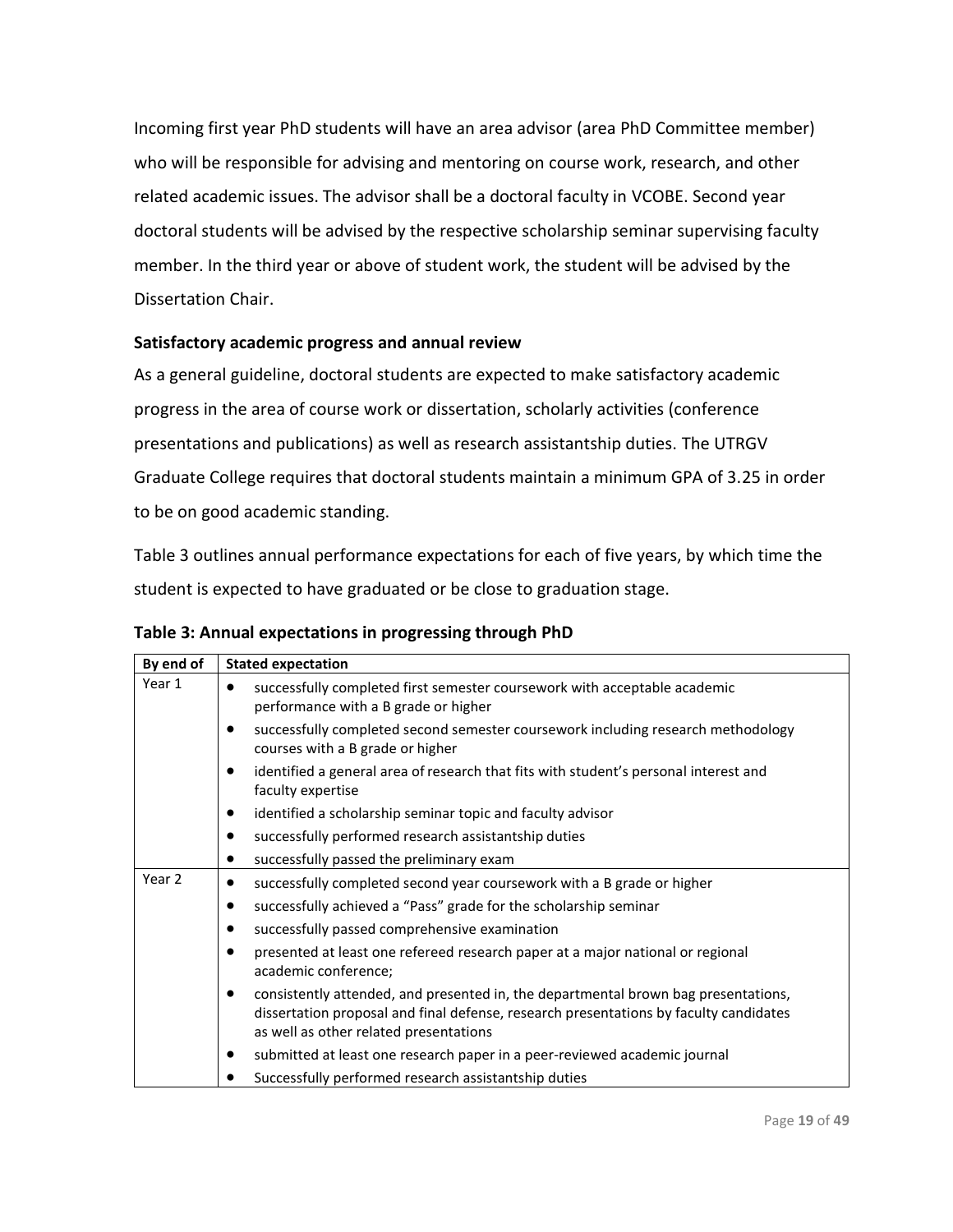| Year <sub>3</sub> | Electives complete<br>$\bullet$                                                                                                   |
|-------------------|-----------------------------------------------------------------------------------------------------------------------------------|
|                   | presented or scheduled to present at least one research paper to a major national or                                              |
|                   | regional academic conference                                                                                                      |
|                   | submit at least one research paper in a peer-reviewed academic journal<br>$\bullet$                                               |
|                   | volunteered as a reviewer in a major national and/or regional academic conference<br>$\bullet$                                    |
|                   | completed dissertation residency credit hours<br>٠                                                                                |
|                   | Successfully defended dissertation proposal<br>$\bullet$                                                                          |
|                   | Successfully performed research assistantship duties                                                                              |
| Year 4<br>and 5   | Successfully defended dissertation proposal within two years passing comprehensive<br>$\bullet$<br>exams                          |
|                   |                                                                                                                                   |
|                   | presented or scheduled to present at least one research paper at a major national or<br>$\bullet$<br>regional academic conference |
|                   | authored or co-authored at least one research paper in a peer-reviewed academic<br>journal                                        |
|                   | volunteered as a reviewer in a major national and/or regional academic conference<br>$\bullet$                                    |
|                   | actively seeking academic employment on the job market for tenure-track positions<br>٠                                            |
|                   | successfully performed research assistantship duties<br>٠                                                                         |
| By end of         | successfully completed final dissertation defense;<br>$\bullet$                                                                   |
| Year 5            | completed dissertation extension credit hours<br>$\bullet$                                                                        |
|                   | Successfully performed research assistantship duties                                                                              |

Students with research assistantships

Research assistantships are allocated based on merit. They serve as an opportunity for PhD students to timely apply their acquired knowledge from in the PhD program and, moreover, to support VCOBE faculty members in their research.

Research assistantships for first year students are awarded based on availability of funds and student merit, including the evidence of qualifications a student provides in their applications to the program. The award of a of research assistantship after Year 1 depends on the student meeting the academic progress and performance outlined in Table 4, in addition to UTRGV Graduate College requirements regarding satisfactory academic progress (e.g., 3.25 or higher GPA).

Table 4. Minimum academic performance requirements for PhD students holding a research assistantship.

| By end of | <b>Minimum requirements</b>                   | Job expectations                                                                           |  |
|-----------|-----------------------------------------------|--------------------------------------------------------------------------------------------|--|
| Year 1    | Pass QUMT 8310 with a grade of B or<br>better | Assist with basic data collection,<br>literature review, and basic statistical<br>analysis |  |
|           | Pass the preliminary exam                     |                                                                                            |  |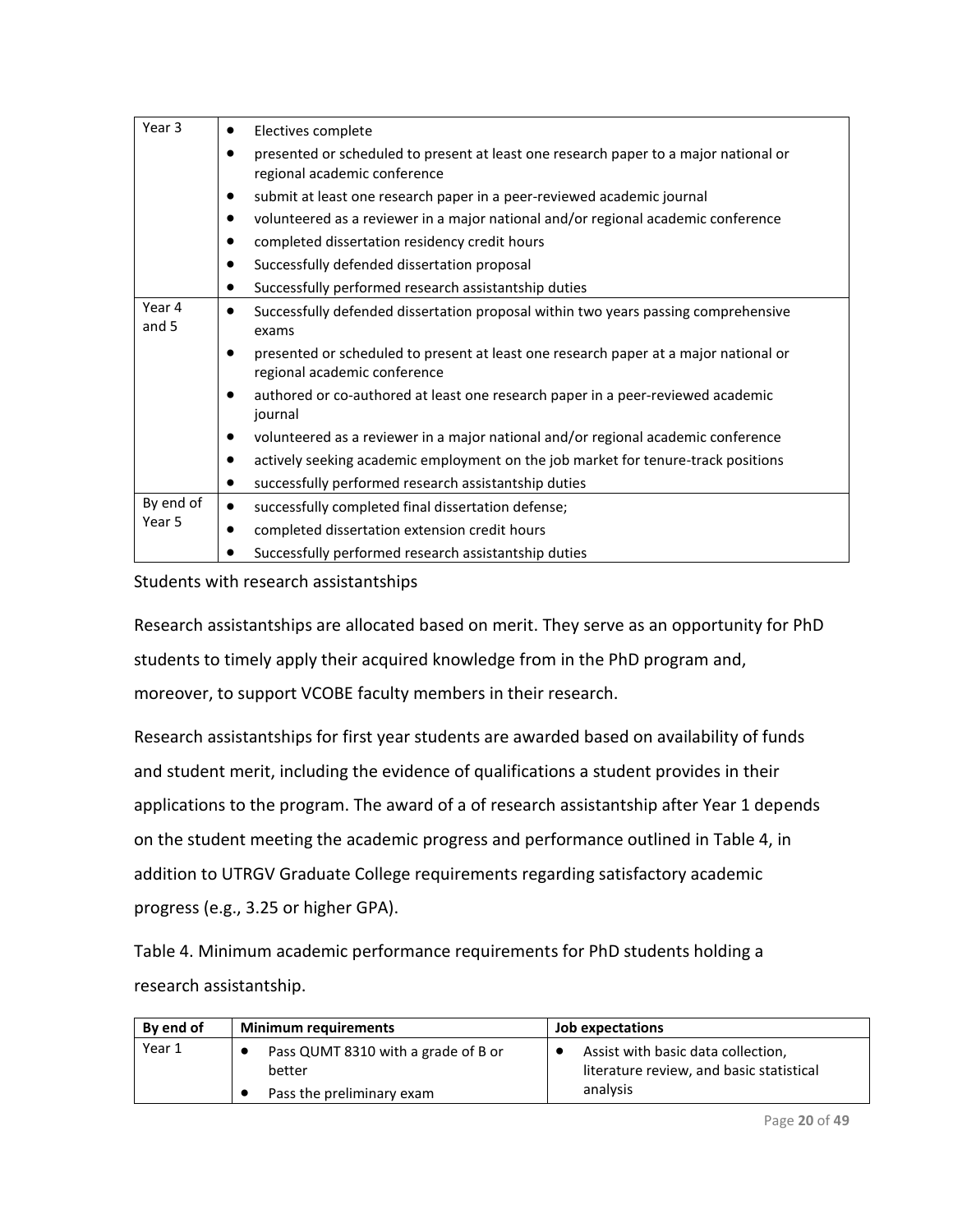|        | Meet or exceed expectations VCOBE<br>$\bullet$<br>PhD Program annual evaluation                                                                                                          | Draft manuscript                                                                                                                                                                                                                 |
|--------|------------------------------------------------------------------------------------------------------------------------------------------------------------------------------------------|----------------------------------------------------------------------------------------------------------------------------------------------------------------------------------------------------------------------------------|
| Year 2 | Pass QUMT 8310 and QUMT 8311<br>٠<br>with grades of B or better<br>Pass the scholarship seminar<br>٠<br>Meet or exceed expectations VCOBE<br>$\bullet$<br>PhD Program annual evaluation  | Identify promising research questions<br>Work on theory development<br>Clean and organize datasets<br>Work with advanced statistical<br>analysis (e.g., at least at the level of<br>QUMT 8310 and QUMT 8311)<br>Draft manuscript |
| Year 3 | Submit at least one manuscript to a<br>$\bullet$<br>conference or journal<br>Pass the comprehensive exam<br>٠<br>Meet or exceed expectations VCOBE<br>٠<br>PhD Program annual evaluation | Utilize tools learned in their core and<br>research methods courses<br>Work independently on research<br>Draft manuscript                                                                                                        |

Students must meet all their yearly minimum requirements in Table 4 to meet the minimum qualifications for future research assistantships.

#### **Annual evaluations**

The VCOBE PhD Program conducts annual evaluation for each student. The purpose of this annual doctoral student evaluation is to:

- 1. systematically and periodically evaluate the progress and development of doctoral students as they advance through the program
- 2. provide timely and constructive feedback based on their annual academic performance in the doctoral program.

The annual evaluation of doctoral students is conducted as follows:

At the beginning of each academic year, the student submits his/her latest CV along with a one-page self-evaluation to the area of concentration advisor. The advisor reviews the student's performance and discusses any concerns and issues with the student. The advisor completes the annual evaluation form (see Appendix) to evaluate coursework, as well as academic and professional development. The advisor then signs the form and forwards it to the PhD Program office. The annual evaluation of doctoral students will take place in the month of September (September 1-September 30) each academic year. Students with two below expectations annual evaluations will be dismissed from the PhD program. The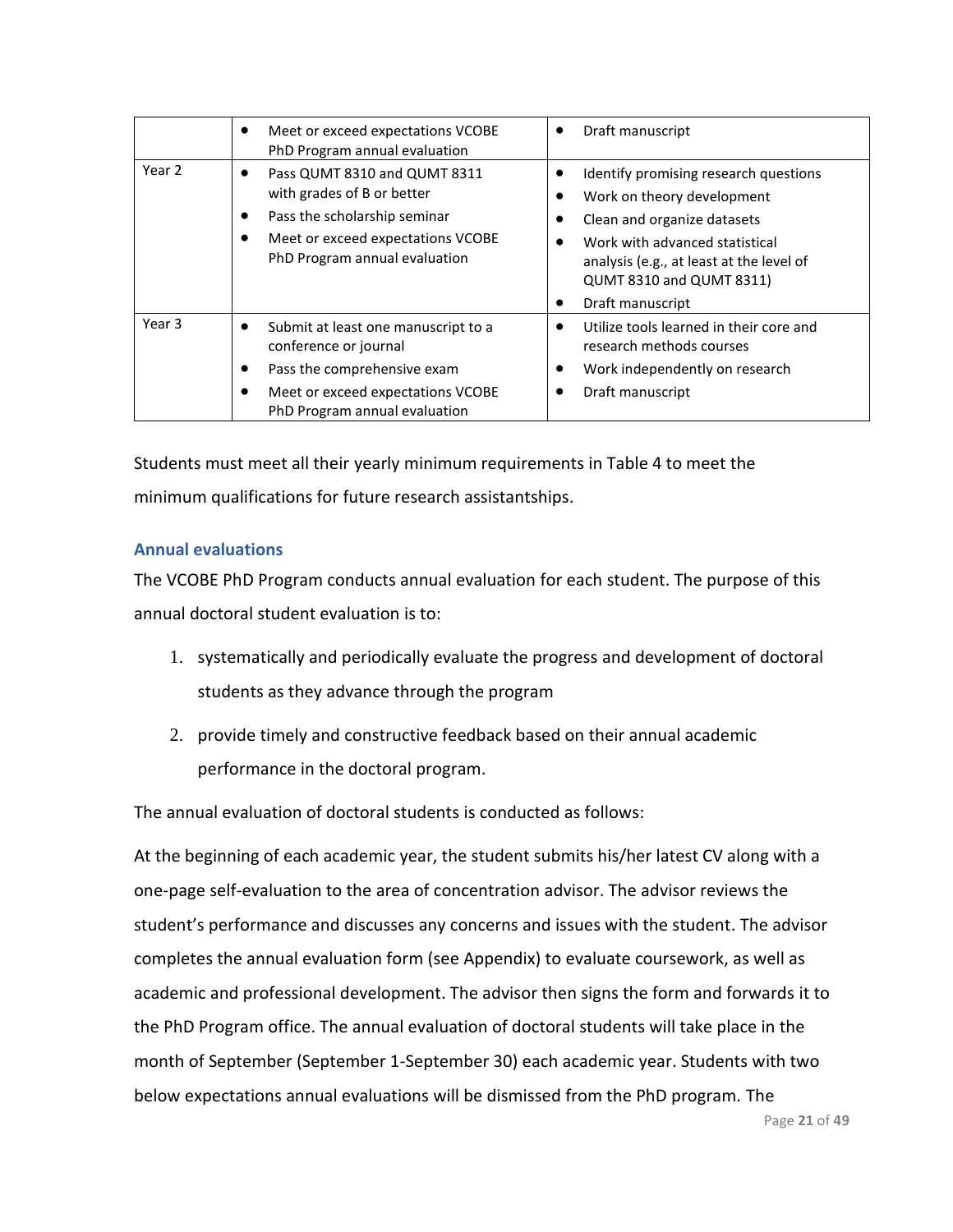student may, within ten (10) business days of receiving official notice, appeal to the PhD Committee. Should the student's appeal be denied by the PhD Committee, the student may, within ten (10) business days of receiving official notice, appeal to the Dean of the Robert C. Vackar College of Business and Entrepreneurship. The Dean's decision is the final decision.

For those students with an Assistantship, the PhD Program Director requests respective faculty to complete an evaluation of the Research Assistant work each semester. The completed evaluation form is recorded as part of the student's academic file.

#### **Academic probation and dismissal**

Throughout the doctoral coursework and upon receipt of a C grade, the student will be placed on academic probation. In such a case, the student must make an appointment with his or her academic advisor to discuss future courses and expectations. In collaboration with the advisor, the student will develop a written plan for improvement. Upon successful execution of the terms of the plan, the student will be released from academic probation.

Throughout the doctoral coursework and upon receipt of a second C grade, the student will be suspended from the program for one semester (either fall or spring), effective immediately upon receipt of the grade. The suspension includes forfeiture of any doctoral study financial aid. Returning to the program does not carry a guarantee of reinstatement of financial aid. The student may be asked to follow a program of improvement to be decided by the academic advisor in consultation with the PhD Program Director.

Throughout the doctoral coursework and on receipt of a third C grade, or one F grade, the student will be dismissed from the program. A student desiring to appeal such dismissal may petition the VCOBE PhD Committee. The appeal must be received within ten (10) days of notification to the student of dismissal. The VCOBE PhD committee will perform a careful examination of the student situation and make proper recommendations to the VCOBE Dean. An appeal may be made to the VCOBE Dean within ten (10) days of notification to the student of the PhD Committee decision. A final appeal can be made to the UTRGV Dean of the Graduate College. If a student's cumulative GPA falls below 3.25, he or she will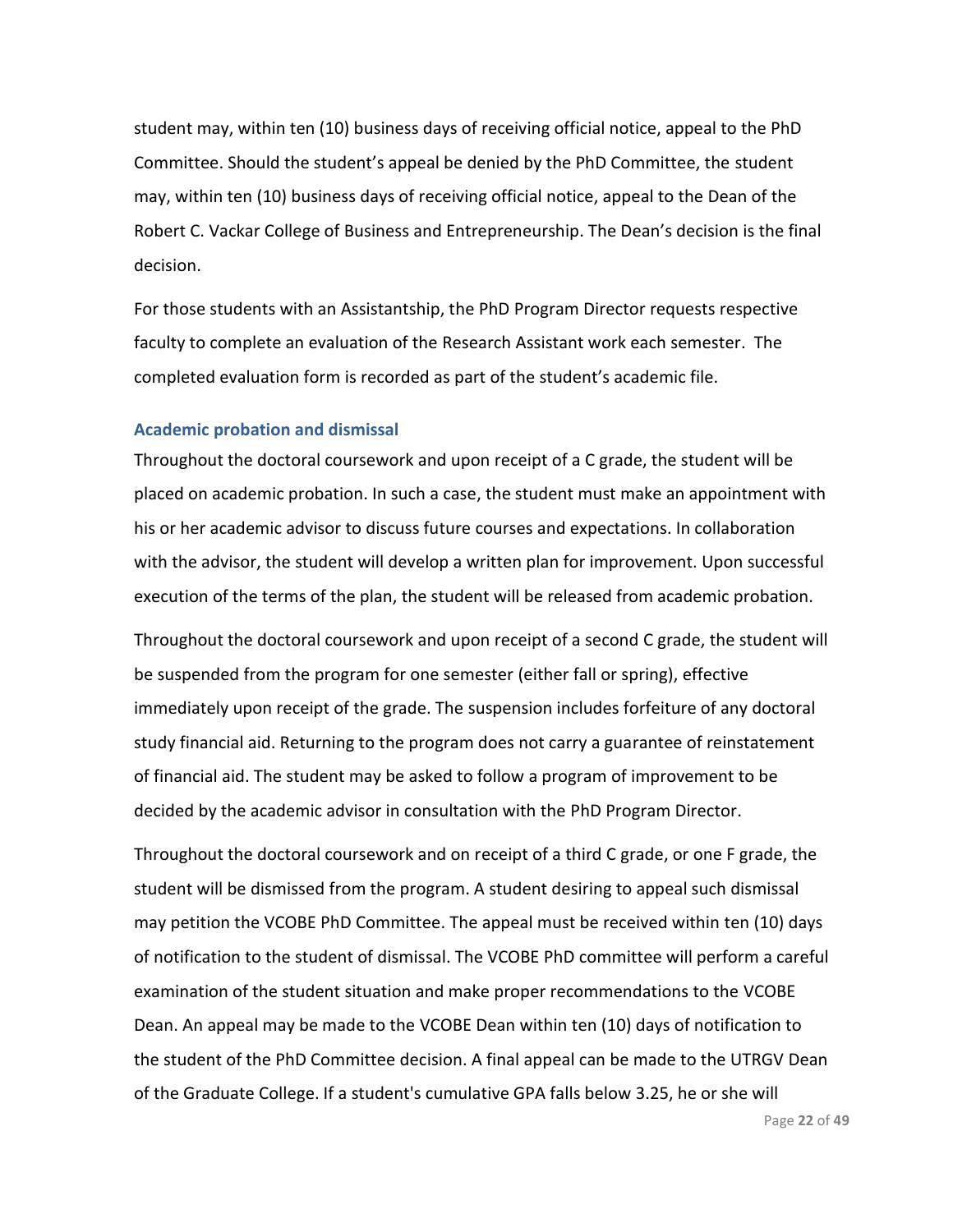forfeit any financial aid from the doctoral program. Raising the GPA to above 3.25 in subsequent semesters does not guarantee reinstatement of financial aid. Transfer of major under circumstances of suspension is discouraged. Only students in good standing can transfer after approval by the VCOBE PhD Committee.

#### **Professional conduct expectations**

Doctoral students are expected to conduct themselves in a professional, collegial, and ethical manner. Students are here to develop as professionals and to learn to teach and conduct research. They are expected to follow the advice and guidance of the Chair of their Doctoral Dissertation Committee as well as their advisor or members of their Dissertation Committee. Should concerns arise, each student is expected to use a constructive, problem-solving approach to resolve the dilemma or conflict. Once the proper procedures are followed and a decision has been made, the student is expected to abide by the decision. Behaviors that disrupt the learning process, create destructive conflict, or bring undeserved discredit to the program are considered to be unsatisfactory and may be grounds for consideration for dismissal from the program.

#### **Academic integrity**

The thoughts and words expressed by each academic to advance knowledge in the discipline are recognized as intellectual properties. Knowledge creation and intellectual property are significant contributions to the discipline and to the community, including students. Accordingly, the unique intellectual contributions/property of all academics must be zealously protected by the adoption of standards of academic conduct. Academic dishonesty of any type violates the university disciplinary codes and will not be tolerated. Students suspected of academic dishonesty will be referred to the UTRGV Dean of Students for investigation and possible disciplinary action. Students found guilty of academic dishonesty may be suspended or expelled from the university. Each student has the responsibility to become familiar with the [Vaquero Honor Code](https://www.utrgv.edu/studentlife/about/vaquero-honor-code/index.htm) and to follow the guidelines provided. Students should refrain from (1) using the same text of more than 250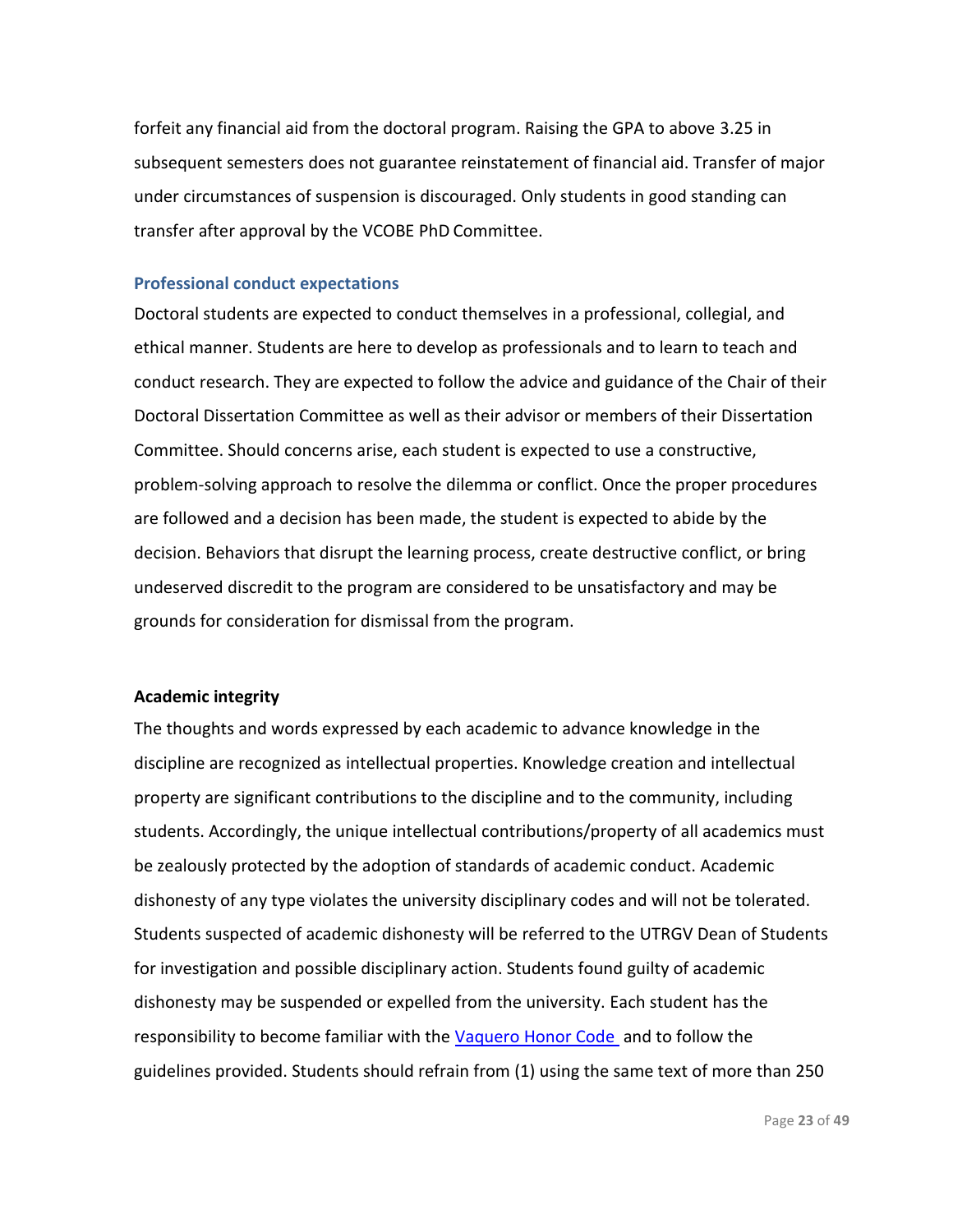words in more than one paper that they author/co-author and (2) self-plagiarism once a paper has been published.

While writing papers around a coherent theme is encouraged in the program, students may not submit research papers that utilize substantially similar topics in different doctoral seminars. Each student has a responsibility to demonstrate that the paper written for each doctoral seminar is sufficiently unique and does not materially overlap with another paper(s) that he/she may have written for another seminar.

VCOBE faculty are committed to abiding by, teaching, and enforcing the highest standards of academic honesty and integrity. While the established code of conduct for students at UTRGV applies to all students, including doctoral students, those students pursuing careers as academic professionals must uphold the highest ethical standards as related to intellectual property by adhering to the strictest guidelines governing academic honesty. Likewise faculty members who do not materially contribute to a student's work are not automatically entitled to their student's words, thoughts, and ideas. Therefore, students are under no obligation to include a faculty member's name on an article unless that faculty member has made a significant contribution to the article beyond those duties and responsibilities associated with their teaching assignment. No faculty member can require students to include the faculty member's name on an article as part of the requirements for a class the student is taking with the faculty member.

Similarly, students should be included in a paper as co-authors only if these students make significant contribution in the development of the paper. When an individual contributes in any way to an article, an acknowledgement in the article of that individual's contribution is appropriate and proper. Students are expected to consistently attend and participate in brown bag research seminars offered by their respective areas. In addition, students are expected to attend all research presentations and lectures by distinguished speakers and job candidates offered within VCOBE. These events provide excellent learning and networking opportunities for students and faculty. The PhD Program Director and area coordinators will monitor student attendance and participation in these events.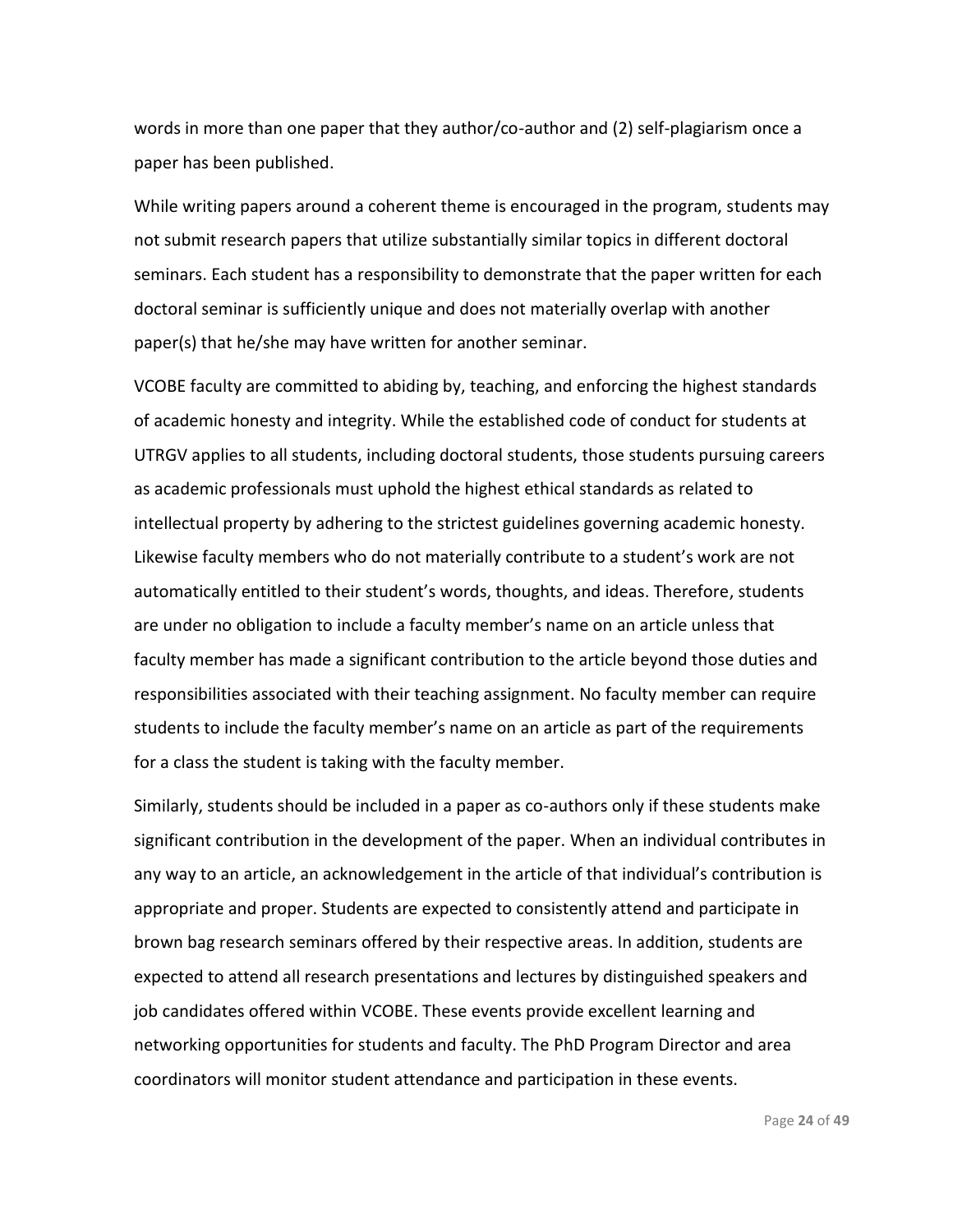#### **Academic policies**

#### **Coursework transfer and substitution**

Up to nine hours of doctoral course credit may be transferred toward the VCOBE doctoral degree. However, hours are not automatically transferred. Students must apply to the PhD Program Director to have specific courses evaluated for inclusion in their degree plans. In general, courses transferred must have been taken in a time frame that permits the student to complete degree requirements at UTRGV within a 10-year span from the date of first enrollment in transferred courses. No substitutions of courses are permitted without authorization from the VCOBE PhD Committee. Any substitution request should be processed prior to taking a course. To process a substitution, a Request for Substitution form should be submitted to the PhD Program Director.

#### **Assistantships**

Assistantships are assigned on a competitive basis and VCOBE has limited funds available exclusively for PhD students. Newly admitted students are usually offered research assistantship positions where possible. The allocation of graduate assistantship positions to newly admitted and existing PhD students is determined by the VCOBE PhD Committee in consultation with the PhD Program Director. In order to receive and maintain a graduate assistantship position, PhD students should have good academic standing and meet all requirements as specified in the PhD Doctoral Student Handbook.

Each annual admission cycle, the respective area admitting new PhD students submits to the VCOBE PhD Committee a list of recommended applicants eligible for the available graduate assistantships. The VCOBE PhD Committee determines which applicants in each specialization will receive graduate assistantship in consultation with the PhD Program Director. The PhD Program Director then allocates the graduate assistantships.

In the event there are new (incoming admitted students) and existing (first, second, and third year) applicants who are eligible for graduate assistantships, the priority in graduate assistantship allocation will be with the former group. In cases where a graduate assistantship position becomes vacant and there is no eligible existing student requesting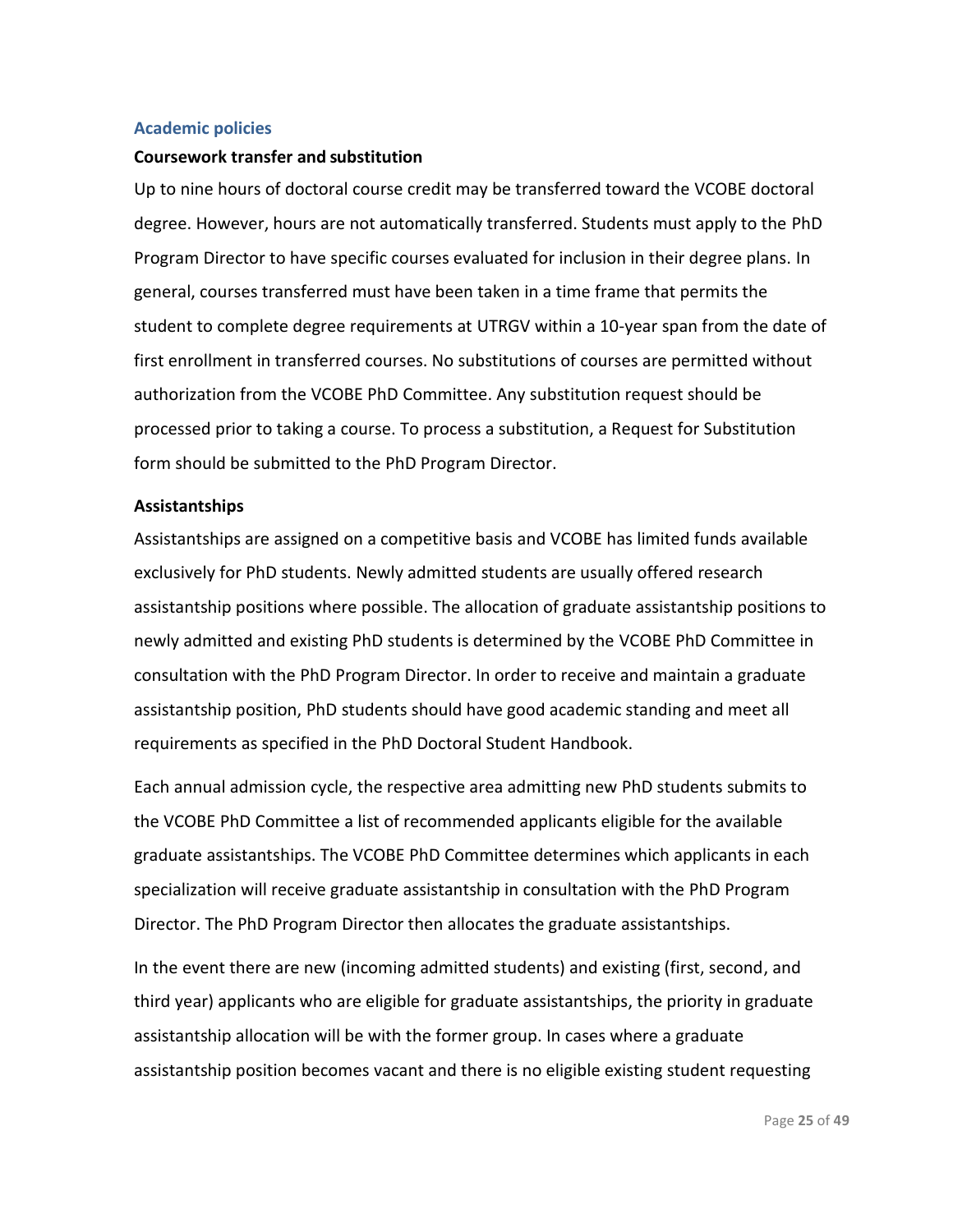assistantship, the PhD Program Director will present the issue to the VCOBE PhD Committee for the decision as to whether to assign the assistantship to another program area.

Academic performance will be reviewed each year to ensure that the student is making satisfactory progress. The PhD Program Director will notify continuing students of the time lines for renewing or applying for assistantships. The student must be in good academic standing, enrolled in nine hours as a graduate student during the fall and/or spring semester to qualify for the assistantship renewal. The maximum amount of time allowed for assigned teaching and research duties is 20 hours per week. An assessment of student performance during the assistantship will be made by the PhD Program Director in consultation with the VCOBE PhD Committee. Students should contact the UTRGV Financial Services Office to determine if other sources of financial aid are available.

#### **Requesting travel funding**

PhD students can request travel funding from UTRGV Graduate College and the VCOBE PhD Program. Students can apply to the Graduate College Travel Scholarship by completing the application found here: [http://www.utrgv.edu/graduate/for-new-and-current](http://www.utrgv.edu/graduate/for-new-and-current-students/travel-scholarship/index.htm)[students/travel-scholarship/index.htm](http://www.utrgv.edu/graduate/for-new-and-current-students/travel-scholarship/index.htm)

The following procedure must be followed to obtain travel funding from the PhD Program:

- $\div$  The student must have a paper accepted at a top conference. The PhD Program Office provides funding only for top conferences, as recommended by each area of concentration.
- ❖ Students request funding by e-mailing the PhD Program Director and attaching the conference acceptance letter. Note: Students SHOULD NOT pre-purchase airplane tickets or make his/her own car hire reservations. Travel reservations are made by the PhD Program Office only.
- ❖ Travel reservation requests need to be made to the PhD Program Office at least four (4) weeks prior to date of travel.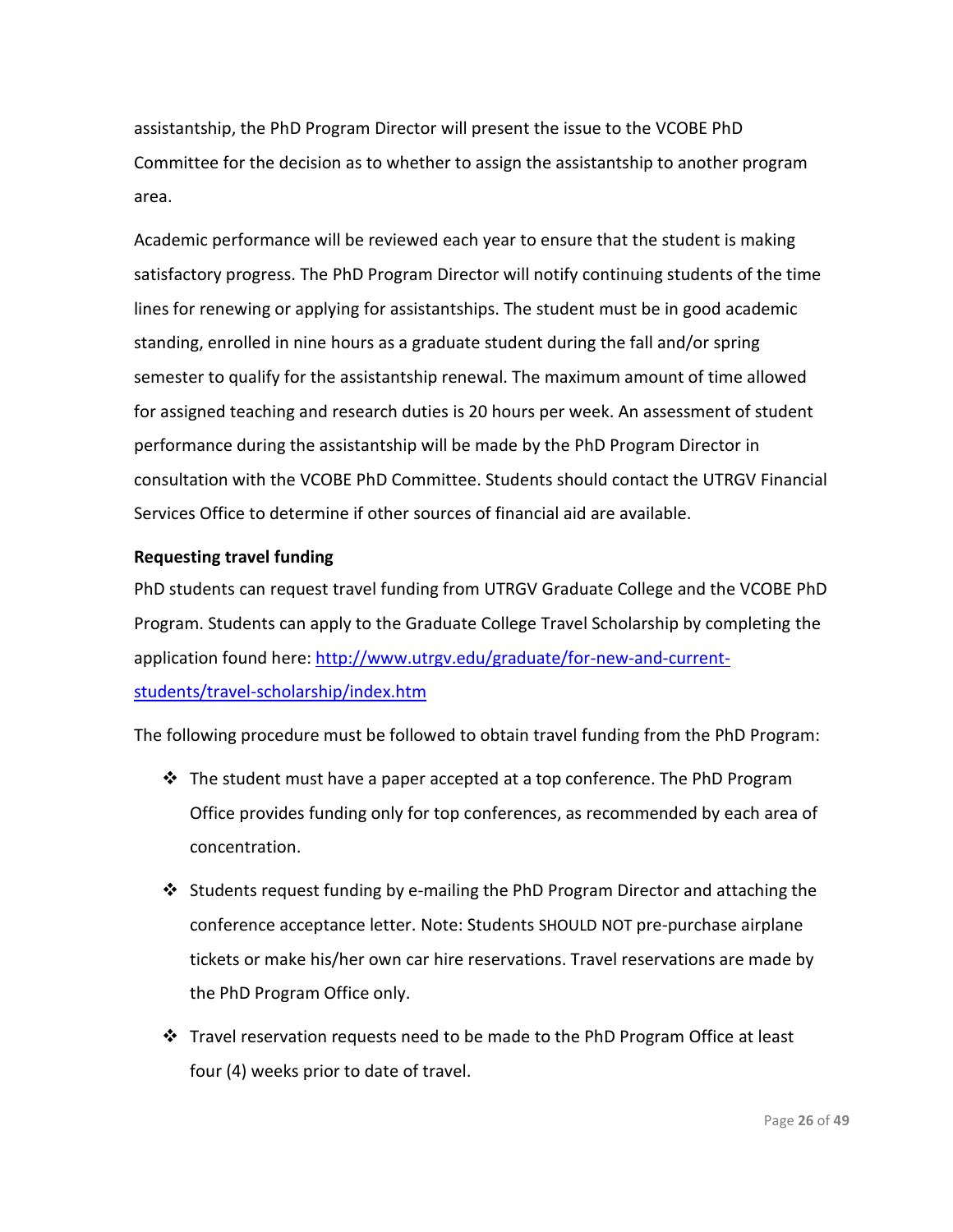- ❖ The funding can only be used for the dates and place of the conference specifically approved and cannot be transferred to another conference.
- ❖ Only one VCOBE (PhD student) author will be funded to present each accepted paper.
- ❖ Each student will receive maximum one travel award per academic year
- ❖ Conference registration fees can be paid by the student and will be reimbursed upon return or it can be paid upfront. Students can contact the PhD Program Office Administrative Assistant for more information.
- ❖ Hotel, shuttle/taxi and meal receipts must be provided to the PhD Program office within 15 days upon returning from the conference.
- ❖ UTRGV students travelling are required to complete a Student Travel Authorization form: [http://www.utrgv.edu/\\_files/documents/student-experience/dean-of](http://www.utrgv.edu/_files/documents/student-experience/dean-of-students/studenttravelpackage-domestictravel.pdf)[students/studenttravelpackage-domestictravel.pdf](http://www.utrgv.edu/_files/documents/student-experience/dean-of-students/studenttravelpackage-domestictravel.pdf)

#### Program leadership

#### **PhD Program Director**

In accordance with VCOBE Bylaws, the PhD Program Director is responsible for:

- ❖ Ensuring that doctoral program policies and procedures are implemented and monitored systematically
- ❖ Bringing any concerns to the attention of the doctoral faculty
- ❖ Conducting semester reviews of doctoral students in accordance with program policies related to the timely completion of their doctoral degrees
- ❖ Coordinating the development, implementation, evaluation, and revision of the VCOBE PhD Program strategic plan
- ❖ Planning and implementing the program's assurance of learning (AOL) process and overseeing activities associated with the AACSB accreditation process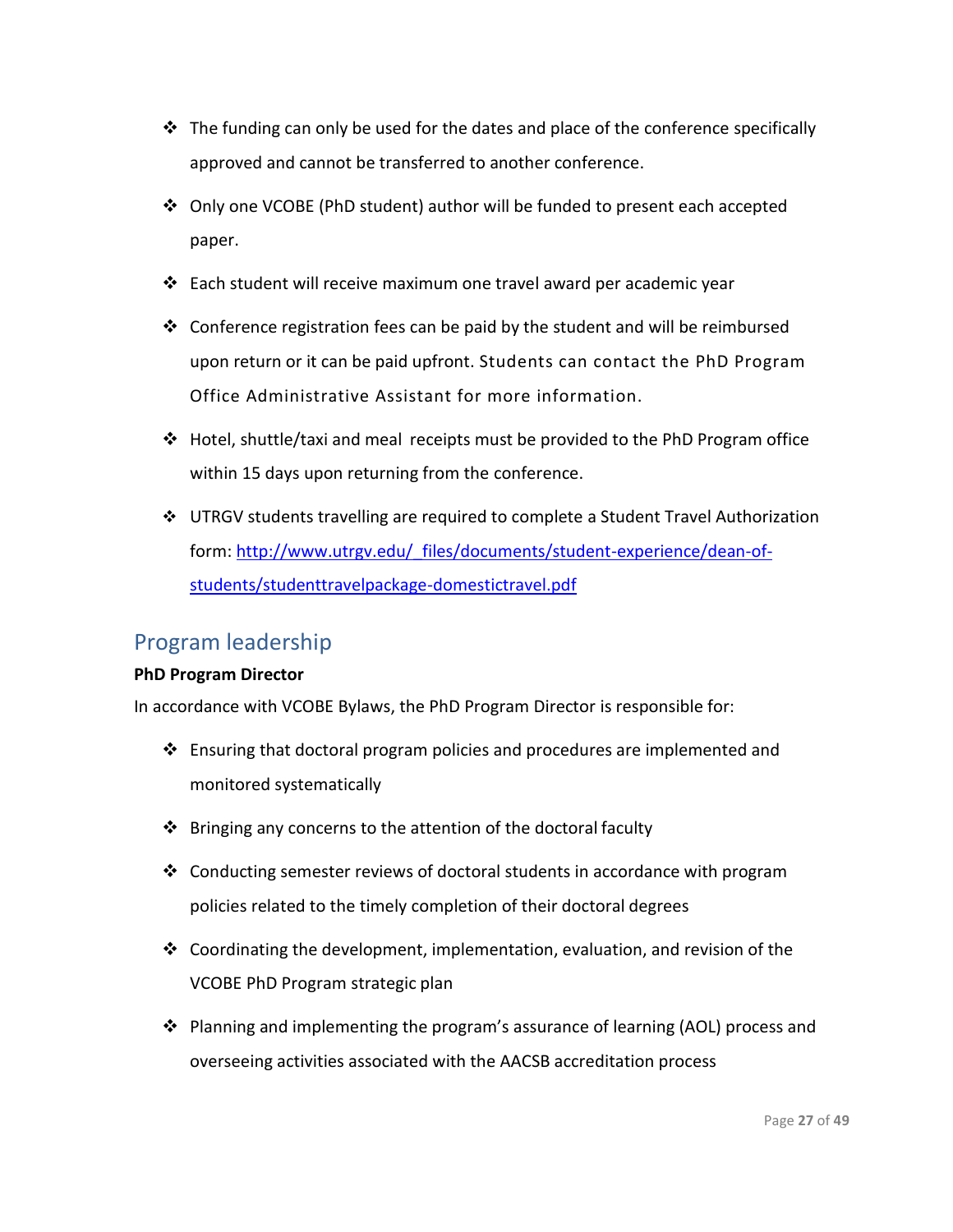- ❖ Recruiting qualified students to the program and managing admission applications and correspondence with applicants
- ❖ Scheduling times and locations of doctoral students' events and informing appropriate persons of doctoral students' progress toward completion of their degrees (e.g., comprehensive exams, dissertation proposal and final defense)
- $\cdot$  Informing and assisting students with all program processes
- ❖ Managing timely doctoral faculty approval updates and dissemination of doctoral handbook, policies, forms, and procedures.
- ❖ Manage the PhD Program budget
- $\div$  Reporting to the doctoral faculty periodically on the program's budget, progress, accomplishments, and needs
- ❖ Suspending or dismissing students from the program at the recommendation of the VCOBE PhD Committee
- ❖ Performing other duties as assigned by the VCOBE Dean.

#### **PhD Program Specialist**

The VCOBE PhD Program Specialist has the following responsibilities:

- 1. Maintain accurate student records
- 2. Update degree plans at the end of each semester
- 3. Assist the PhD Program Director with admission and review process
- 4. Assist the PhD Program Director in the planning and implementation of program events
- 5. Keep accurate budget records and update the PhD Program Director pertaining to all budgetary matters
- **6.** Perform other important functions concerning committee formation, travel, dissertation preparation, etc.

#### **VCOBE PhD Committee**

The purpose of the VCOBE PhD committee is to serve as a liaison between VCOBE doctoral faculty and the VCOBE PhD Program on issues concerning admission, content, and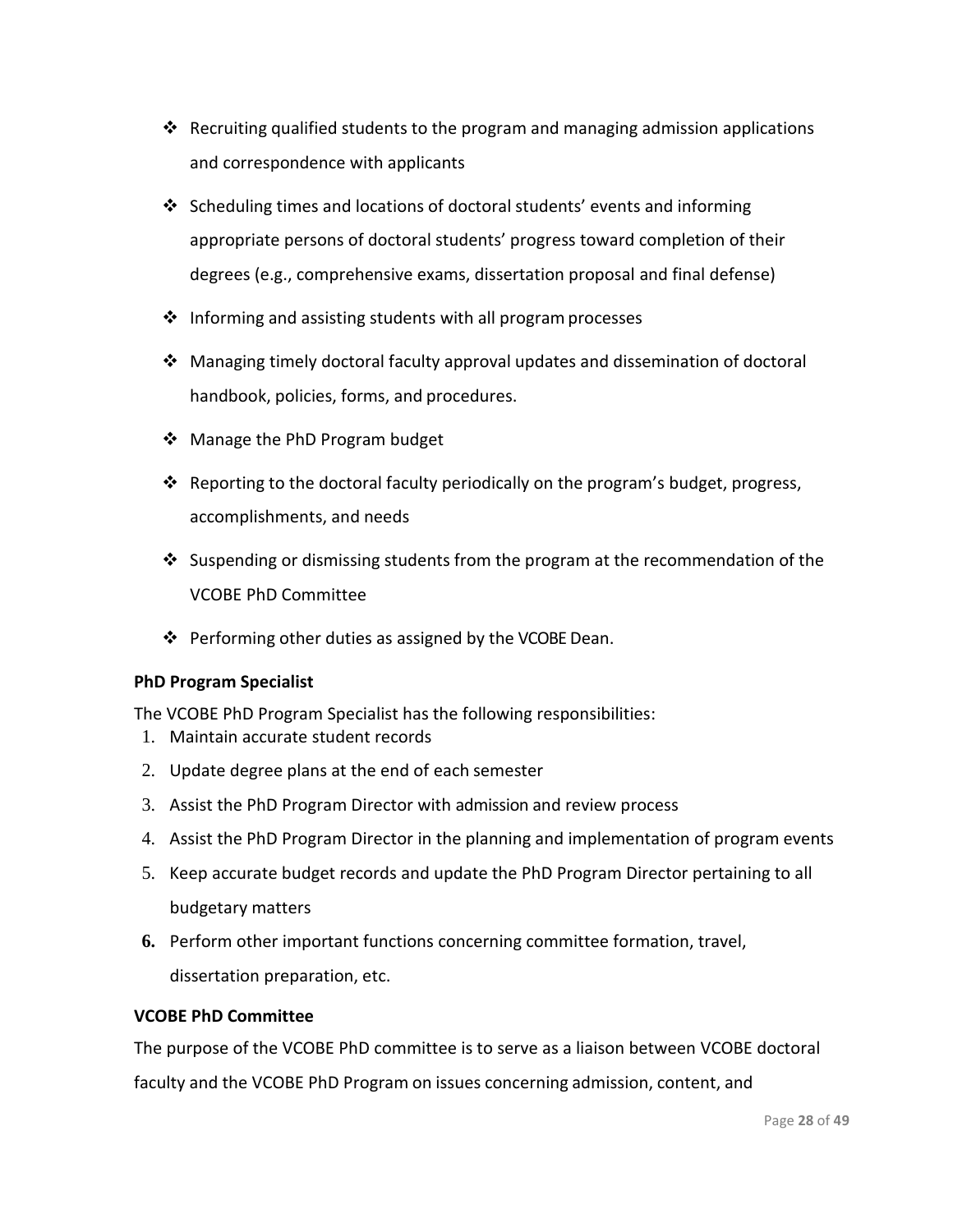curriculum. This VCOBE PhD Committee is a college-level committee composed of one representative from each of the six departments in VCOBE: Accountancy, Information Systems, Economics and Finance, International Business and Entrepreneurship, Management, and Marketing. The PhD Program Director and Associate Dean for Graduate Studies, Administration and Research serve as ex officio, non-voting members of the PhD Committee. The PhD Committee meets at least once each fall and spring semester.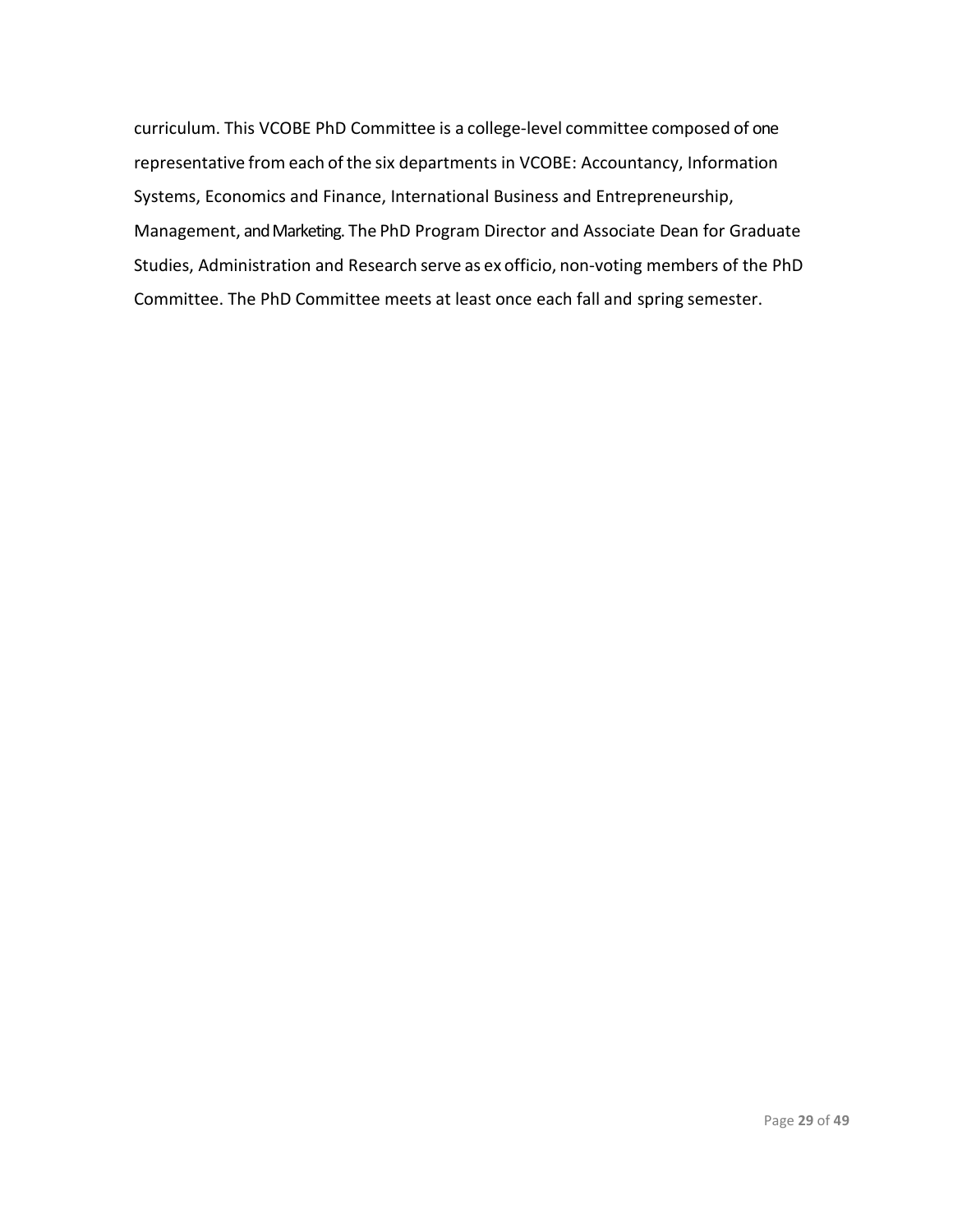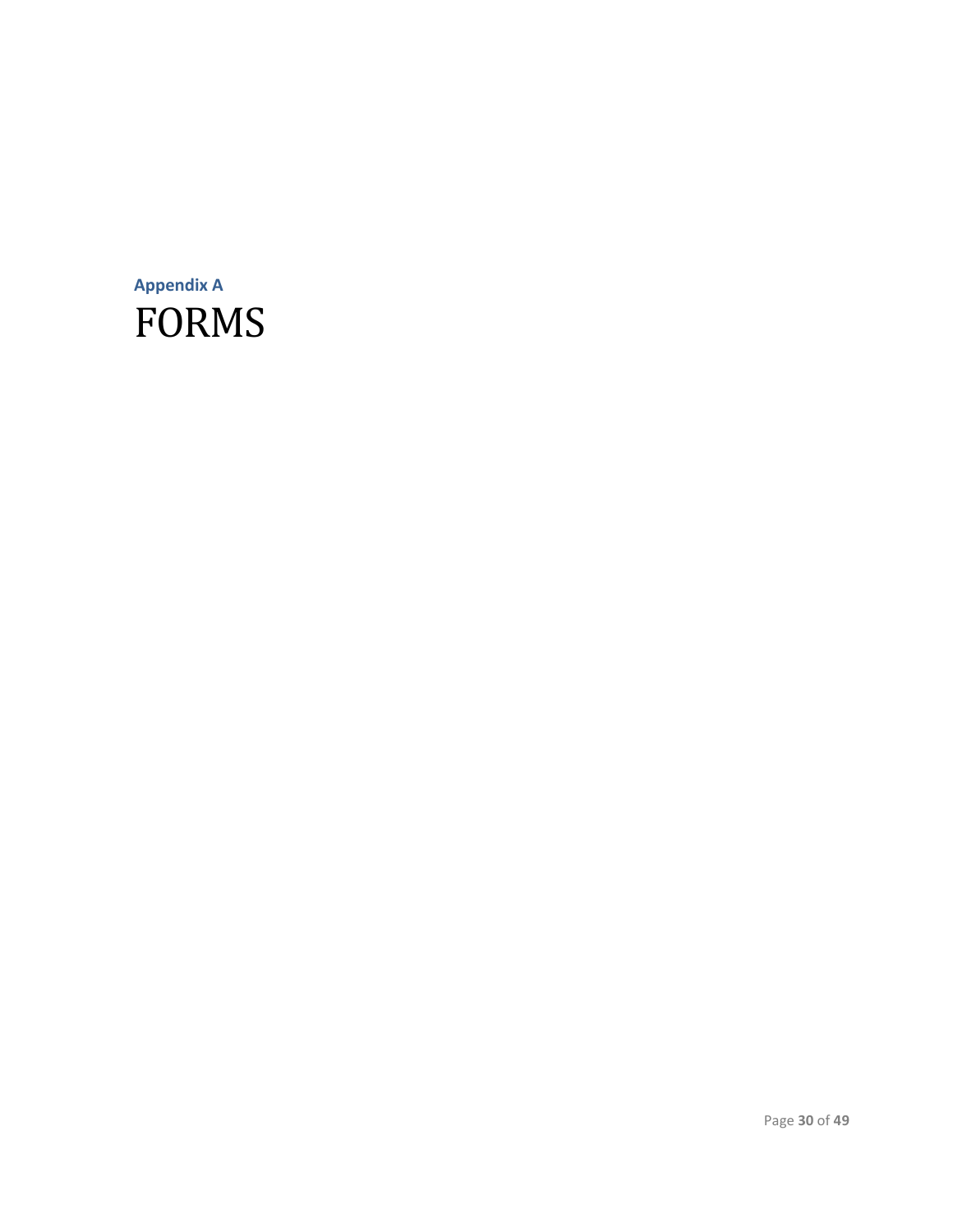Robert C. Vackar College of<br>Business & Entrepreneurship Ph.D. Program

#### **DOCTOR OF PHILOSOPHY IN BUSINESS ADMINISTRATION ACCOUNTING CONCENTRATION COURSEWORK (FORM A)**

**Student Name:** \_\_\_\_\_\_\_\_\_\_\_\_\_\_\_\_\_\_\_\_\_\_\_\_\_\_\_\_\_\_\_\_\_ **ID:** \_\_\_\_\_\_\_\_\_\_\_\_\_\_\_\_

| <b>COURSEWORK</b>                                               | <b>Credits</b> | <b>Grades Earned</b> |
|-----------------------------------------------------------------|----------------|----------------------|
| CORE: (21 hours)                                                |                |                      |
| ACCT 8309: Accounting Research Paradigms                        | 3              |                      |
| ACCT 8310: Capital Markets in Accounting                        | 3              |                      |
| ACCT 8320: Contemporary Accounting Research                     | 3              |                      |
| ACCT 8330 Accounting and Corporate Governance                   | 3              |                      |
| <b>ACCT 8340 Auditing Research</b>                              | 3              |                      |
| ACCT 8350 Accounting Theory: An Information Content Prospective | 3              |                      |
| BADM 9313: Academic Career Prep & Planning                      | 3              |                      |
| <b>RESEARCH METHOD: (15 hours)</b>                              |                |                      |
| <b>ECON 8370: Econometrics I</b>                                | 3              |                      |
| <b>ECON 8375: Econometrics II</b>                               | 3              |                      |
| ACCT 8322: Scholarship Seminar                                  | 3              |                      |
| QUMT 8310: Applied Multivariate Data Analysis I                 | 3              |                      |
| QUMT 8311: Applied Multivariate Data Analysis II                | $\overline{3}$ |                      |
| ELECTIVES*: Topics with varying content (12 hours)              |                |                      |
| FINA 8360: Theory of Finance                                    | 3              |                      |
| FINA 8375: Corporate Finance                                    | 3              |                      |
| FINA 8380: Financial Markets and Institutions                   | 3              |                      |
| Graduate course(s) as approved by academic advisor**            | 3              |                      |
| <b>DISSERTATION: (15 hours)</b>                                 |                |                      |
| BADM 9690 Dissertation Residency (6 hours)                      | 6              |                      |
| BADM 9690 Dissertation Residency (6 hours)                      | 6              |                      |
| BADM 9391 Dissertation Extension (3 hours)                      | $\overline{3}$ |                      |
| <b>TOTAL</b>                                                    | 63             |                      |
| GPA (Minimum 3.25 required to graduate)                         |                |                      |

\* Can be taken three times for credit with varying topics.

\*\* Can take three credit-hours of master's coursework as electives with approval of academic advisor. Can take another three credit-hours of master's coursework with approval of PhD Committee. No MBA foundation coursework allowed as electives.

**PhD Program Director:** \_\_\_\_\_\_\_\_\_\_\_\_\_\_\_\_\_\_\_\_\_ **Signature:** \_\_\_\_\_\_\_\_\_\_\_\_\_\_\_\_\_\_\_\_\_\_\_\_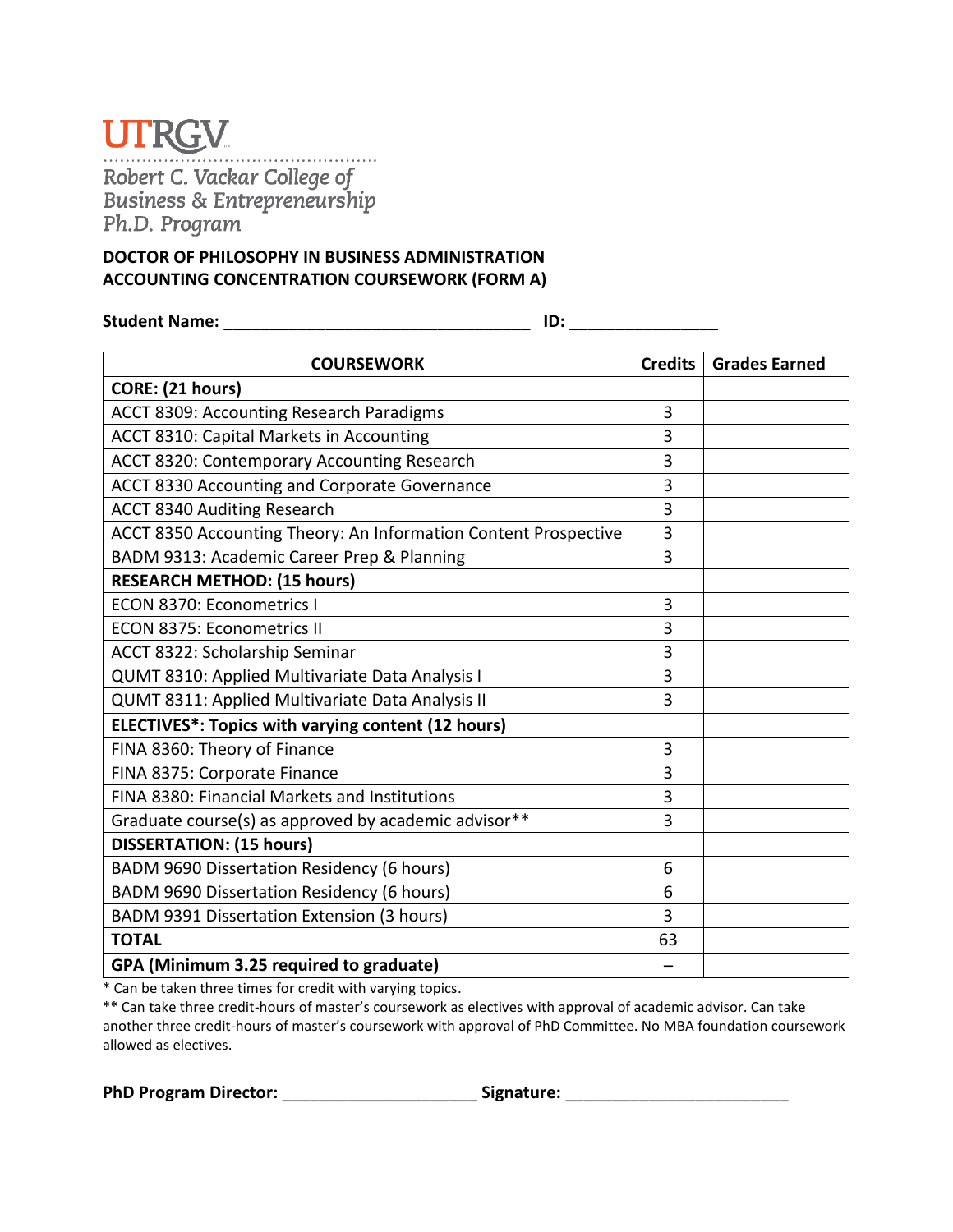### **UTRGV** Robert C. Vackar College of<br>Business & Entrepreneurship Ph.D. Program

#### **DOCTOR OF PHILOSOPHY IN BUSINESS ADMINISTRATION FINANCE CONCENTRATION COURSEWORK (FORM A)**

**Student Name:** \_\_\_\_\_\_\_\_\_\_\_\_\_\_\_\_\_\_\_\_\_\_\_\_\_\_\_\_\_\_\_\_\_ **ID:** \_\_\_\_\_\_\_\_\_\_\_\_\_\_\_\_

| <b>COURSEWORK</b>                                    | <b>Credits</b> | <b>Grades Earned</b> |
|------------------------------------------------------|----------------|----------------------|
| CORE: (21 hours)                                     |                |                      |
| FINA 8350: Math for Finance                          | 3              |                      |
| FINA 8360: Theory of Finance                         | 3              |                      |
| FINA 8365: Theory of Investments                     | 3              |                      |
| FINA 8370: International Finance Management          | 3              |                      |
| FINA 8375: Corporate Finance                         | 3              |                      |
| FINA 8380: Financial Markets and Institutions        | 3              |                      |
| BADM 9313: Academic Career Prep & Planning           | 3              |                      |
| <b>RESEARCH METHOD: (15 hours)</b>                   |                |                      |
| ECON 8370: Econometrics I                            | 3              |                      |
| <b>ECON 8375: Econometrics II</b>                    | 3              |                      |
| FINA 8322: Scholarship Seminar                       | 3              |                      |
| ECON 8351: Seminar - Advanced Topics in Econometrics | 3              |                      |
| FINA 8341: Seminar - Empirical Methods in Finance    | 3              |                      |
| ELECTIVES*: Topics with varying content (12 hours)   |                |                      |
| ECON 8351: Seminar in Economic Topics*               | 3              |                      |
| ECON 8360: Macroeconomic Theory                      | 3              |                      |
| ECON 8365: International Trade                       | 3              |                      |
| FINA 8341: Seminar in Finance Topics*                | 3              |                      |
| Graduate course(s) as approved by academic advisor** |                |                      |
| <b>DISSERTATION: (15 hours)</b>                      |                |                      |
| BADM 9690 Dissertation Residency (6 hours)           | 6              |                      |
| BADM 9690 Dissertation Residency (6 hours)           | 6              |                      |
| <b>BADM 9391 Dissertation Extension (3 hours)</b>    | 3              |                      |
| <b>TOTAL</b>                                         | 63             |                      |
| GPA (Minimum 3.25 required to graduate)              |                |                      |

\* Can be taken three times for credit with varying topics.

\*\* Can take three credit-hours of master's coursework as electives with approval of academic advisor. Can take another three credit-hours of master's coursework with approval of PhD Committee. No MBA foundation coursework allowed as electives.

**PhD Program Director:** \_\_\_\_\_\_\_\_\_\_\_\_\_\_\_\_\_\_\_\_\_ **Signature:** \_\_\_\_\_\_\_\_\_\_\_\_\_\_\_\_\_\_\_\_\_\_\_\_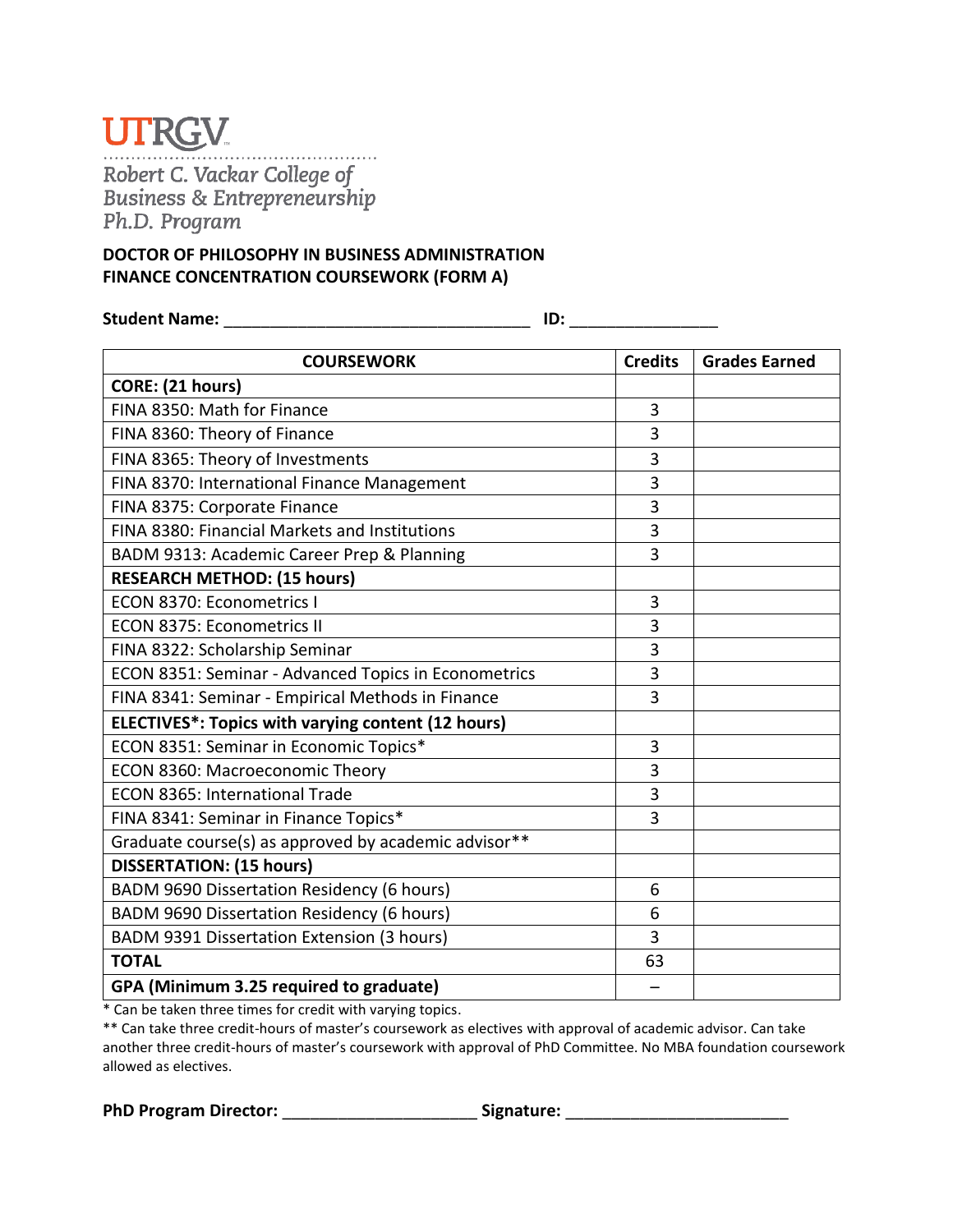Robert C. Vackar College of<br>Business & Entrepreneurship

Ph.D. Program

#### **DOCTOR OF PHILOSOPHY IN BUSINESS ADMINISTRATION INFORMATION SYSTEMS CONCENTRATION COURSEWORK (FORM A)**

**Student Name: ID: ID: ID: ID:**  $\blacksquare$ 

| <b>COURSEWORK</b>                                                | <b>Credits</b> | <b>Grades Earned</b> |
|------------------------------------------------------------------|----------------|----------------------|
| CORE: (21 hours)                                                 |                |                      |
| INFS 8308: Theories in Cognitive and Behavioral Information      | 3              |                      |
| Systems Research                                                 |                |                      |
| INFS 8318: Theories in Managerial and Organizational Information | $\overline{3}$ |                      |
| Systems Research                                                 |                |                      |
| INFS 8328: Economics of Information Systems                      | 3              |                      |
| INFS 8338: Design Science Information Systems Research           | 3              |                      |
| INFS 8348: Data Mining and Business Analytics                    | 3              |                      |
| INFS 8358: Digital Society                                       | 3              |                      |
| BADM 9313: Academic Career Prep & Planning                       | 3              |                      |
| <b>RESEARCH METHOD: (15 hours)</b>                               |                |                      |
| INFS 8322: Scholarship Seminar                                   | 3              |                      |
| INFS 8330: Information Systems Research Methods                  | 3              |                      |
| <b>INFS 8338: Social Media Analytics</b>                         | 3              |                      |
| QUMT 8310: Applied Multivariate Data Analysis I                  | 3              |                      |
| QUMT 8311: Applied Multivariate Data Analysis II                 | 3              |                      |
| ELECTIVES*: Topics with varying content (12 hours)               |                |                      |
| INFS 8368: Selected Topics in Information Systems*               | 3              |                      |
| INFS 8368: Selected Topics in Information Systems*               | 3              |                      |
| INFS 8378: Independent Study                                     | 3              |                      |
| QUMT 8315: Advanced Quantitative Analysis                        | 3              |                      |
| Graduate course(s) as approved by academic advisor**             |                |                      |
| <b>DISSERTATION: (15 hours)</b>                                  |                |                      |
| BADM 9690 Dissertation Residency (6 hours)                       | 6              |                      |
| BAMD 9690 Dissertation Residency (6 hours)                       | 6              |                      |
| BADM 9391 Dissertation Extension (3 hours)                       | 3              |                      |
| <b>TOTAL</b>                                                     | 63             |                      |
| GPA (Minimum 3.25 required to graduate)                          |                |                      |

\* Can be taken three times for credit with varying topics.

\*\* Can take three credit-hours of master's coursework as electives with approval of academic advisor. Can take another three credit-hours of master's coursework with approval of PhD Committee. No MBA foundation coursework allowed as electives.

PhD Program Director: **with a signature** signature: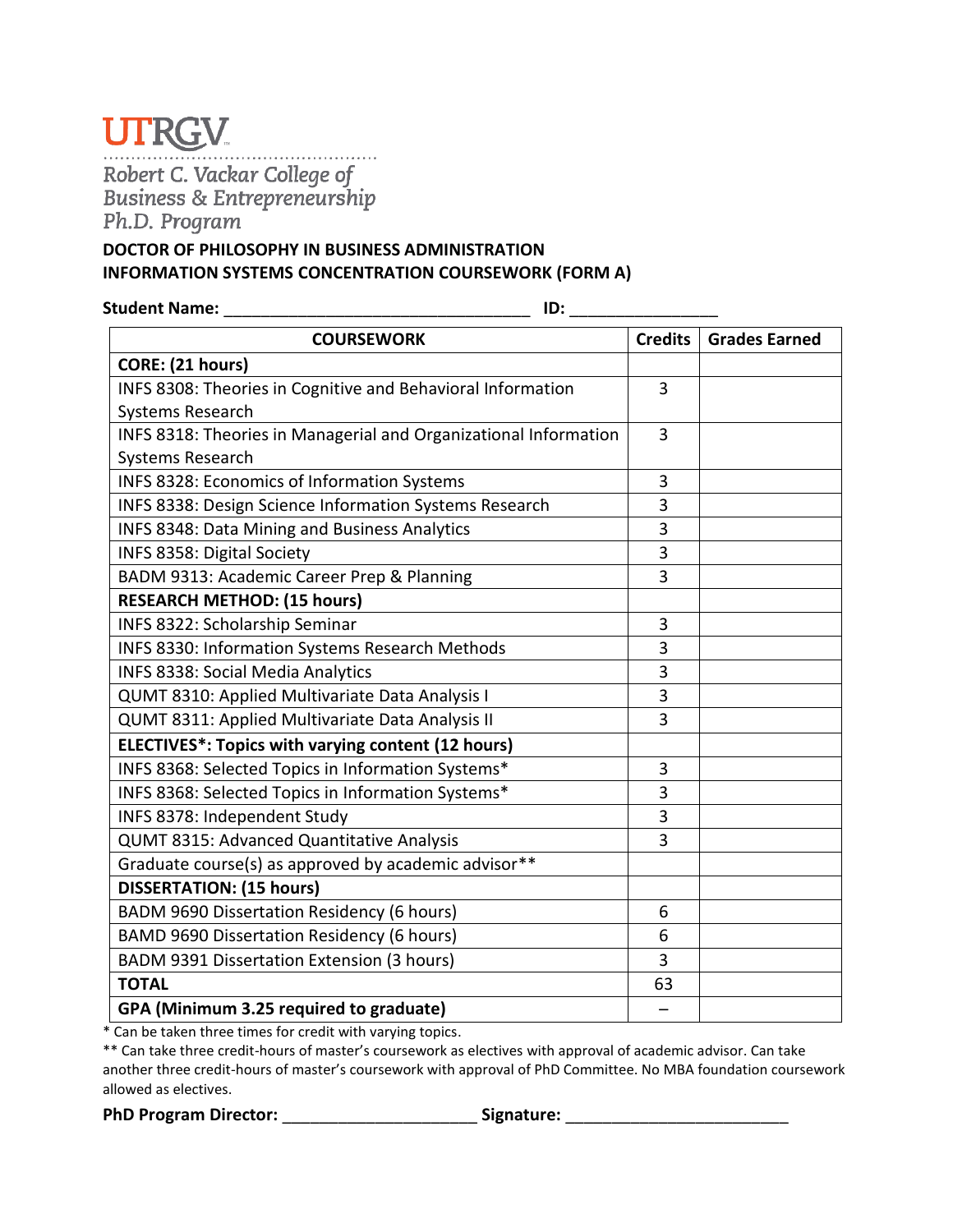Robert C. Vackar College of<br>Business & Entrepreneurship

Ph.D. Program

### **DOCTOR OF PHILOSOPHY IN BUSINESS ADMINISTRATION MANAGEMENT CONCENTRATION COURSEWORK (FORM A)**

**Student Name:** \_\_\_\_\_\_\_\_\_\_\_\_\_\_\_\_\_\_\_\_\_\_\_\_\_\_\_\_\_\_\_\_\_ **ID:** \_\_\_\_\_\_\_\_\_\_\_\_\_\_\_\_

| <b>COURSEWORK</b>                                    | <b>Credits</b> | <b>Grades</b> |
|------------------------------------------------------|----------------|---------------|
| CORE: (21 hours)                                     |                |               |
| MGMT 8333: Seminar in Organization Theory            | 3              |               |
| MGMT 8334: Seminar in Operations Management          | 3              |               |
| MGMT 8335: Seminar in Strategic Management           | 3              |               |
| MGMT 8336: Seminar in Entrepreneurship               | 3              |               |
| MGMT 8337: Seminar in Organizational Behavior        | 3              |               |
| MGMT 8338: Seminar in International Management       | 3              |               |
| BADM 9313: Academic Career Prep & Planning           | 3              |               |
| <b>RESEARCH METHOD: (15 hours)</b>                   |                |               |
| MGMT 8331 or MARK 8309: Research Methods I           | 3              |               |
| MGMT 8332: Research Methods II                       | 3              |               |
| MGMT 8322: Scholarship Seminar                       | 3              |               |
| QUMT 8310: Applied Multivariate Data Analysis I      | 3              |               |
| QUMT 8311: Applied Multivariate Data Analysis II     | 3              |               |
| ELECTIVES*: Topics with varying content (12 hours)   |                |               |
| MGMT 8339: Special Topics in Management              | 3              |               |
| MGMT 8339: Special Topics in Management              | 3              |               |
| MGMT 8339: Special Topics in Management              | 3              |               |
| MGMT 8339: Special Topics in Management              | 3              |               |
| Graduate course(s) as approved by academic advisor** |                |               |
| <b>DISSERTATION: (15 hours)</b>                      |                |               |
| BADM 9690 Dissertation Residency (6 hours)           | 6              |               |
| BADM 9690 Dissertation Residency (6 hours)           | 6              |               |
| BADM 9391 Dissertation Extension (3 hours)           | 3              |               |
| <b>TOTAL</b>                                         | 63             |               |
| GPA (Minimum 3.25 required to graduate)              |                |               |

\* Can be taken three times for credit with varying topics.

\*\* Can take three credit-hours of master's coursework as electives with approval of academic advisor. Can take another three credit-hours of master's coursework with approval of PhD Committee. No MBA foundation coursework allowed as electives.

**PhD Program Director:** \_\_\_\_\_\_\_\_\_\_\_\_\_\_\_\_\_\_\_\_\_ **Signature:** \_\_\_\_\_\_\_\_\_\_\_\_\_\_\_\_\_\_\_\_\_\_\_\_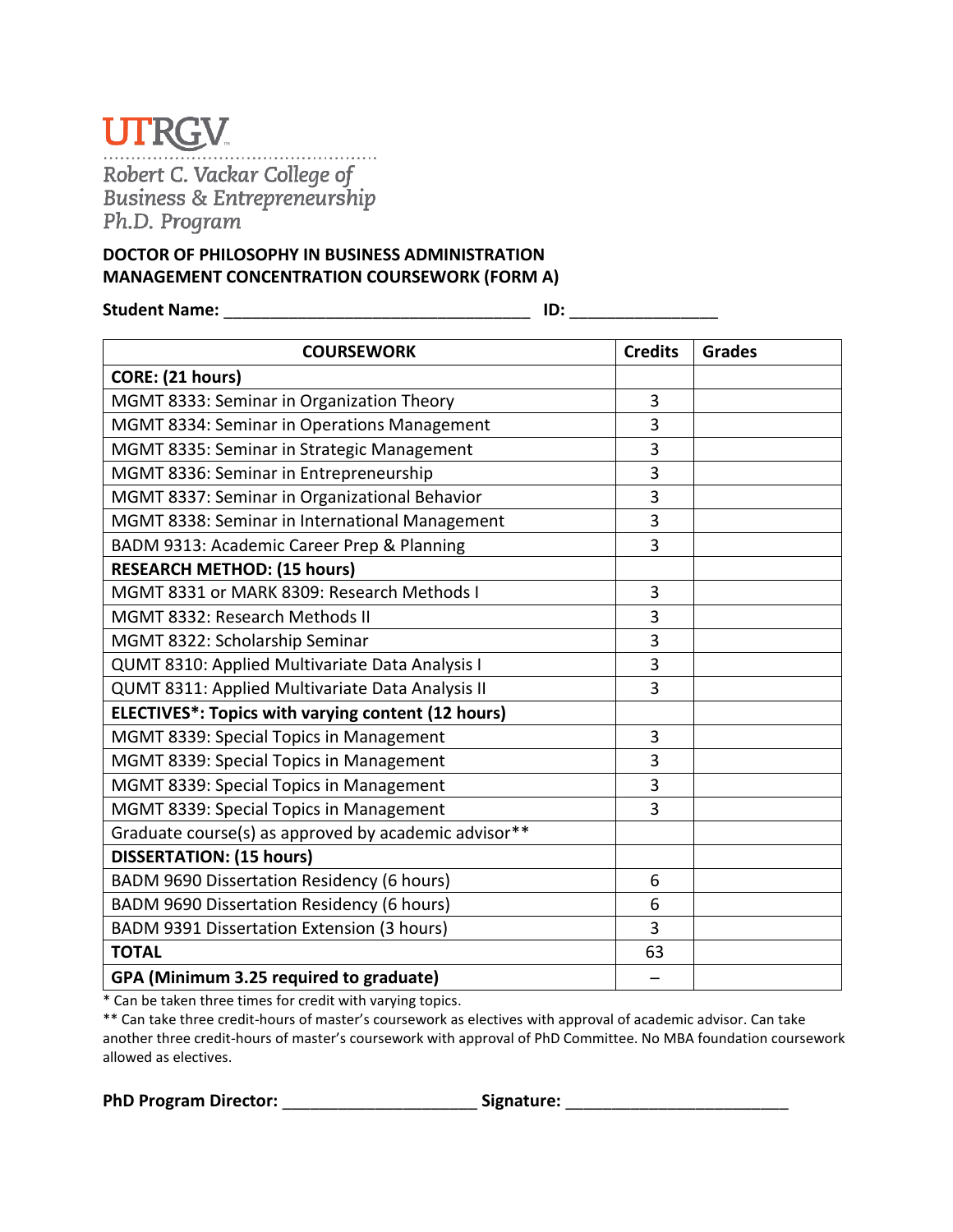Robert C. Vackar College of<br>Business & Entrepreneurship

Ph.D. Program

#### **DOCTOR OF PHILOSOPHY IN BUSINESS ADMINISTRATION MARKETING CONCENTRATION COURSEWORK (FORM A)**

**Student Name:** \_\_\_\_\_\_\_\_\_\_\_\_\_\_\_\_\_\_\_\_\_\_\_\_\_\_\_\_\_\_\_\_\_ **ID:** \_\_\_\_\_\_\_\_\_\_\_\_\_\_\_\_

| <b>COURSEWORK</b>                                    | <b>Credits</b> | <b>Grades Earned</b> |
|------------------------------------------------------|----------------|----------------------|
| CORE: (21 hours)                                     |                |                      |
| MARK 8310: Marketing Strategy                        | 3              |                      |
| <b>MARK 8311: Consumer Behavior</b>                  | 3              |                      |
| MARK 8312: Marketing Theory                          | 3              |                      |
| MARK 8314: Markets and Globalization                 | 3              |                      |
| MARK 8315: Services Marketing                        | 3              |                      |
| MARK 8320: Philosophy of Science                     | 3              |                      |
| BADM 9313: Academic Career Prep & Planning           | 3              |                      |
| <b>RESEARCH METHOD: (15 hours)</b>                   |                |                      |
| MGMT 8331 or MARK 8309: Research Methods I           | 3              |                      |
| <b>MARK 8313: Qualitative Research Methods</b>       | 3              |                      |
| MARK 8322: Scholarship Seminar                       | 3              |                      |
| QUMT 8310: Applied Multivariate Data Analysis I      | 3              |                      |
| QUMT 8311: Applied Multivariate Data Analysis II     | 3              |                      |
| ELECTIVES*: Topics with varying content (12 hours)   |                |                      |
| MARK 8371: Seminar in Marketing Topics               | 3              |                      |
| MARK 8371: Seminar in Marketing Topics               | 3              |                      |
| MARK 8372: Marketing Seminar                         | $\overline{3}$ |                      |
| MARK 8372: Marketing Seminar                         | 3              |                      |
| Graduate course(s) as approved by academic advisor** |                |                      |
| <b>DISSERTATION: (15 hours)</b>                      |                |                      |
| BADM 9690 Dissertation Residency (6 hours)           | 6              |                      |
| BAMD 9690 Dissertation Residency (6 hours)           | 6              |                      |
| BADM 9391 Dissertation Extension (3 hours)           | 3              |                      |
| <b>TOTAL</b>                                         | 63             |                      |
| GPA (Minimum 3.25 required to graduate)              |                |                      |

\* Can be taken three times for credit with varying topics.

\*\* Can take three credit-hours of master's coursework as electives with approval of academic advisor. Can take another three credit-hours of master's coursework with approval of PhD Committee. No MBA foundation coursework allowed as electives.

**PhD Program Director:** \_\_\_\_\_\_\_\_\_\_\_\_\_\_\_\_\_\_\_\_\_ **Signature:** \_\_\_\_\_\_\_\_\_\_\_\_\_\_\_\_\_\_\_\_\_\_\_\_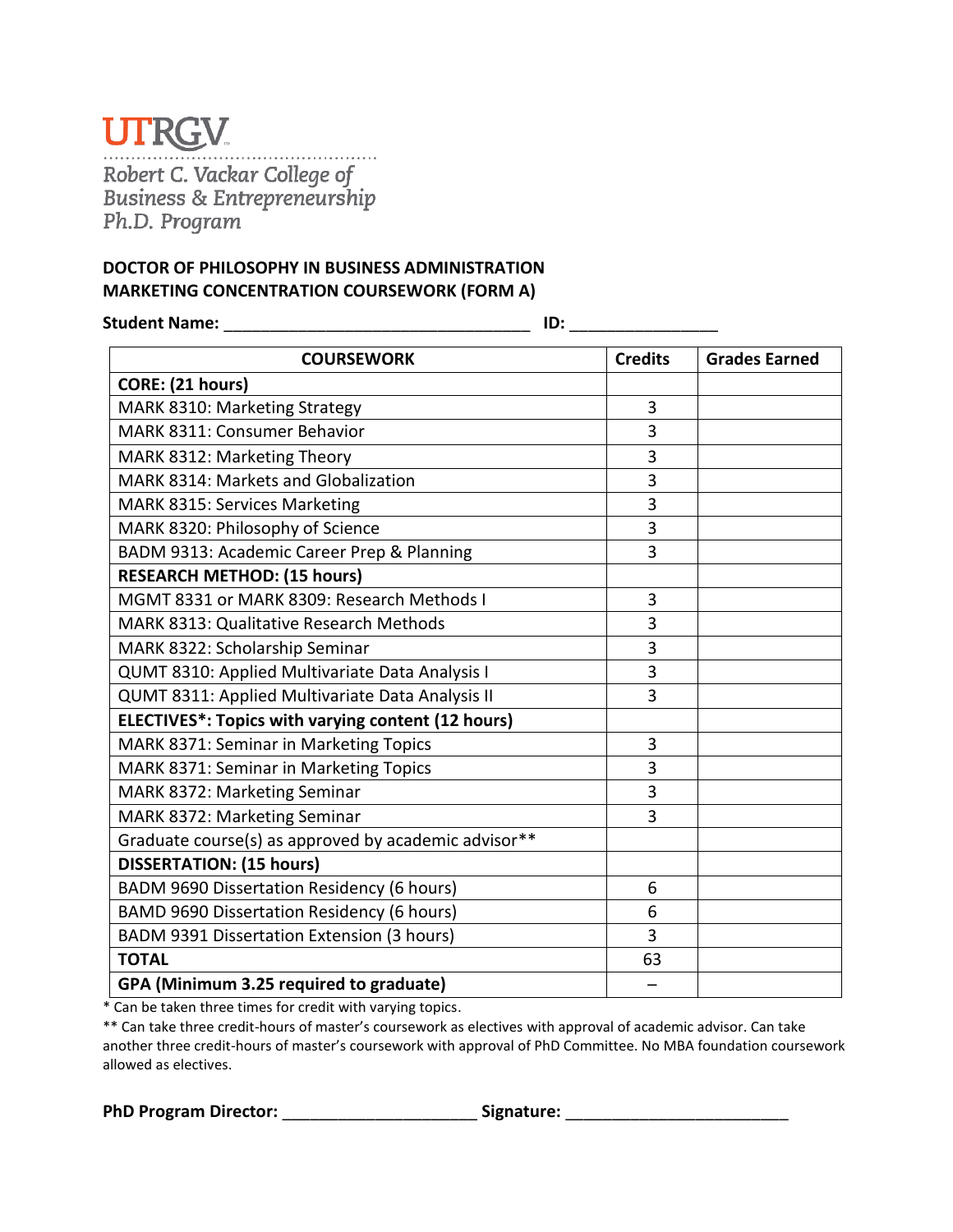Robert C. Vackar College of<br>Business & Entrepreneurship Ph.D. Program

**Doctor of Philosophy in Business Administration Preliminary Examination Result Form (Form B-1)**

Student Name: \_\_\_\_\_\_\_\_\_\_\_\_\_\_\_\_\_\_\_\_\_\_\_\_\_\_\_\_\_\_\_\_\_\_\_\_ ID: \_\_\_\_\_\_\_\_\_\_\_\_\_\_\_\_\_\_\_\_

Subject: Preliminary Exam Result Date: Date:

Concentration area:

| <b>Please</b><br>check | Area                       |
|------------------------|----------------------------|
|                        | Accounting                 |
|                        | Finance                    |
|                        | <b>Information Systems</b> |
|                        | Management                 |
|                        | Marketing                  |

The preliminary exam grading committee has finalized their grading and determined that above stated student has:

**successfully passed** the preliminary exam. *Congratulations!*

**not passed** the preliminary exam (A date to re-take either part of or entire preliminary exam will be a date specified by the PhD Office)

Area Preliminary Exam Coordinator **Print Name** 

Ph.D. Program Director **Print Name** 

Please return to VCOBE PhD Program office or email[: PhDBusiness@utrgv.edu](mailto:PhDBusiness@utrgv.edu)

\_\_\_\_\_\_\_\_\_\_\_\_\_\_\_\_\_\_\_\_\_\_\_\_\_\_\_\_\_\_\_\_\_\_ \_\_\_\_\_\_\_\_\_\_\_\_\_\_\_\_\_\_\_\_\_\_\_\_\_\_\_\_\_

\_\_\_\_\_\_\_\_\_\_\_\_\_\_\_\_\_\_\_\_\_\_\_\_\_\_\_\_\_\_\_\_\_\_ \_\_\_\_\_\_\_\_\_\_\_\_\_\_\_\_\_\_\_\_\_\_\_\_\_\_\_\_\_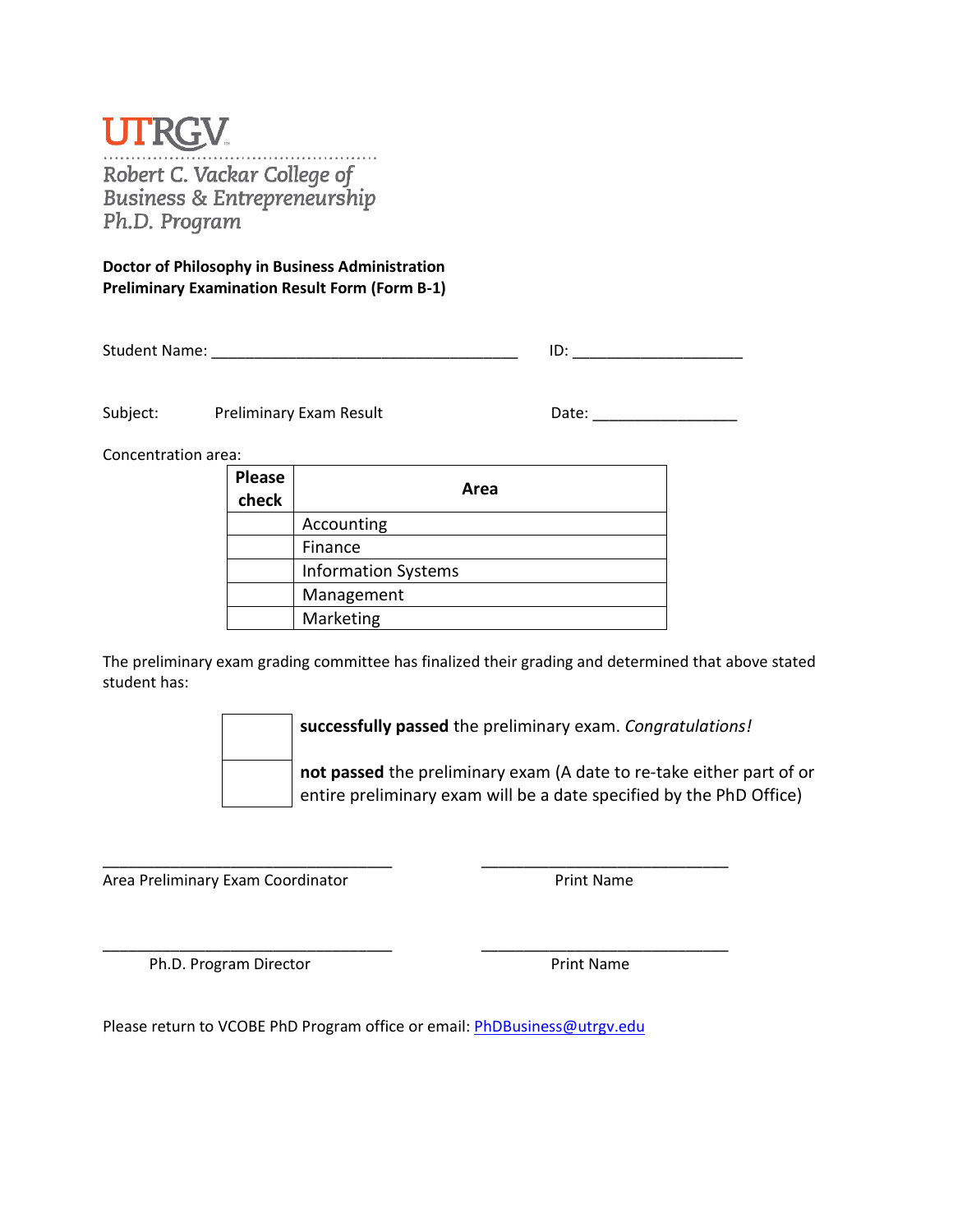### **UIRGV**

Robert C. Vackar College of<br>Business & Entrepreneurship Ph.D. Program

**Doctor of Philosophy in Business Administration Comprehensive Examination Result Form (Form B-2)**

Student Name: \_\_\_\_\_\_\_\_\_\_\_\_\_\_\_\_\_\_\_\_\_\_\_\_\_\_\_\_\_\_\_\_\_\_\_\_ ID: \_\_\_\_\_\_\_\_\_\_\_\_\_\_\_\_\_\_\_\_

Subject: Written Comprehensive Exam Result Date: Date:

Concentration area:

| <b>Please</b><br>check | Area                       |
|------------------------|----------------------------|
|                        | Accounting                 |
|                        | Finance                    |
|                        | <b>Information Systems</b> |
|                        | Management                 |
|                        | Marketing                  |

The comprehensive exam grading committee has finalized their grading and has determined that above stated student has:

> **successfully passed** the written comprehensive exam. *Congratulations!* **conditionally passed** the written comprehensive exam. A follow-up oral examination is required. **not passed** the written comprehensive exam (A date to re-take either part of or entire exam will be advised by the PhD Office)

Area Preliminary Exam Coordinator **Print Name** 

Ph.D. Program Director **Print Name** 

\_\_\_\_\_\_\_\_\_\_\_\_\_\_\_\_\_\_\_\_\_\_\_\_\_\_\_\_\_\_\_\_\_\_ \_\_\_\_\_\_\_\_\_\_\_\_\_\_\_\_\_\_\_\_\_\_\_\_\_\_\_\_\_

Please return to VCOBE PhD Program office or email[: PhDBusiness@utrgv.edu](mailto:PhDBusiness@utrgv.edu)

\_\_\_\_\_\_\_\_\_\_\_\_\_\_\_\_\_\_\_\_\_\_\_\_\_\_\_\_\_\_\_\_\_\_ \_\_\_\_\_\_\_\_\_\_\_\_\_\_\_\_\_\_\_\_\_\_\_\_\_\_\_\_\_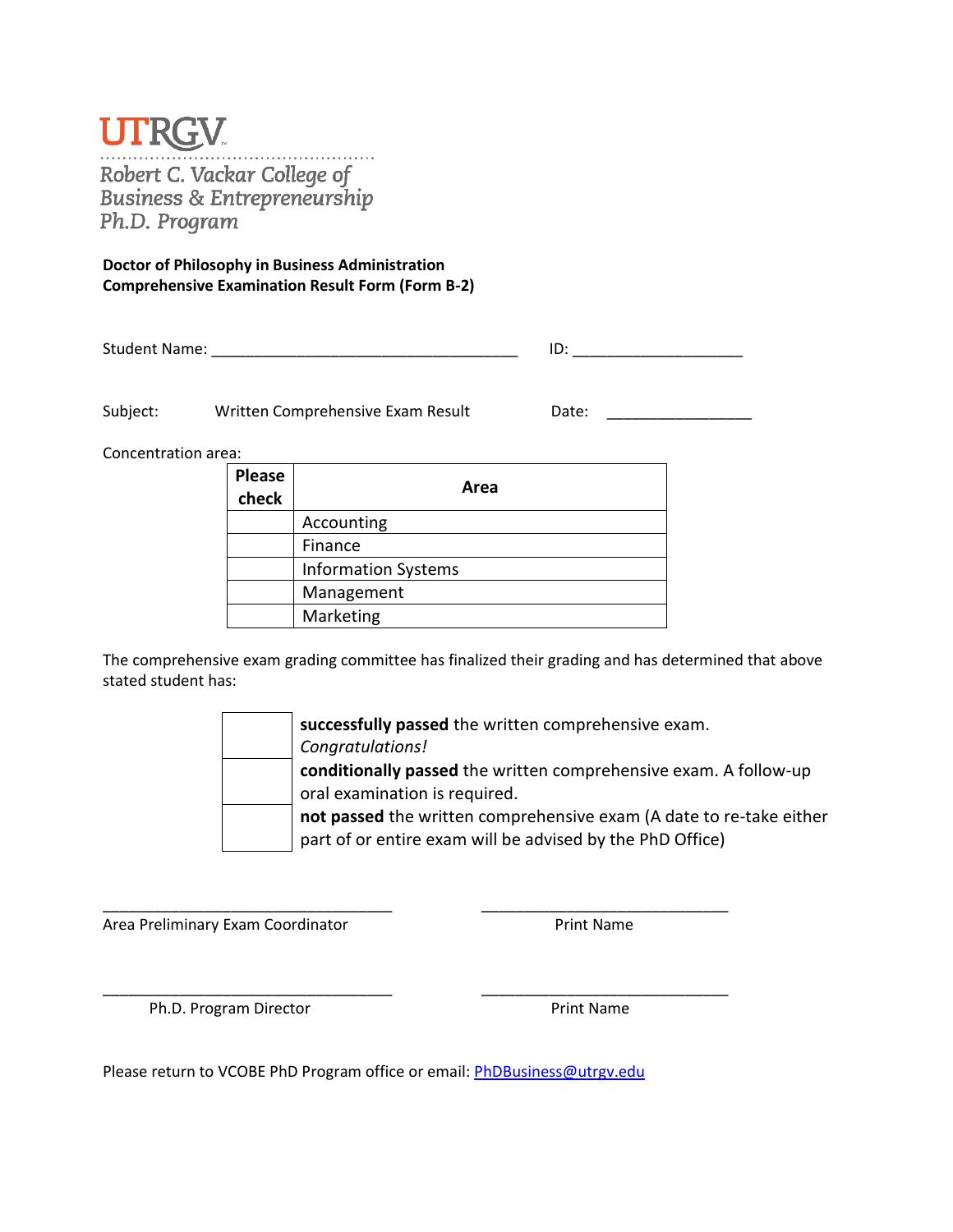Robert C. Vackar College of<br>Business & Entrepreneurship Ph.D. Program

#### **Doctor of Philosophy in Business Administration Oral Examination Result Form (Form C)**

| <b>Student Name:</b> | שו |  |
|----------------------|----|--|
|                      |    |  |

From: Dr. Diego Escobari Ph.D. Program Director

Subject: Oral Comprehensive Exam Result Date: 2006. [19] Date: 2016. [20] Date: 2016. [20] Date: 2016. [20] Date: 2016. [20] Date: 2016. [20] Date: 2016. [20] Date: 2016. [20] Date: 2016. [20] Date: 2016. [20] Date: 2016.

Concentration area:

| <b>Please</b><br>check | Area                       |
|------------------------|----------------------------|
|                        | Accounting                 |
|                        | Finance                    |
|                        | <b>Information Systems</b> |
|                        | Management                 |
|                        | Marketing                  |

The comprehensive exam grading committee has finalized their grading and has determined that above stated student has:

**successfully passed** the oral comprehensive exam. *Congratulations!*

**conditionally passed** the oral comprehensive exam. A follow-up oral examination is required.

**not passed** the oral comprehensive exam (A date to re-take either part of or entire exam will be advised by the PhD Office)

\_\_\_\_\_\_\_\_\_\_\_\_\_\_\_\_\_\_\_\_\_\_\_\_\_\_\_\_\_\_\_\_\_\_ \_\_\_\_\_\_\_\_\_\_\_\_\_\_\_\_\_\_\_\_\_\_\_\_\_\_\_\_\_ Area Preliminary Exam Coordinator **Print Name** 

Ph.D. Program Director **Print Name** 

\_\_\_\_\_\_\_\_\_\_\_\_\_\_\_\_\_\_\_\_\_\_\_\_\_\_\_\_\_\_\_\_\_\_ \_\_\_\_\_\_\_\_\_\_\_\_\_\_\_\_\_\_\_\_\_\_\_\_\_\_\_\_\_

Please return to VCOBE PhD Program office or email[: PhDBusiness@utrgv.edu](mailto:PhDBusiness@utrgv.edu)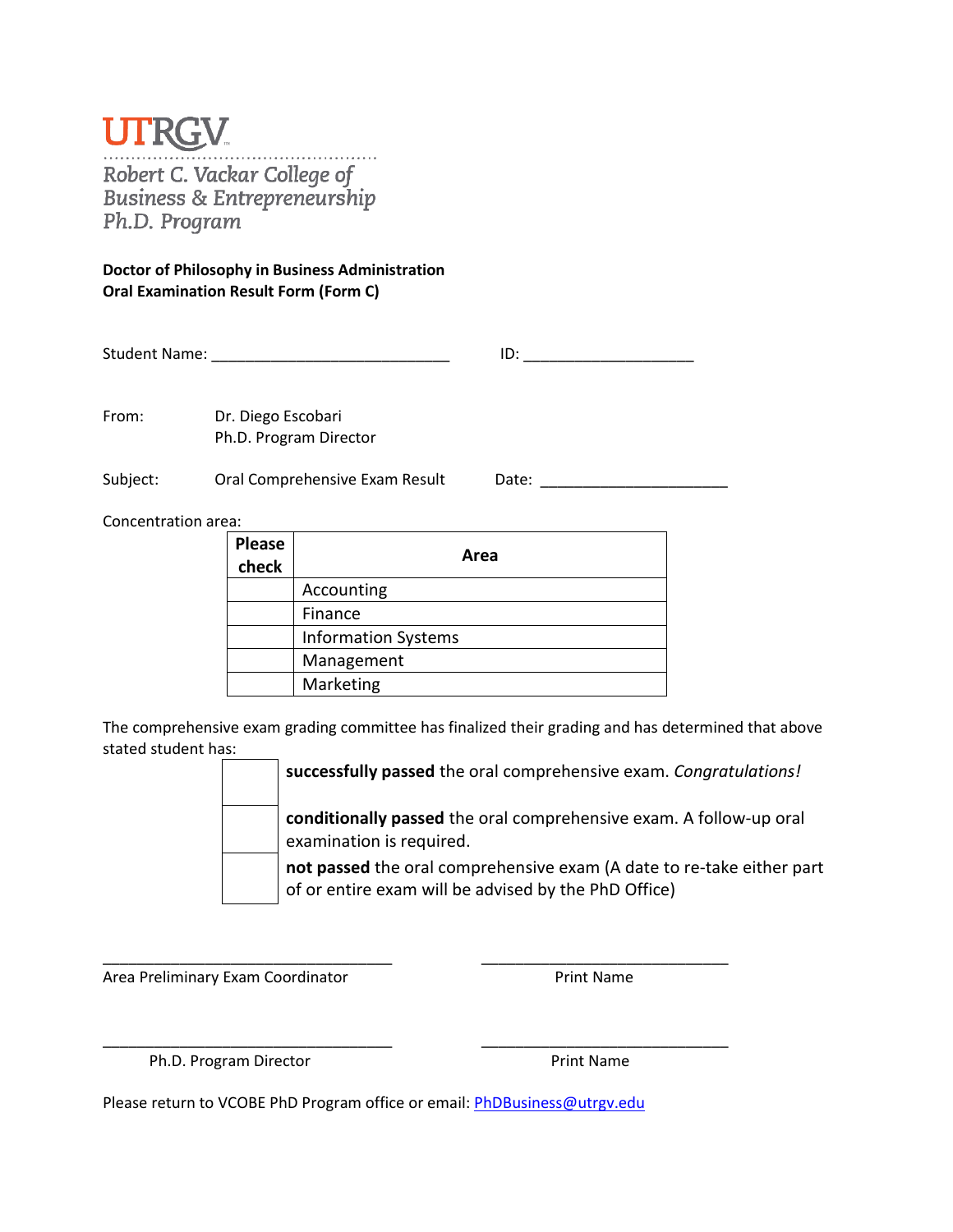### **TRGV**

Robert C. Vackar College of<br>Business & Entrepreneurship Ph.D. Program

**Doctor of Philosophy in Business Administration Preliminary Examination Grading Form (Form D-1)**

| To: | Dr. Diego Escobari     |
|-----|------------------------|
|     | Ph.D. Program Director |
|     |                        |

From: Preliminary Exam Grading Committee

Subject: Report of Preliminary Examination Grade

Date: \_\_\_\_\_\_\_\_\_\_\_\_\_\_\_\_\_\_\_\_\_\_\_\_\_

Student Number (*Please do NOT write student name*): \_\_\_\_\_\_\_\_\_\_\_\_\_\_\_

The preliminary exam grading committee has finalized their grading and has determined that the above student:

**with the state of the state of the preliminary exam.** 

has failed the preliminary exam. You will need to re-take either part of or entire preliminary exam on a date specified by the Ph.D. Office.

\_\_\_\_\_\_\_\_\_\_\_\_\_\_\_\_\_\_\_\_\_\_\_\_\_\_\_\_\_\_\_\_\_\_ \_\_\_\_\_\_\_\_\_\_\_\_\_\_\_\_\_\_\_\_\_\_\_\_\_\_\_\_\_

\_\_\_\_\_\_\_\_\_\_\_\_\_\_\_\_\_\_\_\_\_\_\_\_\_\_\_\_\_\_\_\_\_\_ \_\_\_\_\_\_\_\_\_\_\_\_\_\_\_\_\_\_\_\_\_\_\_\_\_\_\_\_\_

A summary of committee's comments are attached.

Area Preliminary Exam Coordinator **Print Name** 

Ph.D. Program Director **Print Name** 

Please return to VCOBE PhD Program office or email[: PhDBusiness@utrgv.edu](mailto:PhDBusiness@utrgv.edu)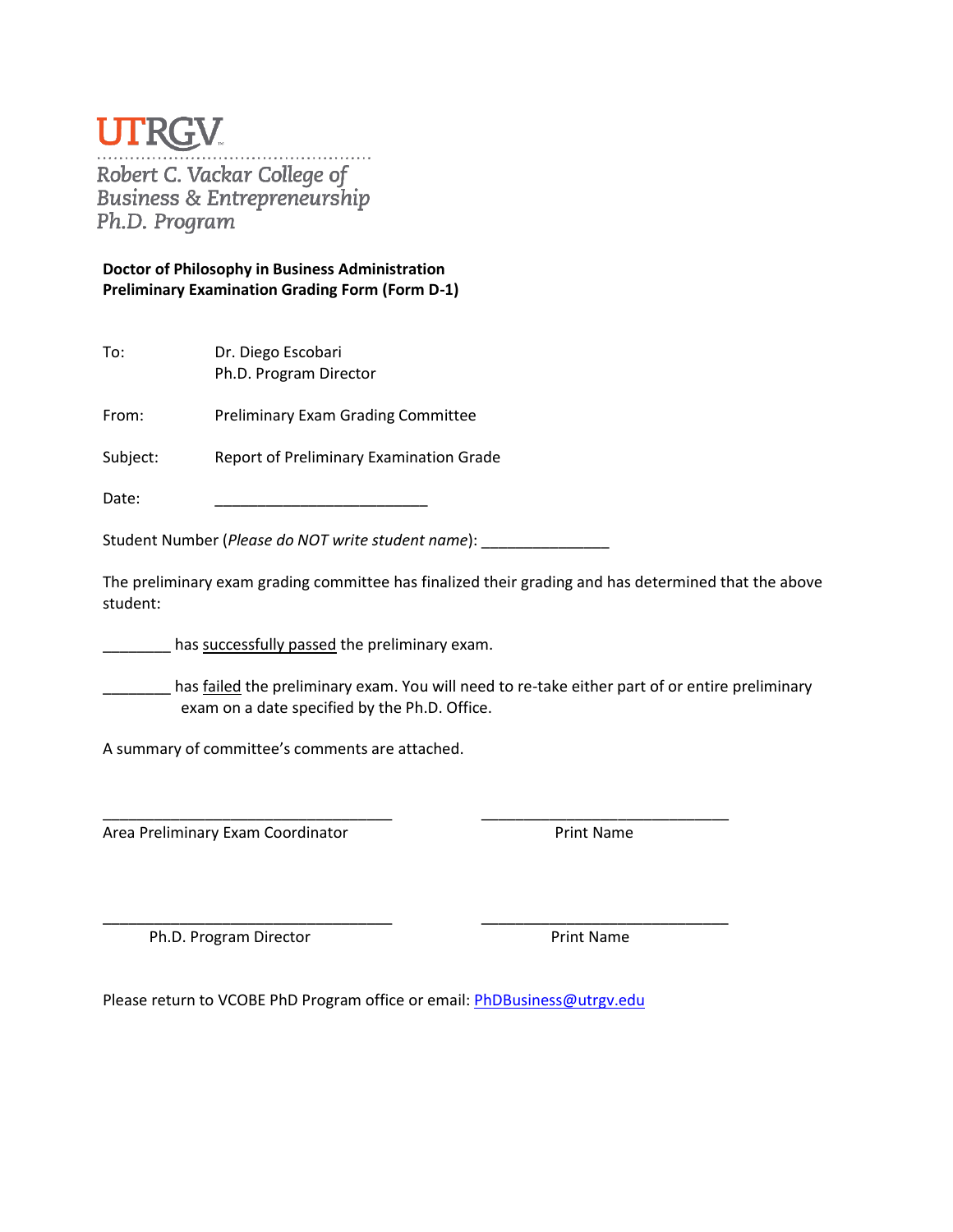### **TRGV** Robert C. Vackar College of<br>Business & Entrepreneurship Ph.D. Program

#### **Doctor of Philosophy in Business Administration Comprehensive Examination Grading Form (Form D-2)**

| To: | Dr. Diego Escobari     |
|-----|------------------------|
|     | Ph.D. Program Director |

From: Comprehensive Exam Grading Committee

Subject: Report of Written Comprehensive Examination

Date: \_\_\_\_\_\_\_\_\_\_\_\_\_\_\_\_\_\_\_\_\_\_\_\_\_

Student Number (*Please do NOT write student name*): \_\_\_\_\_\_\_\_\_\_\_\_\_\_\_

The comprehensive exam grading committee has finalized their grading and has determined that the above student:

has successfully passed the written comprehensive exam.

has conditionally passed the written comprehensive exam. A follow-up oral examination is required.

**with the standard in the written comprehensive exam.** 

A summary of committee's comments are attached.

Area Comprehensive Exam Coordinator **Print Name** 

Ph.D. Program Director **Print Name** 

Please return to VCOBE PhD Program office or email[: PhDBusiness@utrgv.edu](mailto:PhDBusiness@utrgv.edu)

\_\_\_\_\_\_\_\_\_\_\_\_\_\_\_\_\_\_\_\_\_\_\_\_\_\_\_\_\_\_\_\_\_ \_\_\_\_\_\_\_\_\_\_\_\_\_\_\_\_\_\_\_\_\_\_\_\_\_\_\_\_

\_\_\_\_\_\_\_\_\_\_\_\_\_\_\_\_\_\_\_\_\_\_\_\_\_\_\_\_\_\_\_\_\_ \_\_\_\_\_\_\_\_\_\_\_\_\_\_\_\_\_\_\_\_\_\_\_\_\_\_\_\_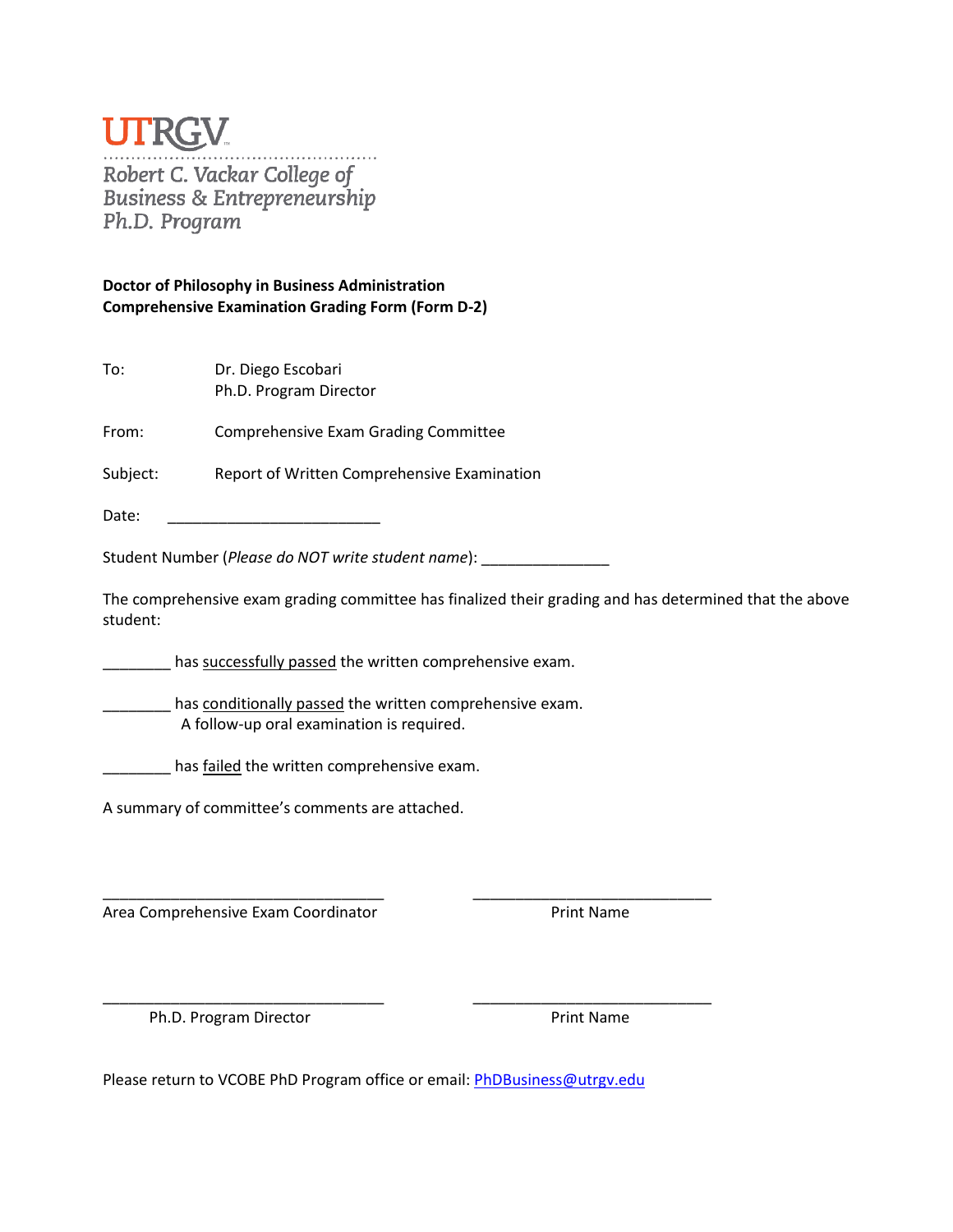Robert C. Vackar College of<br>Business & Entrepreneurship<br>Ph.D. Program

#### **Doctor of Philosophy in Business Administration Dissertation committee form (Form E)**

| To:      | Dr. Diego Escobari<br><b>VCOBE PhD Program Director</b> |
|----------|---------------------------------------------------------|
| From:    |                                                         |
|          | Doctoral Candidate                                      |
| Subject: | <b>Dissertation Committee</b>                           |
| Date:    |                                                         |

I am pleased to inform you that the following professors have agreed to serve on my Doctoral Dissertation Committee (DDC).

DDC Chair Name Signature

\_\_\_\_\_\_\_\_\_\_\_\_\_\_\_\_\_\_\_\_\_\_\_\_\_\_\_\_\_\_ \_\_\_\_\_\_\_\_\_\_\_\_\_\_\_\_\_\_\_\_\_\_\_\_\_\_\_\_\_\_\_\_\_\_\_

\_\_\_\_\_\_\_\_\_\_\_\_\_\_\_\_\_\_\_\_\_\_\_\_\_\_\_\_\_\_ \_\_\_\_\_\_\_\_\_\_\_\_\_\_\_\_\_\_\_\_\_\_\_\_\_\_\_\_\_\_\_\_\_\_\_ DDC Member Name Signature

\_\_\_\_\_\_\_\_\_\_\_\_\_\_\_\_\_\_\_\_\_\_\_\_\_\_\_\_\_ \_\_\_\_\_\_\_\_\_\_\_\_\_\_\_\_\_\_\_\_\_\_\_\_\_\_\_\_\_\_\_\_\_\_\_ DDC Member Name Signature

\_\_\_\_\_\_\_\_\_\_\_\_\_\_\_\_\_\_\_\_\_\_\_\_\_\_\_\_\_ \_\_\_\_\_\_\_\_\_\_\_\_\_\_\_\_\_\_\_\_\_\_\_\_\_\_\_\_\_\_\_\_\_\_\_

DDC External Member Name Signature

Please return completed form to VCOBE PhD Program office or email: [PhDBusiness@utrgv.edu](mailto:PhDBusiness@utrgv.edu)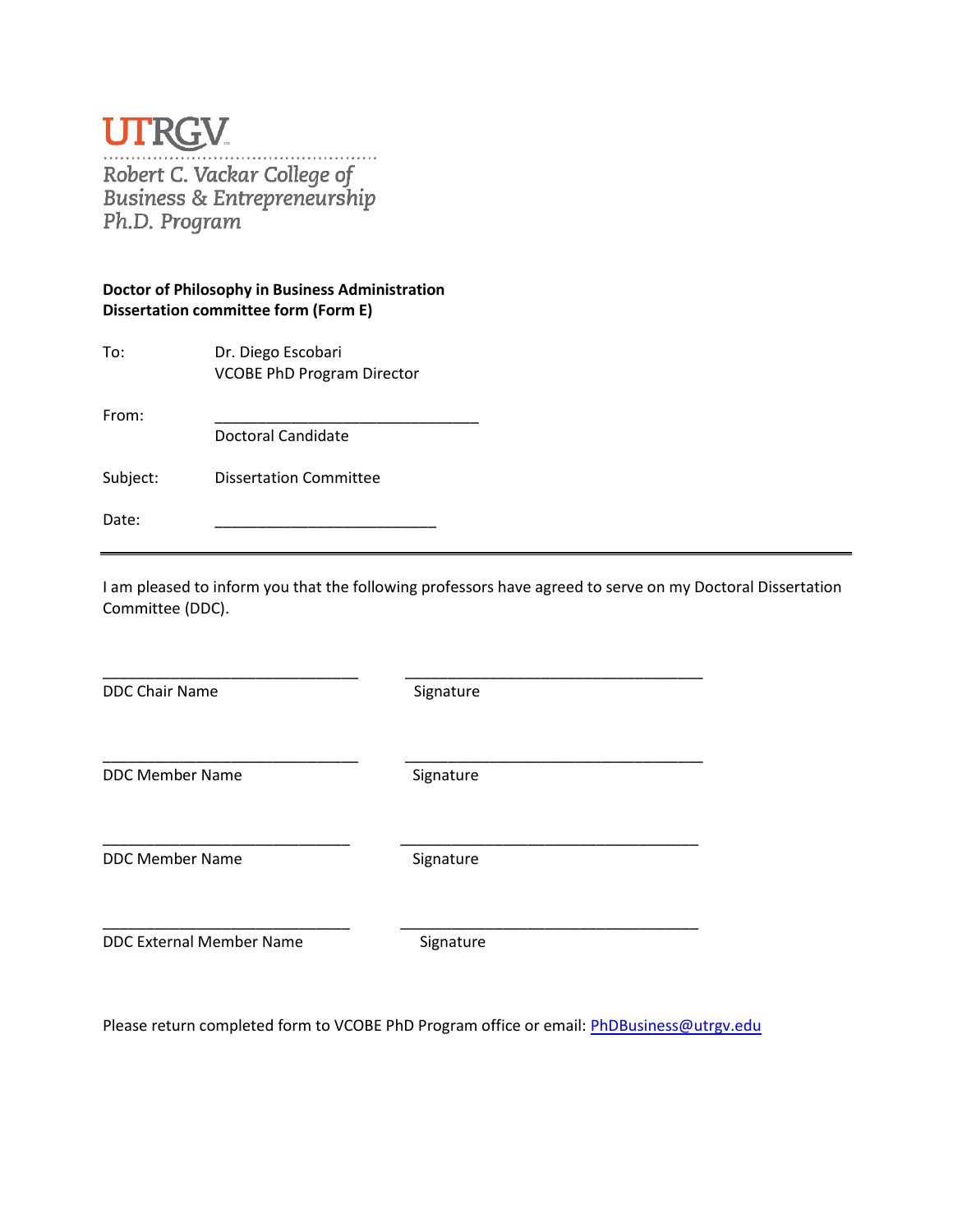Robert C. Vackar College of<br>Business & Entrepreneurship<br>Ph D. Program . . . . . . . . Ph.D. Program

**Doctor of Philosophy in Business Administration Report of dissertation proposal defense (Form F)**

| To:                    | Dr. Diego Escobari, PhD Program Director |
|------------------------|------------------------------------------|
| From:                  | Dr.                                      |
|                        | Chair of doctoral dissertation committee |
| Subject:               | Report of dissertation proposal defense  |
| Student name:          |                                          |
| Proposal defense date: |                                          |

The doctoral dissertation committee has conducted this proposal defense and reports the dissertation proposal outcome as follows:

| Satisfactory                    |
|---------------------------------|
| Satisfactory w/ minor revisions |
| Unsatisfactory                  |

Doctoral dissertation committee chair:

|                                                                                                 | Signature |  |
|-------------------------------------------------------------------------------------------------|-----------|--|
| Doctoral dissertation committee member:                                                         |           |  |
|                                                                                                 | Signature |  |
| Doctoral dissertation committee member:                                                         |           |  |
|                                                                                                 | Signature |  |
| Doctoral dissertation committee external member:                                                |           |  |
|                                                                                                 | Signature |  |
| Please return completed form to VCOBE PhD Program office or email: <b>PhDBusiness@utrgv.edu</b> |           |  |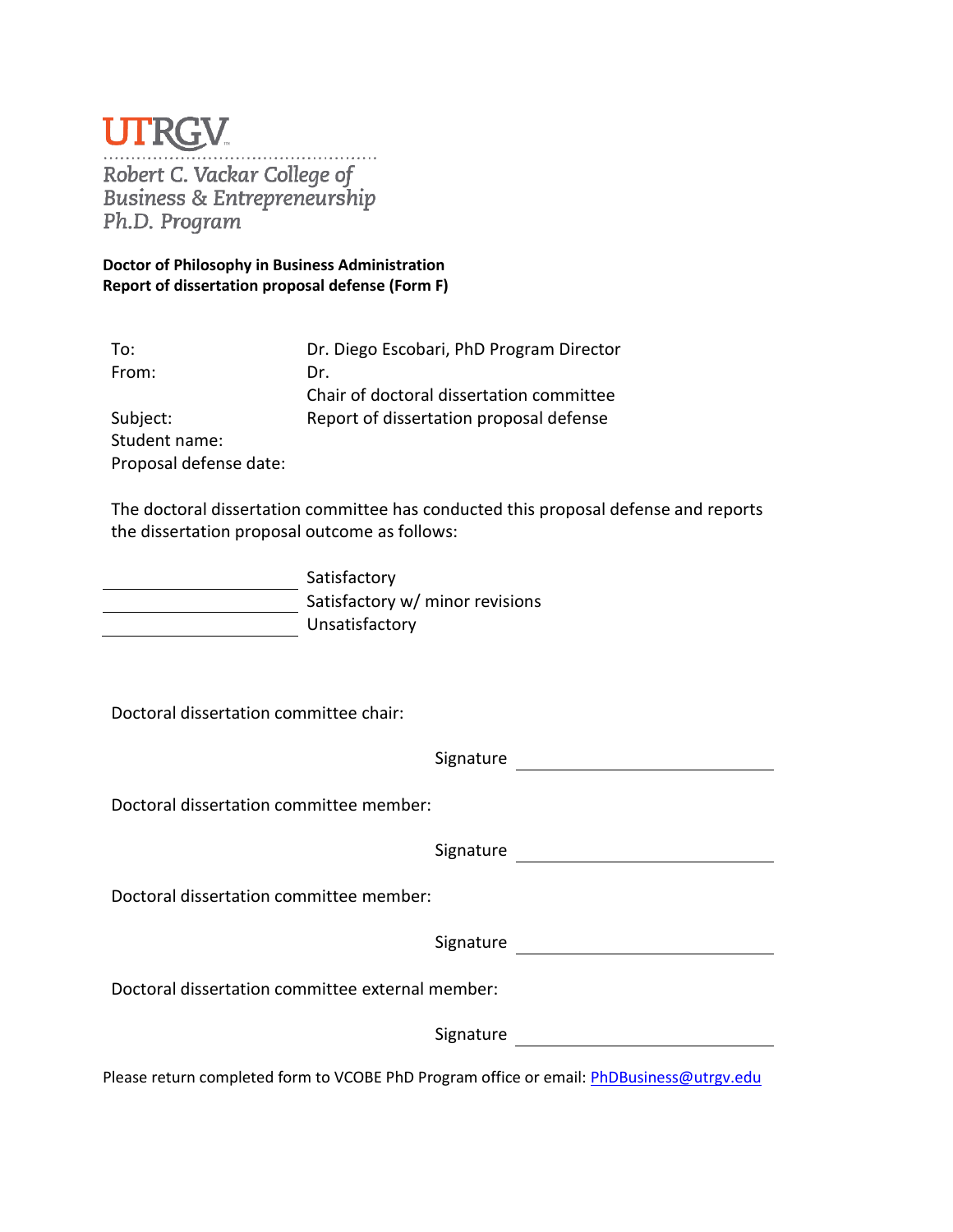Robert C. Vackar College of<br>Business & Entrepreneurship Ph.D. Program

#### **Doctor of Philosophy in Business Administration Report of final dissertation defense (Form G)**

| To:                 | Dr. Diego Escobari, PhD Program Director |
|---------------------|------------------------------------------|
| From:               | Dr.                                      |
|                     | Chair of doctoral dissertation committee |
| Subject:            | Report of final dissertation defense     |
| Student name:       |                                          |
| Final defense date: |                                          |

The doctoral dissertation committee has conducted this final dissertation defense and reports the outcome as follows:

Satisfactory **Satisfactory w/ minor revisions Unsatisfactory** 

Doctoral dissertation committee chair:

| Signature                                        |  |  |
|--------------------------------------------------|--|--|
| Doctoral dissertation committee member:          |  |  |
| Signature                                        |  |  |
| Doctoral dissertation committee member:          |  |  |
| Signature                                        |  |  |
| Doctoral dissertation committee external member: |  |  |
| Signature                                        |  |  |
|                                                  |  |  |

Please return to VCOBE PhD Program office or email[: PhDBusiness@utrgv.edu](mailto:PhDBusiness@utrgv.edu)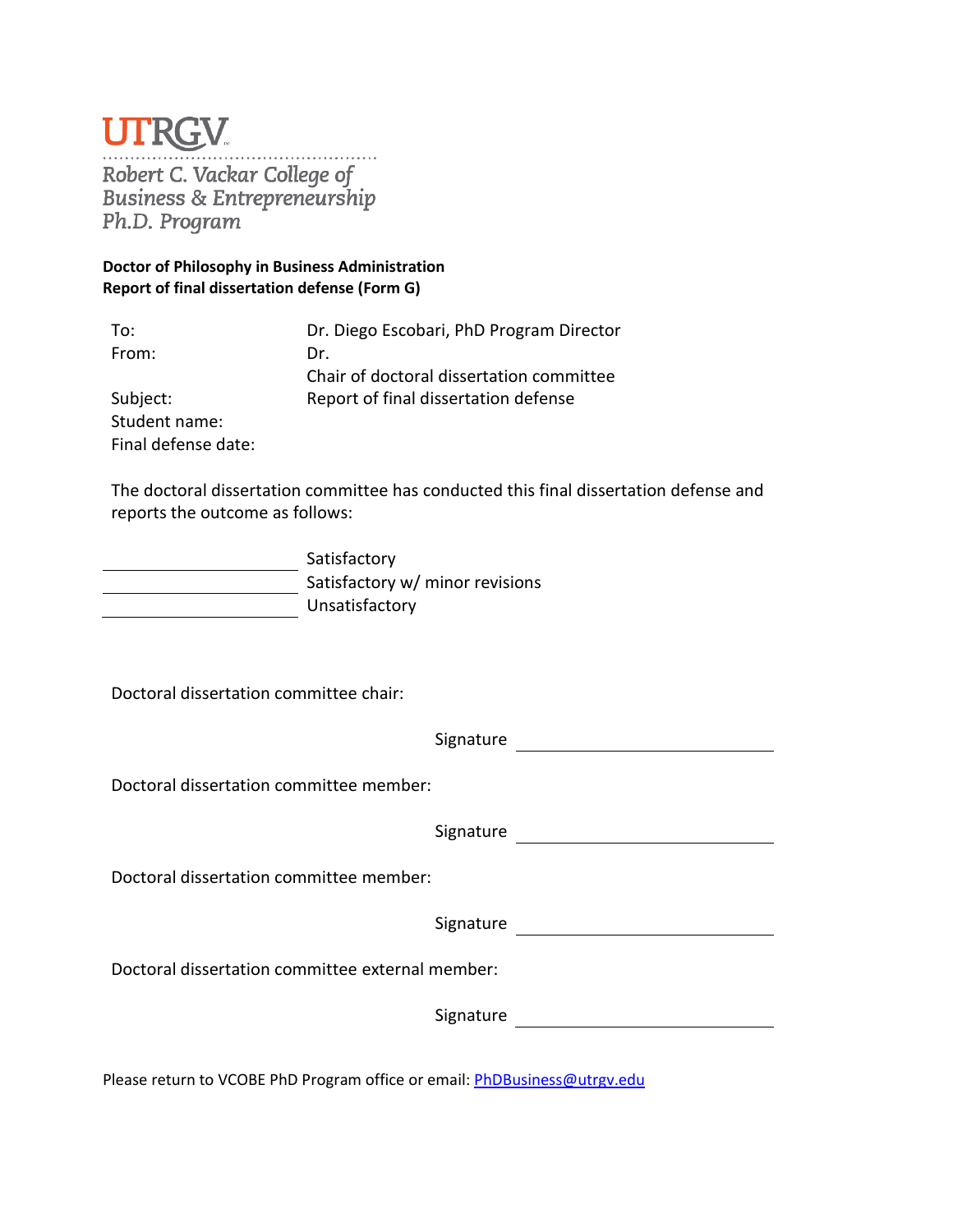

#### **Research Assistant Evaluation Form (Form H)**

Professor Name: **Example 20** 

Research Assistant (RA) Name: \_\_\_\_\_\_\_\_\_\_\_\_\_\_\_\_\_\_\_\_\_\_\_\_\_\_\_

Please evaluate the performance of the RA assigned to you this academic year below.

|                          | Excellent | Above Average | Average | <b>Below Average</b> | Unacceptable |
|--------------------------|-----------|---------------|---------|----------------------|--------------|
| Availability             |           |               |         |                      |              |
| Professionalism          |           |               |         |                      |              |
| Conscientiousness        |           |               |         |                      |              |
| Ability to make deadline |           |               |         |                      |              |
| Initiative               |           |               |         |                      |              |
| Punctuality              |           |               |         |                      |              |
| <b>Work Quality</b>      |           |               |         |                      |              |

Please summarize the project(s) or tasks that the RA has worked on this academic year:

\_\_\_\_\_\_\_\_\_\_\_\_\_\_\_\_\_\_\_\_\_\_\_\_\_\_\_\_\_\_\_\_\_\_\_\_\_\_\_\_\_\_\_\_\_\_\_\_\_\_\_\_\_\_\_\_\_\_\_\_\_\_\_\_\_\_\_\_\_\_\_\_\_\_\_

\_\_\_\_\_\_\_\_\_\_\_\_\_\_\_\_\_\_\_\_\_\_\_\_\_\_\_\_\_\_\_\_\_\_\_\_\_\_\_\_\_\_\_\_\_\_\_\_\_\_\_\_\_\_\_\_\_\_\_\_\_\_\_\_\_\_\_\_\_\_\_\_\_\_\_

| Would you recommend reappointment?                                                                            | On a scale of 1 to 10 (1-poor, 10-excellent), how would you rate the RA's overall performance?<br>No _________                                                                                                                 |
|---------------------------------------------------------------------------------------------------------------|--------------------------------------------------------------------------------------------------------------------------------------------------------------------------------------------------------------------------------|
| If no, please explain. Feel free to use additional pages as necessary.                                        |                                                                                                                                                                                                                                |
| Supervising Faculty Signature: Management of the Supervision of Supervision of Supervision of the Supervision | Date: the control of the control of the control of the control of the control of the control of the control of the control of the control of the control of the control of the control of the control of the control of the co |

Please return completed form to VCOBE PhD Program office or email: [PhDBusiness@utrgv.edu](mailto:PhDBusiness@utrgv.edu)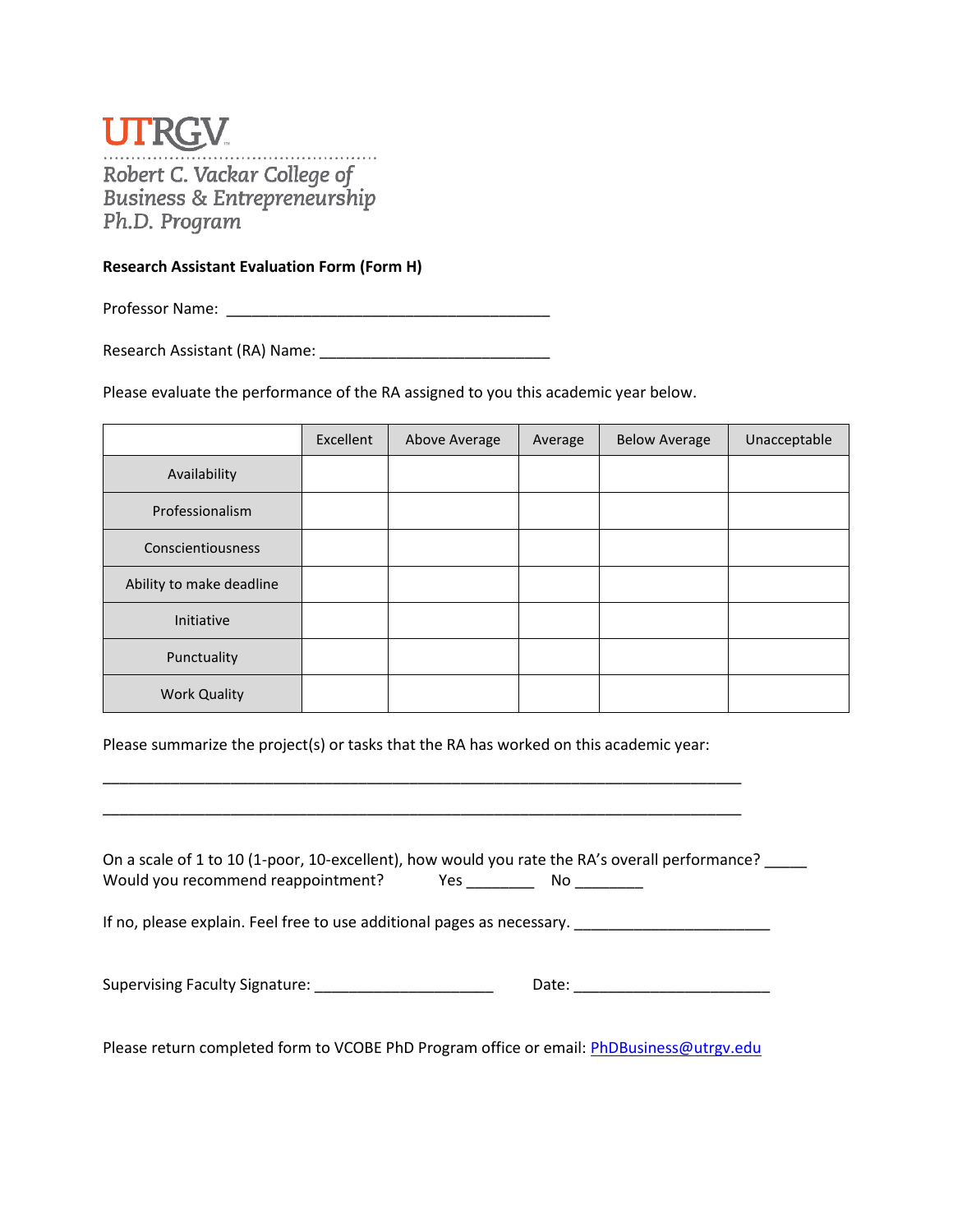| Robert C. Vackar College of<br><b>Business &amp; Entrepreneurship</b><br>Ph.D. Program |                                                                                                                                                                                                                                                                                                              |
|----------------------------------------------------------------------------------------|--------------------------------------------------------------------------------------------------------------------------------------------------------------------------------------------------------------------------------------------------------------------------------------------------------------|
|                                                                                        | <b>VCOBE PhD Program: PhD Student Annual Self-Evaluation (Form I)</b>                                                                                                                                                                                                                                        |
|                                                                                        | Student ID: __________________                                                                                                                                                                                                                                                                               |
|                                                                                        | Year in Program: _______________Concentration: __________________________________                                                                                                                                                                                                                            |
|                                                                                        |                                                                                                                                                                                                                                                                                                              |
|                                                                                        | Please provide a summary of your activities and accomplishments during last academic year in the areas of<br>coursework, research and professional development as well as research assistantship duties. In your summary,<br>please also include the specific challenges you faced during the academic year. |
|                                                                                        | 1. Coursework and other academic requirements (e.g. dissertation):                                                                                                                                                                                                                                           |
| publications): Summarize activities and accomplishments                                | 2. Scholarly and professional development (e.g. scholarship seminar, conference presentations & journal                                                                                                                                                                                                      |
|                                                                                        | 3. Research assistantship responsibilities: Summarize activities and accomplishments                                                                                                                                                                                                                         |
|                                                                                        | 4. What are your professional objectives in this academic year as a PhD Student?                                                                                                                                                                                                                             |
|                                                                                        | <u> 1989 - Andrea Santa Andrea Andrea Andrea Andrea Andrea Andrea Andrea Andrea Andrea Andrea Andrea Andrea Andr</u>                                                                                                                                                                                         |
|                                                                                        |                                                                                                                                                                                                                                                                                                              |
|                                                                                        | Please return to VCOBE PhD Program office or email: PhDBusiness@utrgv.edu                                                                                                                                                                                                                                    |

Page **45** of **49**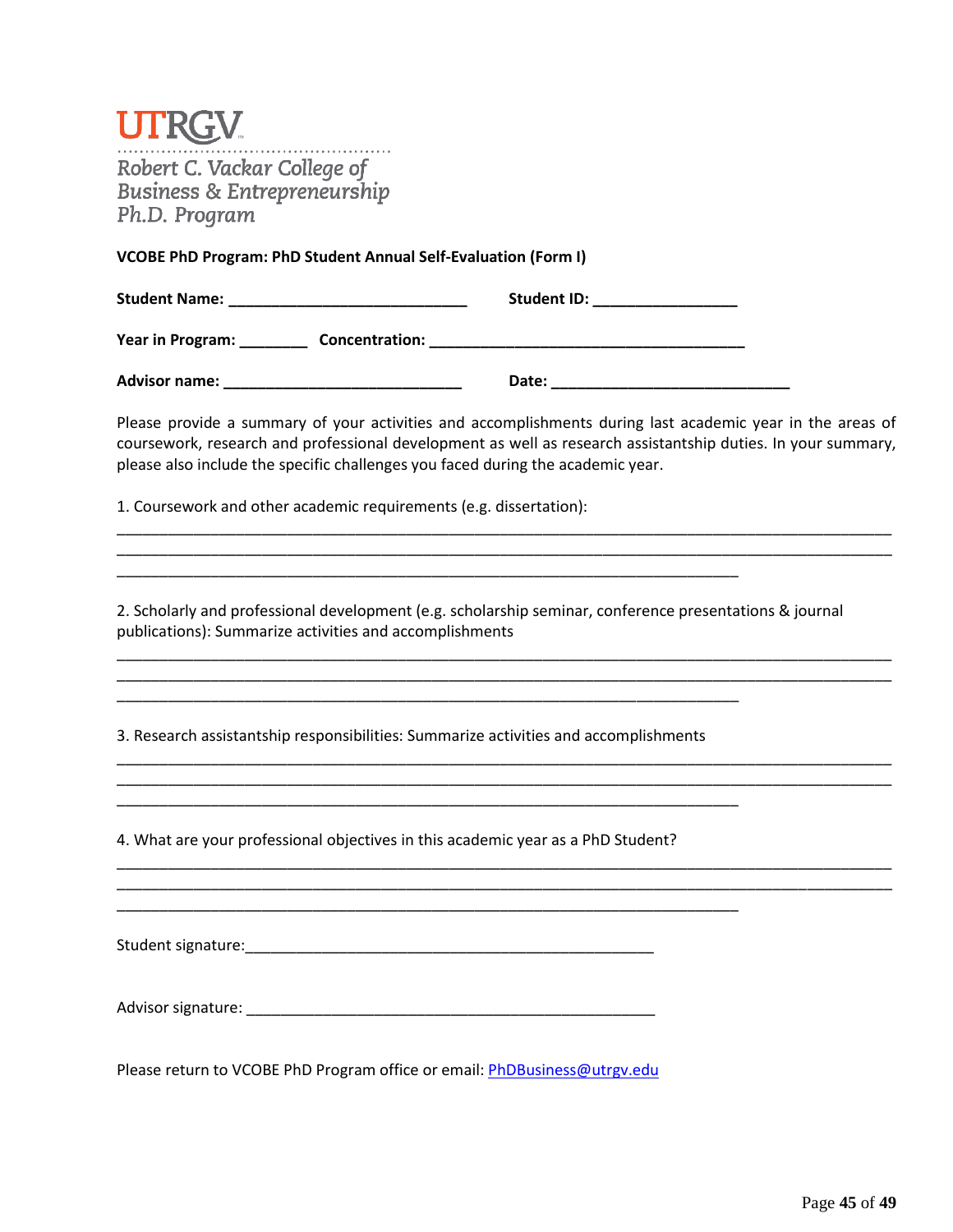

Robert C. Vackar College of **Business & Entrepreneurship** Ph.D. Program

#### **VCOBE PhD Program: Doctoral Student Annual Evaluation Form (To be Filled Out by Advisor) (FORM JA – Up to Comprehensive Exam with PASS)**

| <b>Name of Student:</b> | <b>Student ID:</b> |
|-------------------------|--------------------|
|-------------------------|--------------------|

|    | <b>Year in Program:</b><br><b>Concentration:</b>                                                      |            |    |           |
|----|-------------------------------------------------------------------------------------------------------|------------|----|-----------|
|    | <b>Evaluation Criteria</b>                                                                            | <b>Yes</b> | No | <b>NA</b> |
| 1) | Completed course works with a 3.25 GPA or higher                                                      |            |    |           |
| 2) | Completed or on-track to complete CORE coursework in the discipline, as scheduled                     |            |    |           |
| 3) | Passed Preliminary Exam                                                                               |            |    |           |
| 4) | Received a "Pass" grade for scholarship seminar                                                       |            |    |           |
| 5) | Passed comprehensive exam                                                                             |            |    |           |
| 6) | Presented at least one refereed research paper in a major national or regional academic<br>conference |            |    |           |
| 7) | Submitted at least one manuscript to a journal                                                        |            |    |           |
| 8) | Served as a reviewer for a journal or a major national and/or regional academic conference            |            |    |           |
| 9) | Other achievements equivalent to points 6 through 9 (please, list them)                               |            |    |           |

**Advisor Name: \_\_\_\_\_\_\_\_\_\_\_\_\_\_\_\_\_\_\_\_\_\_\_\_ Signature: \_\_\_\_\_\_\_\_\_\_\_\_\_\_\_\_ Date: \_\_\_\_\_\_\_\_**

| <b>Student Signature:</b> |  |
|---------------------------|--|
|                           |  |

Failure to submit this form by the deadline will result in an automatic below expectations. Submitted information will be verified, and if needed, corrected by the PhD office. Please do not write below this line. PhD Office official use only.

**Overall Assessment:** 

Exceeds expectations (YES or NA - 1 through 5; then YES for any 6 through 9) Meets expectations (YES or NA - 1 through 5) Below expectations (NO for any item 1 through 5)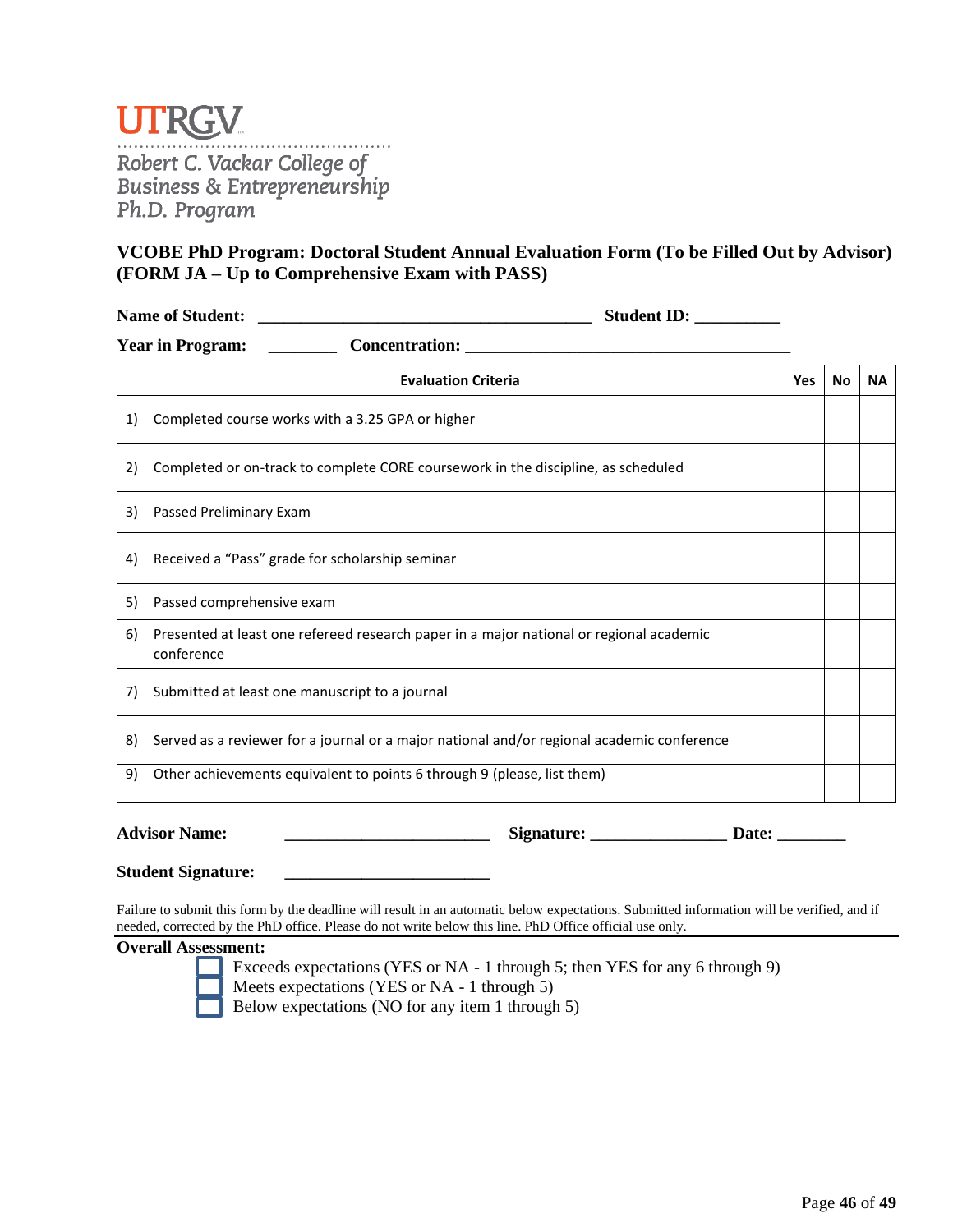

Robert C. Vackar College of **Business & Entrepreneurship** Ph.D. Program

#### **VCOBE PhD Program: Doctoral Student Annual Evaluation Form (To be Filled Out by Advisor) (FORM JB – After Passing Comprehensive Exam: For Year 3 or Later)**

**Name of Student: \_\_\_\_\_\_\_\_\_\_\_\_\_\_\_\_\_\_\_\_\_\_\_\_\_\_\_\_\_\_\_\_\_\_\_\_\_\_\_ Student ID: \_\_\_\_\_\_\_\_\_\_** 

**Year in Program: \_\_\_\_\_\_\_\_ Concentration: \_\_\_\_\_\_\_\_\_\_\_\_\_\_\_\_\_\_\_\_\_\_\_\_\_\_\_\_\_\_\_\_\_\_\_\_\_\_** 

|    | <b>Evaluation Criteria</b>                                                                                                   | <b>Yes</b> | <b>No</b> | <b>NA</b> |
|----|------------------------------------------------------------------------------------------------------------------------------|------------|-----------|-----------|
| 1) | Completed course works with a 3.25 GPA or higher                                                                             |            |           |           |
| 2) | Completed or on-track to complete all coursework (including electives) in the discipline, as<br>scheduled                    |            |           |           |
| 3) | Identified a dissertation topic & identified dissertation committee chair                                                    |            |           |           |
| 4) | Successfully defended dissertation proposal or on track to defend proposal within two years of<br>passing comprehensive exam |            |           |           |
| 5) | Received CREDIT (as opposed to NC grade) for dissertation                                                                    |            |           |           |
| 6) | On track to defend final dissertation within three years of passing the comprehensive exam                                   |            |           |           |
| 7) | Presented at least one research paper to a target conference in the field                                                    |            |           |           |
| 8) | Submitted at least one research paper to a High Impact or Elite journal in the RCVCOBE target<br>journal list                |            |           |           |
| 9) | Served as a reviewer for a journal or a major national and/or regional academic conference                                   |            |           |           |
|    | 10) Other achievements equivalent to points 7 through 9 (please, list them)                                                  |            |           |           |
|    |                                                                                                                              |            |           |           |

**Advisor Name: \_\_\_\_\_\_\_\_\_\_\_\_\_\_\_\_\_\_\_\_\_\_\_\_ Signature: \_\_\_\_\_\_\_\_\_\_\_\_\_\_\_\_ Date: \_\_\_\_\_\_\_\_**

**Student Signature: \_\_\_\_\_\_\_\_\_\_\_\_\_\_\_\_\_\_\_\_\_\_\_\_**

Failure to submit this form by the deadline will result in an automatic below expectations. Submitted information will be verified, and if needed, corrected by the PhD office. Please do not write below this line. PhD Office official use only.

#### **Overall Assessment:**

Exceeds expectations (YES or NA - 1 through 6; then YES for any 7 through 10) Meets expectations (YES or NA - 1 through 6) Below expectations (NO for any item 1 through 6)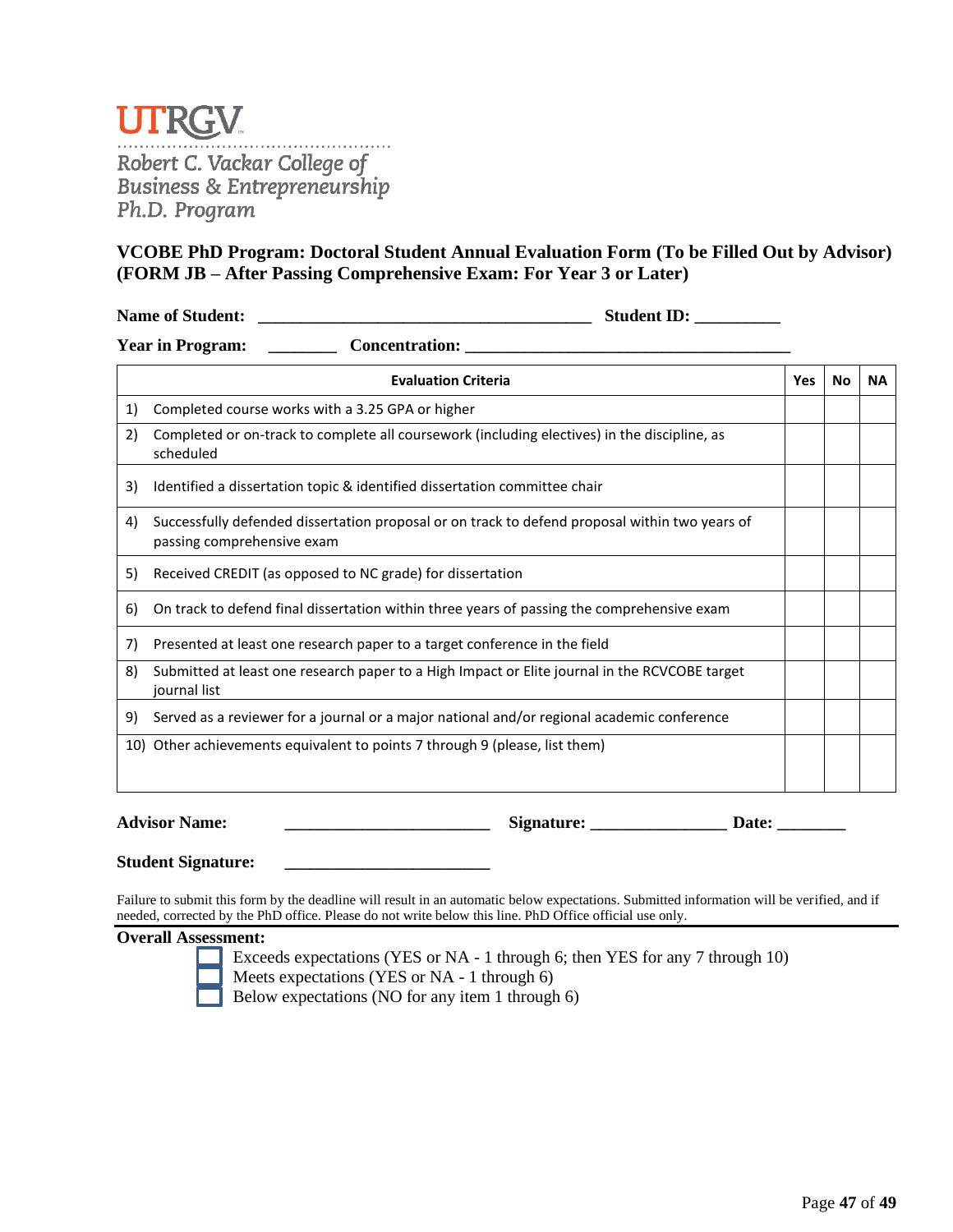#### **Milestones Agreement Form Robert C. Vackar College of Business and Entrepreneurship PhD in Business Administration**

This form is provided for the purpose of informing students about the academic milestones that they will be expected to reach in order to earn their Ph.D. degree as well as when they are expected to complete these milestones. Students are expected to reach each milestone within the specified time period in order to make satisfactory progress through the program. Students who are not making satisfactory progress may lose funding, be placed on academic probation, or be dismissed from the program. If a student has ongoing concerns or grievances related to his or her Milestones Agreement, the student should follow the institution's academic grievances policy as outlined by the Office of the Dean of Students.

#### Academic Advising

Upon entering the PhD in Business Administration program, all students will be assigned an advisor. Their advisor for the first year is the faculty representative in the PhD committee from the student's concentration. Their advisor for the second year is the faculty member who supervises their scholarship seminar. Starting from year three, the faculty advisor is the PhD dissertation committee chair.

Academic advising includes the following elements that are designed to ensure that students remain in good academic standing and make satisfactory progress through the program. Advisors are responsible for the following:

- Ensuring that annual reviews between student and advisor occur
- Providing suggestions on course selection
- Reviewing the student's Degree Plan to determine if the student is making progress consistent with the expectations of the program and reaching milestones according to the timeline provided on this form; working with the PhD Committee and student to determine if modifications are necessary
- Clarifying the timetable for completing any remaining course requirements, examinations, and other requirements
- Providing the student with assistance in understanding the requirements for successful completion of dissertation
- Providing the student with assistance in assembling a dissertation committee
- Providing the student with experiences and information that will optimize the student's career opportunities and success